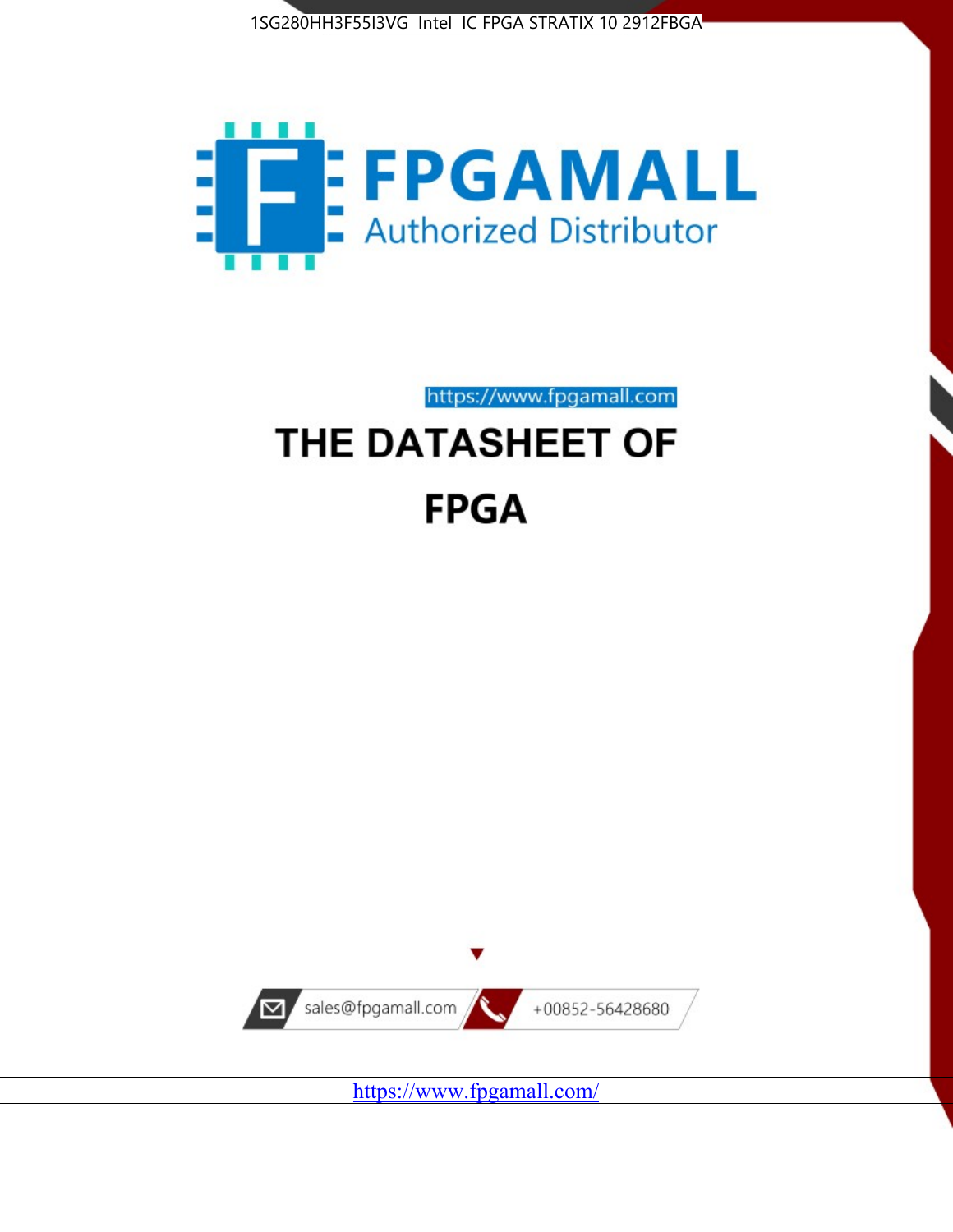1SG280HH3F55I3VG Intel IC FPGA STRATIX 10 2912FBGA



# **Intel® Stratix® 10 GX/SX Device Overview**



**S10-OVERVIEW | 2020.04.30** Latest document on the web: **[PDF](https://www.intel.com/content/dam/www/programmable/us/en/pdfs/literature/hb/stratix-10/s10-overview.pdf)** | **[HTML](https://www.intel.com/content/www/us/en/programmable/documentation/joc1442261161666.html)**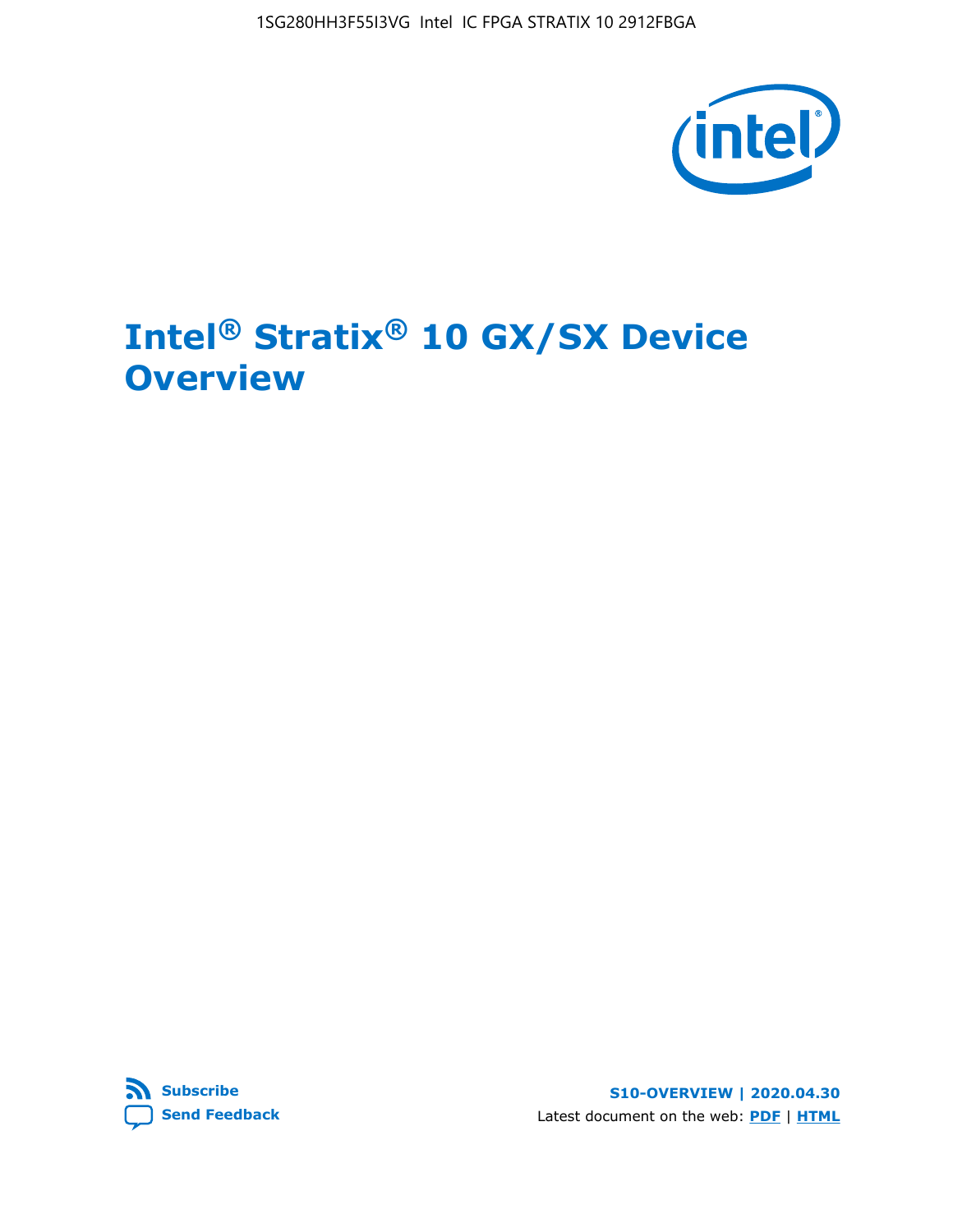

*Contents*

# **Contents**

| 1.26. Document Revision History for the Intel Stratix 10 GX/SX Device Overview36 |  |
|----------------------------------------------------------------------------------|--|

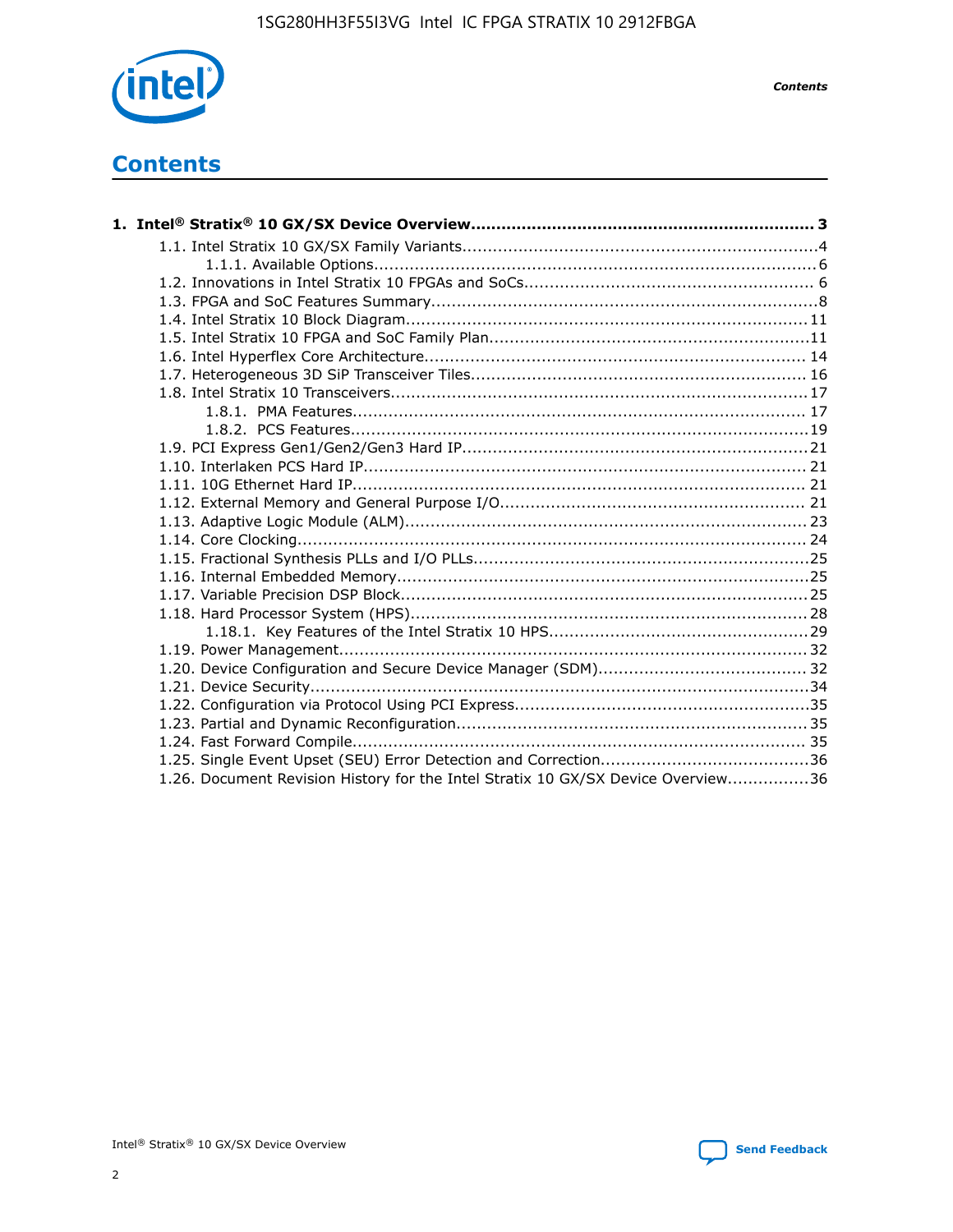**S10-OVERVIEW | 2020.04.30**

**[Send Feedback](mailto:FPGAtechdocfeedback@intel.com?subject=Feedback%20on%20Intel%20Stratix%2010%20GX/SX%20Device%20Overview%20(S10-OVERVIEW%202020.04.30)&body=We%20appreciate%20your%20feedback.%20In%20your%20comments,%20also%20specify%20the%20page%20number%20or%20paragraph.%20Thank%20you.)**



# **1. Intel® Stratix® 10 GX/SX Device Overview**

Intel's 14 nm Intel® Stratix® 10 GX FPGAs and SX SoCs deliver 2X the core performance and up to 70% lower power over previous generation high-performance FPGAs.

Featuring several groundbreaking innovations, including the all new Intel Hyperflex™ core architecture, this device family enables you to meet the demand for everincreasing bandwidth and processing performance in your most advanced applications, while meeting your power budget.

With an embedded hard processor system (HPS) based on a quad-core 64 bit Arm\* Cortex\*-A53, the Intel Stratix 10 SoC devices deliver power efficient, application-class processing and allow designers to extend hardware virtualization into the FPGA fabric. Intel Stratix 10 SoC devices demonstrate Intel's commitment to high-performance SoCs and extend Intel's leadership in programmable devices featuring an Arm-based processor system.

Important innovations in Intel Stratix 10 FPGAs and SoCs include:

- All new Intel Hyperflex core architecture delivering 2X the core performance compared to previous generation high-performance FPGAs
- Intel 14 nm tri-gate (FinFET) technology
- Heterogeneous 3D System-in-Package (SiP) technology
- Core fabric with up to 10.2 million logic elements (LEs)
- Up to 96 full duplex transceiver channels on heterogeneous 3D SiP transceiver tiles
- Transceiver data rates up to 28.3 Gbps chip-to-chip/module and backplane performance
- M20K (20 Kb) internal SRAM memory blocks
- Fractional synthesis and ultra-low jitter LC tank based transmit phase locked loops (PLLs)
- Hard PCI Express<sup>®</sup> Gen3 x16 intellectual property (IP) blocks
- Hard 10GBASE-KR/40GBASE-KR4 Forward Error Correction (FEC) in every transceiver channel
- Hard memory controllers and PHY supporting DDR4 rates up to 2666 Mbps per pin
- Hard fixed-point and IEEE 754 compliant hard floating-point variable precision digital signal processing (DSP) blocks with up to 10 TFLOP compute performance with a power efficiency of 80 GFLOP per Watt
- Quad-core 64 bit Arm Cortex-A53 embedded processor running up to 1.5 GHz in SoC family variants
- Programmable clock tree synthesis for flexible, low power, low skew clock trees

Intel Corporation. All rights reserved. Agilex, Altera, Arria, Cyclone, Enpirion, Intel, the Intel logo, MAX, Nios, Quartus and Stratix words and logos are trademarks of Intel Corporation or its subsidiaries in the U.S. and/or other countries. Intel warrants performance of its FPGA and semiconductor products to current specifications in accordance with Intel's standard warranty, but reserves the right to make changes to any products and services at any time without notice. Intel assumes no responsibility or liability arising out of the application or use of any information, product, or service described herein except as expressly agreed to in writing by Intel. Intel customers are advised to obtain the latest version of device specifications before relying on any published information and before placing orders for products or services. \*Other names and brands may be claimed as the property of others.

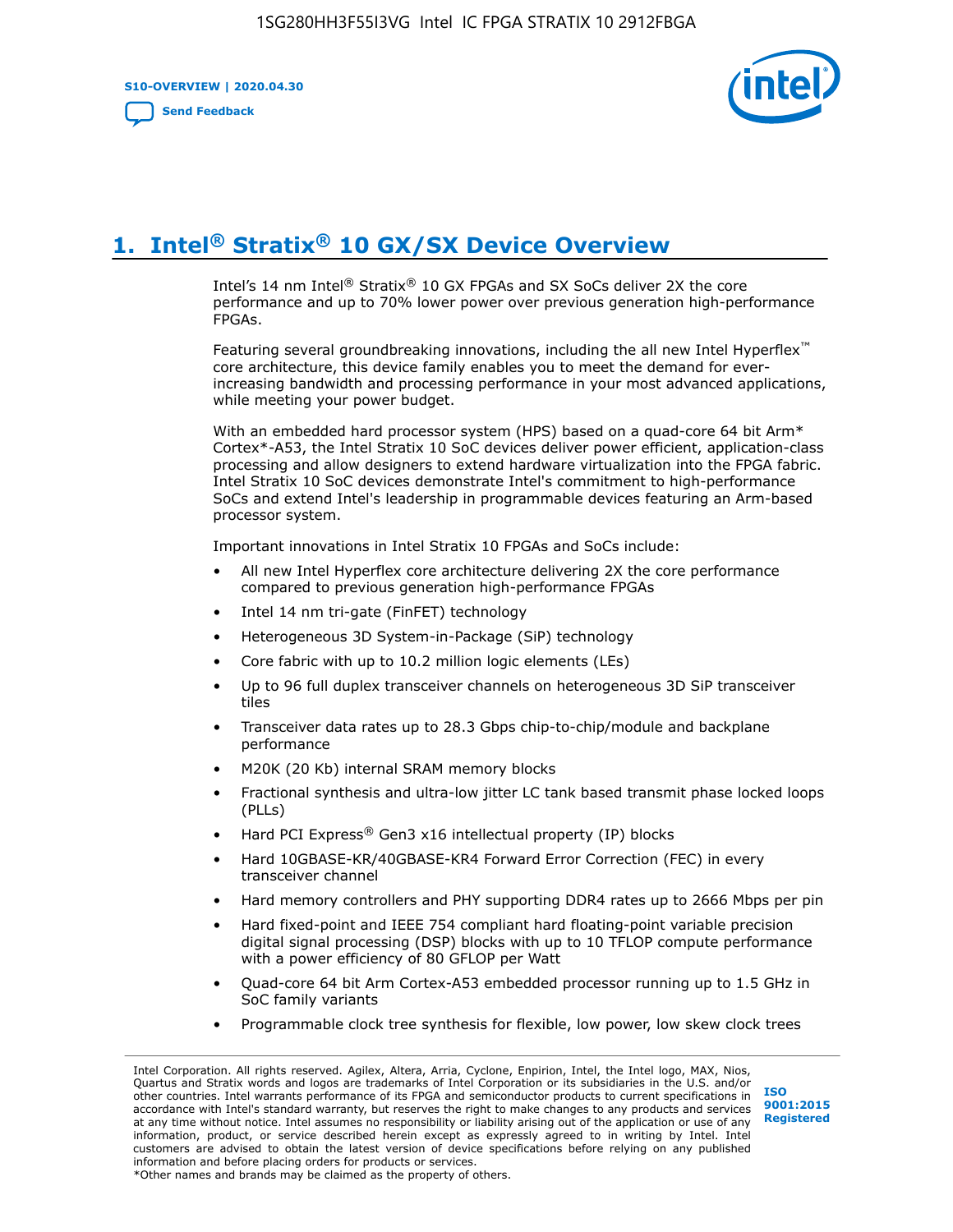

- Dedicated secure device manager (SDM) for:
	- Enhanced device configuration and security
	- AES-256, SHA-256/384 and ECDSA-256/384 encrypt/decrypt accelerators and authentication
	- Multi-factor authentication
	- Physically Unclonable Function (PUF) service and software programmable device configuration capability
- Comprehensive set of advanced power saving features delivering up to 70% lower power compared to previous generation high-performance FPGAs
- Non-destructive register state readback and writeback, to support ASIC prototyping and other applications

With these capabilities, Intel Stratix 10 FPGAs and SoCs are ideally suited for the most demanding applications in diverse markets such as:

- **Compute and Storage**—for custom servers, cloud computing and datacenter acceleration
- **Networking**—for Terabit, 400G and multi-100G bridging, aggregation, packet processing and traffic management
- **Optical Transport Networks**—for OTU4, 2xOTU4, 4xOTU4
- **Broadcast**—for high-end studio distribution, head end encoding/decoding, edge quadrature amplitude modulation (QAM)
- **Military**—for radar, electronic warfare, and secure communications
- **Medical**—for diagnostic scanners and diagnostic imaging
- **Test and Measurement**—for protocol and application testers
- **Wireless**—for next-generation 5G networks
- **ASIC Prototyping**—for designs that require the largest FPGA fabric with the highest I/O count

# **1.1. Intel Stratix 10 GX/SX Family Variants**

Intel Stratix 10 devices are available in FPGA (GX) and SoC (SX) variants.

- **Intel Stratix 10 GX** devices deliver up to 1 GHz core fabric performance and contain up to 10.2 million LEs in the fabric. They also feature up to 96 general purpose transceivers on separate transceiver tiles, and 2666 Mbps DDR4 external memory interface performance. The transceivers are capable of up to 28.3 Gbps short reach and across the backplane. These devices are optimized for FPGA applications that require the highest transceiver bandwidth and core fabric performance, with the power efficiency of Intel's 14 nm tri-gate process technology.
- **Intel Stratix 10 SX** devices have a feature set that is identical to Intel Stratix 10 GX devices, with the addition of an embedded quad-core 64 bit Arm Cortex A53 hard processor system.

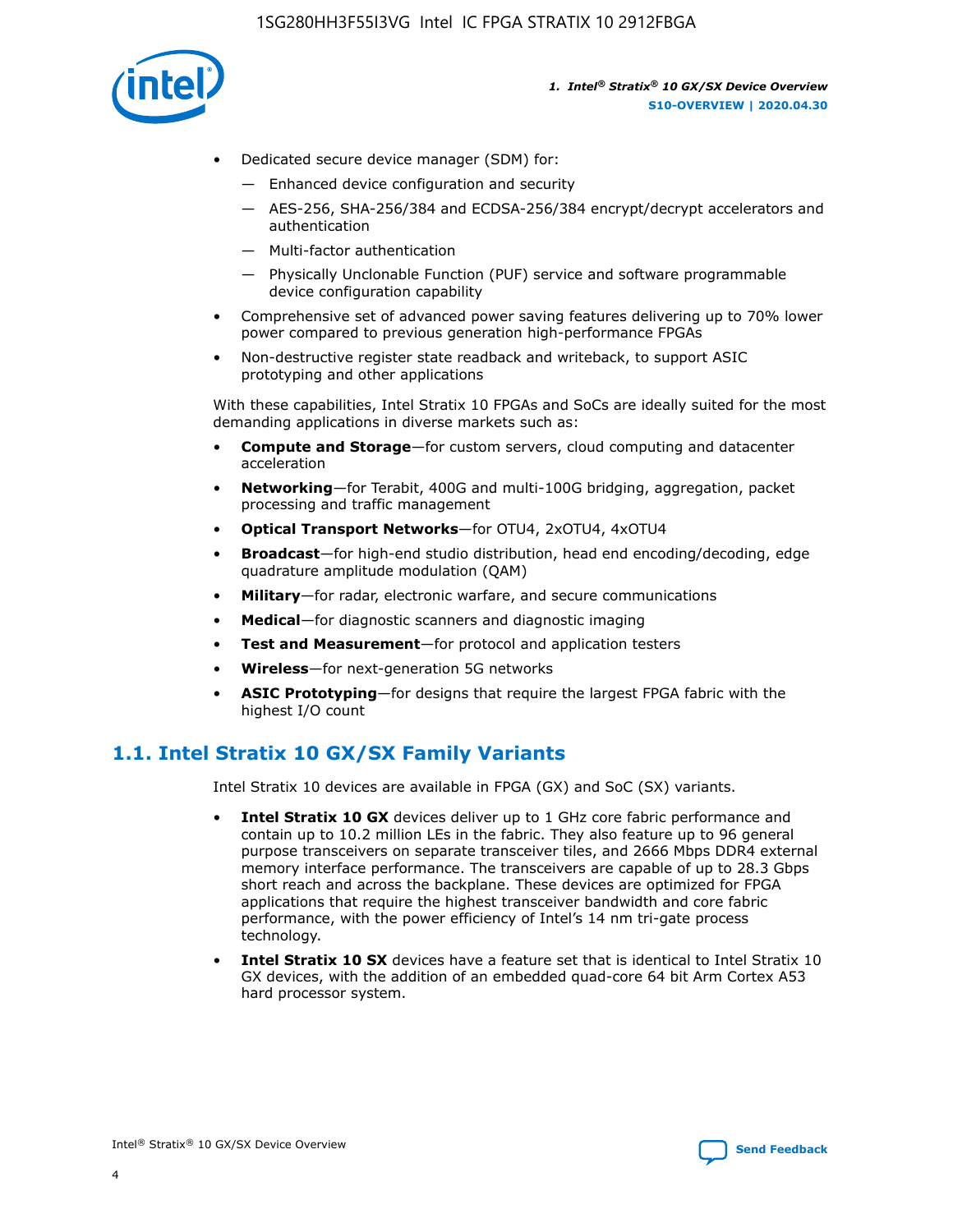

Common to all Intel Stratix 10 family variants is a high-performance fabric based on the new Intel Hyperflex core architecture that includes additional Hyper-Registers throughout the interconnect routing and at the inputs of all functional blocks. The core fabric also contains an enhanced logic array utilizing Intel's adaptive logic module (ALM) and a rich set of high performance building blocks including:

- M20K (20 Kb) embedded memory blocks
- Variable precision DSP blocks with hard IEEE 754 compliant floating-point units
- Fractional synthesis and integer PLLs
- Hard memory controllers and PHY for external memory interfaces
- General purpose IO cells

To clock these building blocks, Intel Stratix 10 devices use programmable clock tree synthesis, which uses dedicated clock tree routing to synthesize only those branches of the clock trees required for the application. All devices support in-system, finegrained partial reconfiguration of the logic array, allowing logic to be added and subtracted from the system while it is operating.

All family variants also contain high speed serial transceivers, containing both the physical medium attachment (PMA) and the physical coding sublayer (PCS), which can be used to implement a variety of industry standard and proprietary protocols. In addition to the hard PCS, Intel Stratix 10 devices contain multiple instantiations of PCI Express hard IP that supports Gen1/Gen2/Gen3 rates in x1/x2/x4/x8/x16 lane configurations, and hard 10GBASE-KR/40GBASE-KR4 FEC for every transceiver. The hard PCS, FEC, and PCI Express IP free up valuable core logic resources, save power, and increase your productivity.

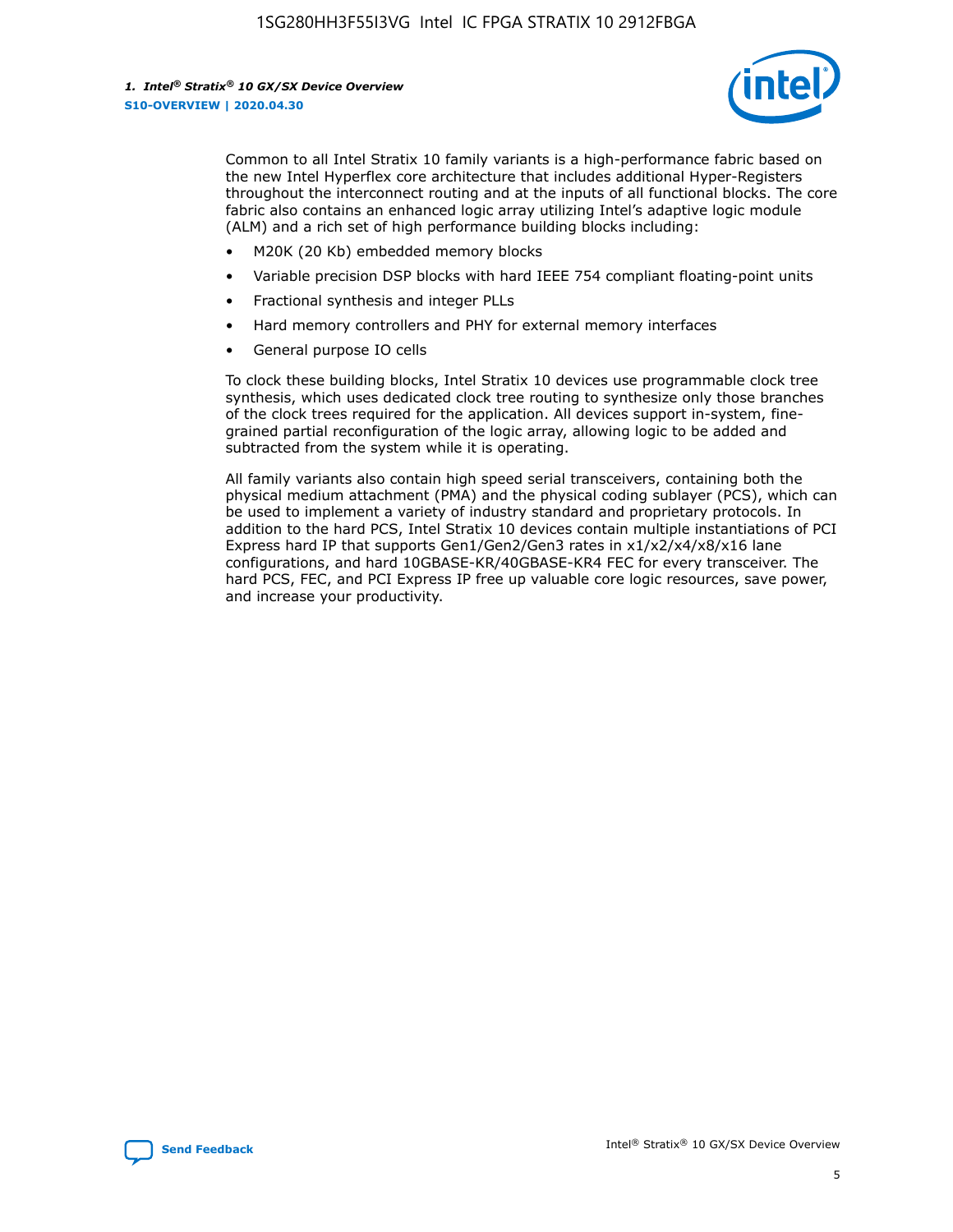

# **1.1.1. Available Options**

#### **Figure 1. Sample Ordering Code and Available Options for Intel Stratix 10 Devices**



# **Related Information**

[My Intel Support](https://www.intel.com/content/www/us/en/programmable/my-intel/mal-home.html)

# **1.2. Innovations in Intel Stratix 10 FPGAs and SoCs**

Intel Stratix 10 FPGAs and SoCs deliver many significant improvements over the previous generation high-performance Stratix V FPGAs.

#### **Table 1. Key Features of Intel Stratix 10 Devices Compared to Stratix V Devices**

| <b>Feature</b>            | <b>Stratix V FPGAs</b>                                           | <b>Intel Stratix 10 FPGAs and SoCs</b>                                        |
|---------------------------|------------------------------------------------------------------|-------------------------------------------------------------------------------|
| <b>Process technology</b> | 28 nm TSMC (planar<br>transistor)                                | 14 nm Intel tri-gate (FinFET)                                                 |
| Hard processor core       | None                                                             | Quad-core 64 bit Arm Cortex-A53<br>(SoC only)                                 |
| Core architecture         | Conventional core architecture<br>with conventional interconnect | Intel Hyperflex core architecture with<br>Hyper-Registers in the interconnect |
|                           |                                                                  | continued                                                                     |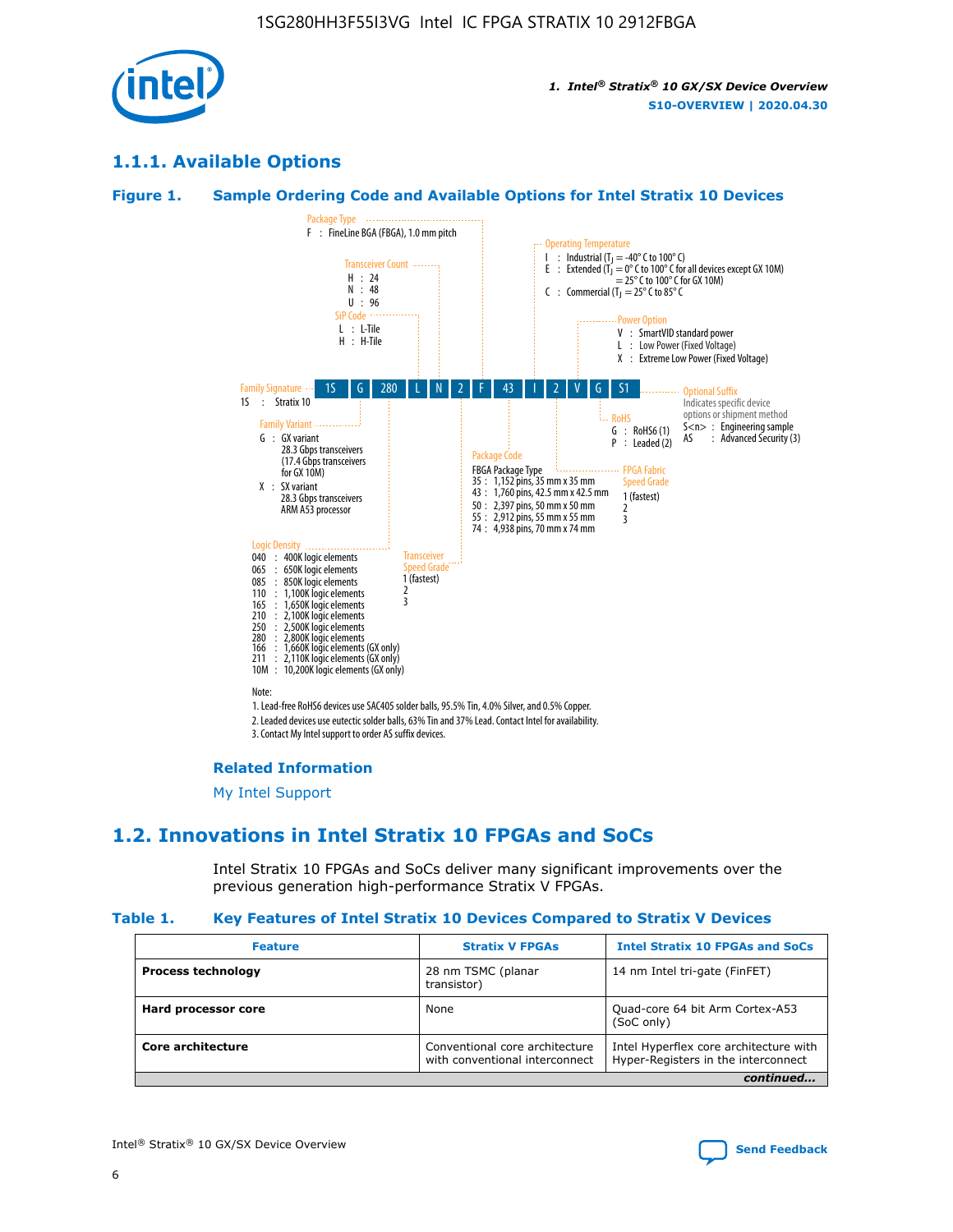

| <b>Feature</b>                                   | <b>Stratix V FPGAs</b>                                                              | <b>Intel Stratix 10 FPGAs and SoCs</b>                                                                                                       |
|--------------------------------------------------|-------------------------------------------------------------------------------------|----------------------------------------------------------------------------------------------------------------------------------------------|
| Core performance                                 | 500 MHz                                                                             | 1 GHz                                                                                                                                        |
| <b>Power dissipation</b>                         | 1x                                                                                  | As low as $0.3x$                                                                                                                             |
| Logic density                                    | <b>952 KLE</b>                                                                      | 10,200 KLE                                                                                                                                   |
| <b>Embedded memory (M20K)</b>                    | 52 Mbits                                                                            | 253 Mbits                                                                                                                                    |
| 18x19 multipliers                                | 3,926                                                                               | 11,520                                                                                                                                       |
|                                                  | Note: Multiplier is 18x18 in<br>Stratix V devices.                                  | Note: Multiplier is 18x19 in Intel<br>Stratix 10 devices.                                                                                    |
| <b>Floating point DSP capability</b>             | Up to 1 TFLOP, requires soft<br>floating point adder and<br>multiplier              | Up to 10 TFLOP, hard IEEE 754<br>compliant single precision floating<br>point adder and multiplier                                           |
| <b>Maximum transceivers</b>                      | 66                                                                                  | 96                                                                                                                                           |
| Maximum transceiver data rate (chip-to-<br>chip) | 28.05 Gbps                                                                          | 26.6 Gbps L-Tile<br>28.3 Gbps H-Tile                                                                                                         |
| Maximum transceiver data rate (backplane)        | 12.5 Gbps                                                                           | 12.5 Gbps L-Tile<br>28.3 Gbps H-Tile                                                                                                         |
| Hard memory controller                           | None                                                                                | DDR4 @ 1333 MHz/2666 Mbps<br>DDR3 @ 1067 MHz/2133 Mbps                                                                                       |
| Hard protocol IP                                 | PCIe* Gen3 x8 (up to 4<br>instances)                                                | PCIe Gen3 x16 (up to 4 instances)<br>SR-IOV (4 physical functions / 2k<br>virtual functions) on H-Tile devices<br>10GBASE-KR/40GBASE-KR4 FEC |
| <b>Core clocking and PLLs</b>                    | Global, quadrant and regional<br>clocks supported by fractional-<br>synthesis fPLLs | Programmable clock tree synthesis<br>supported by fractional synthesis<br>fPLLs and integer IO PLLs                                          |
| Register state readback and writeback            | Not available                                                                       | Non-destructive register state<br>readback and writeback for ASIC<br>prototyping and other applications                                      |

These innovations result in the following improvements:

- **Improved Core Logic Performance**: The Intel Hyperflex core architecture combined with 14 nm Intel tri-gate technology allows Intel Stratix 10 devices to achieve 2X the core performance compared to the previous generation
- **Lower Power**: Intel Stratix 10 devices use up to 70% lower power compared to the previous generation, enabled by 14 nm Intel tri-gate technology, the Intel Hyperflex core architecture, and optional power saving features built into the architecture
- **Higher Density**: Intel Stratix 10 devices offer three times the level of integration, with up to 10.2 million logic elements (LEs), over 253 Mbits of embedded memory blocks (M20K), and 11,520 18x19 multipliers
- **Embedded Processing**: Intel Stratix 10 SoCs feature a Quad-Core 64 bit Arm Cortex-A53 processor optimized for power efficiency and software compatible with previous generation Arria® and Cyclone® SoC devices
- **Improved Transceiver Performance**: With up to 96 transceiver channels implemented in heterogeneous 3D SiP transceiver tiles, Intel Stratix 10 GX and SX devices support data rates up to 28.3 Gbps chip-to-chip and 28.3 Gbps across the backplane with signal conditioning circuits capable of equalizing over 30 dB of system loss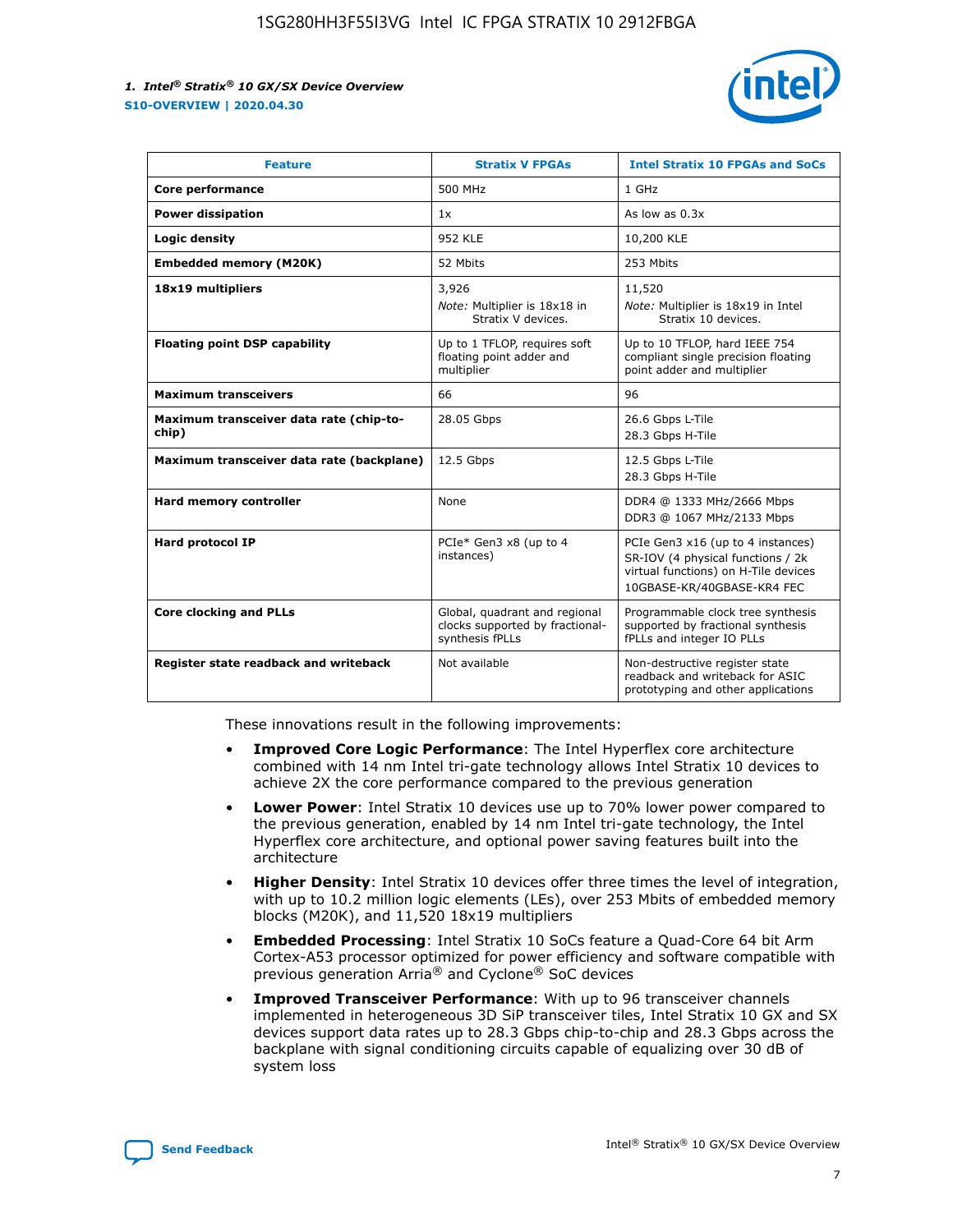

- **Improved DSP Performance**: The variable precision DSP block in Intel Stratix 10 devices features hard fixed and floating point capability, with up to 10 TFLOP IEEE754 single-precision floating point performance
- **Additional Hard IP**: Intel Stratix 10 devices include many more hard IP blocks than previous generation devices, with a hard memory controller included in each bank of 48 general purpose IOs, a hard PCIe Gen3 x16 full protocol stack in each transceiver tile, and a hard 10GBASE-KR/40GBASE-KR4 FEC in every transceiver channel
- **Enhanced Core Clocking**: Intel Stratix 10 devices feature programmable clock tree synthesis; clock trees are only synthesized where needed, increasing the flexibility and reducing the power dissipation of the clocking solution
- **Additional Core PLLs**: The core fabric in Intel Stratix 10 devices is supported by both integer IO PLLs and fractional synthesis fPLLs, resulting in a greater total number of PLLs available than the previous generation

# **1.3. FPGA and SoC Features Summary**

#### **Table 2. Intel Stratix 10 FPGA and SoC Common Device Features**

|                                  | <b>Description</b><br><b>Feature</b>                                                                                                                                                                                                                                                                                                                                                                                                                                                                                                                                                                                                                                                                                       |  |  |
|----------------------------------|----------------------------------------------------------------------------------------------------------------------------------------------------------------------------------------------------------------------------------------------------------------------------------------------------------------------------------------------------------------------------------------------------------------------------------------------------------------------------------------------------------------------------------------------------------------------------------------------------------------------------------------------------------------------------------------------------------------------------|--|--|
| Technology                       | 14 nm Intel tri-gate (FinFET) process technology<br>$\bullet$<br>SmartVID controlled core voltage, standard power devices<br>0.85-V fixed core voltage, low static power devices available<br>$\bullet$                                                                                                                                                                                                                                                                                                                                                                                                                                                                                                                    |  |  |
| Low power serial<br>transceivers | Up to 96 total transceivers available<br>$\bullet$<br>Continuous operating range of 1 Gbps to 28.3 Gbps for Intel Stratix 10 GX/SX devices<br>Backplane support up to 28.3 Gbps for Intel Stratix 10 GX/SX devices<br>$\bullet$<br>Extended range down to 125 Mbps with oversampling<br>ATX transmit PLLs with user-configurable fractional synthesis capability<br>$\bullet$<br>• XFP, SFP+, QSFP/QSFP28, CFP/CFP2/CFP4 optical module support<br>• Adaptive linear and decision feedback equalization<br>Transmit pre-emphasis and de-emphasis<br>Dynamic partial reconfiguration of individual transceiver channels<br>$\bullet$<br>On-chip instrumentation (Eye Viewer non-intrusive data eye monitoring)<br>$\bullet$ |  |  |
| General purpose I/Os             | Up to 2,304 total GPIO available<br>$\bullet$<br>1.6 Gbps LVDS-every pair can be configured as an input or output<br>$\bullet$<br>1333 MHz/2666 Mbps DDR4 external memory interface<br>1067 MHz/2133 Mbps DDR3 external memory interface<br>• 1.2 V to 3.3 $V^{(1)}$ single-ended LVCMOS/LVTTL interfacing<br>On-chip termination (OCT)<br>$\bullet$                                                                                                                                                                                                                                                                                                                                                                       |  |  |
| Embedded hard IP                 | PCIe Gen1/Gen2/Gen3 complete protocol stack, x1/x2/x4/x8/x16 end point and root<br>$\bullet$<br>port<br>DDR4/DDR3 hard memory controller (RLDRAM3/QDR II+/QDR IV using soft memory<br>controller)<br>• Multiple hard IP instantiations in each device<br>• Single Root I/O Virtualization (SR-IOV)                                                                                                                                                                                                                                                                                                                                                                                                                         |  |  |
| Transceiver hard IP              | 10GBASE-KR/40GBASE-KR4 Forward Error Correction (FEC)<br>$\bullet$<br>10G Ethernet PCS<br>$\bullet$<br>PCI Express PIPE interface<br>$\bullet$<br>continued                                                                                                                                                                                                                                                                                                                                                                                                                                                                                                                                                                |  |  |

<sup>(1)</sup> Available in some configurations only

8

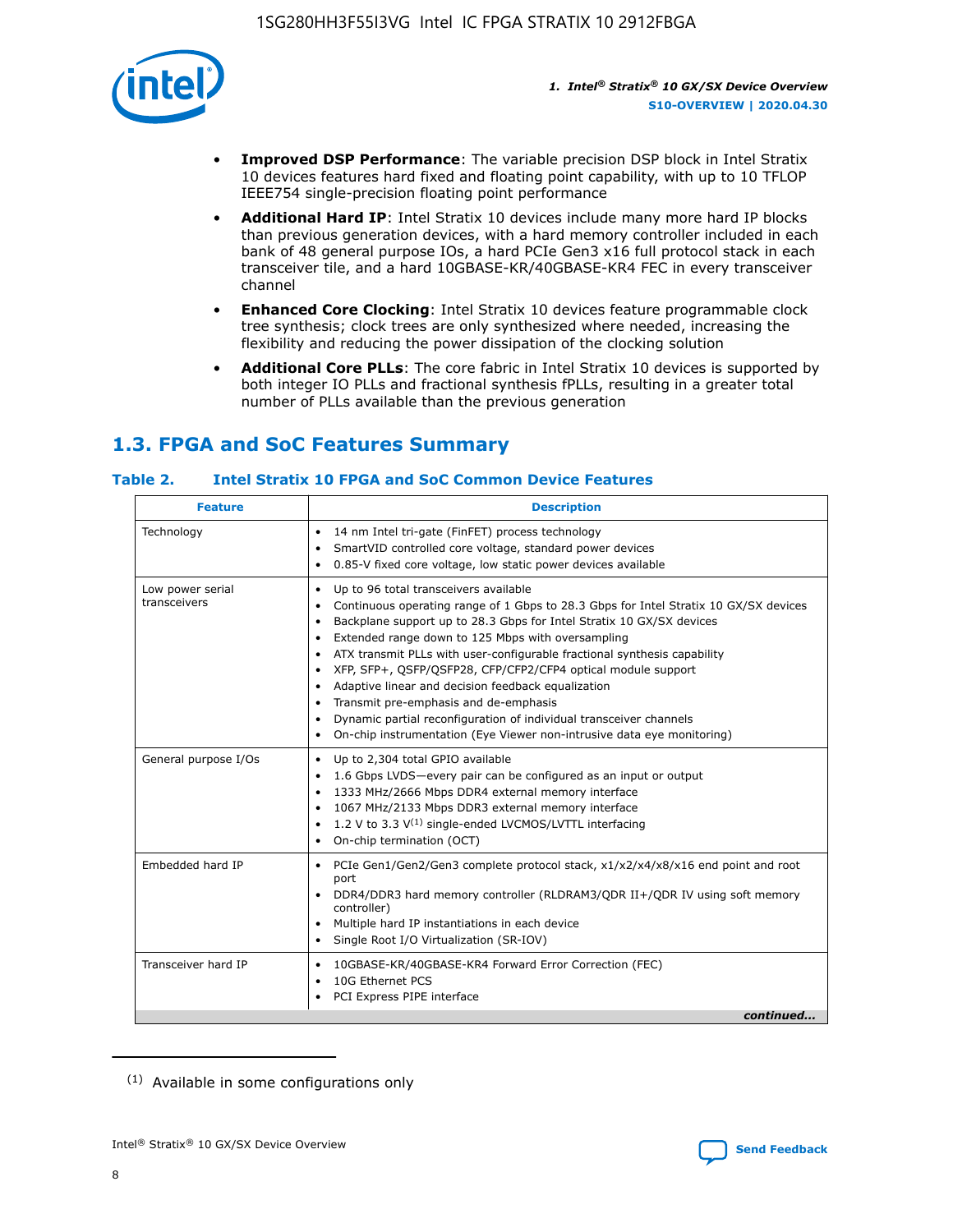

| <b>Feature</b>                   | <b>Description</b>                                                                                                                                                                                                                                                                                                                                                                                                                            |
|----------------------------------|-----------------------------------------------------------------------------------------------------------------------------------------------------------------------------------------------------------------------------------------------------------------------------------------------------------------------------------------------------------------------------------------------------------------------------------------------|
|                                  | Interlaken PCS<br>$\bullet$<br><b>Gigabit Ethernet PCS</b><br>$\bullet$<br>Deterministic latency support for Common Public Radio Interface (CPRI) PCS<br>$\bullet$<br>Fast lock-time support for Gigabit Passive Optical Networking (GPON) PCS<br>$\bullet$<br>8B/10B, 64B/66B, 64B/67B encoders and decoders<br>Custom mode support for proprietary protocols                                                                                |
| Power management                 | SmartVID controlled core voltage, standard power devices<br>$\bullet$<br>0.85-V fixed core voltage, low static power devices available<br>$\bullet$<br>Intel Quartus <sup>®</sup> Prime Pro Edition integrated power analysis                                                                                                                                                                                                                 |
| High performance core fabric     | Intel Hyperflex core architecture with Hyper-Registers throughout the interconnect<br>routing and at the inputs of all functional blocks<br>Enhanced adaptive logic module (ALM)<br>Improved multi-track routing architecture reduces congestion and improves compile<br>times<br>Hierarchical core clocking architecture with programmable clock tree synthesis<br>Fine-grained partial reconfiguration                                      |
| Internal memory blocks           | M20K-20 Kb with hard ECC support<br>MLAB-640 bit distributed LUTRAM                                                                                                                                                                                                                                                                                                                                                                           |
| Variable precision DSP<br>blocks | IEEE 754-compliant hard single-precision floating point capability<br>$\bullet$<br>Supports signal processing with precision ranging from 18x19 up to 54x54<br>$\bullet$<br>Native 27x27 and 18x19 multiply modes<br>٠<br>64 bit accumulator and cascade for systolic FIRs<br>Internal coefficient memory banks<br>Pre-adder/subtractor improves efficiency<br>٠<br>Additional pipeline register increases performance and reduces power<br>٠ |
| Phase locked loops (PLL)         | Fractional synthesis PLLs (fPLL) support both fractional and integer modes<br>$\bullet$<br>Fractional mode with third-order delta-sigma modulation<br>Precision frequency synthesis<br>٠<br>Integer PLLs adjacent to general purpose I/Os, support external memory, and LVDS<br>٠<br>interfaces, clock delay compensation, zero delay buffering                                                                                               |
| Core clock networks              | 1 GHz fabric clocking<br>٠<br>667 MHz external memory interface clocking, supports 2666 Mbps DDR4 interface<br>800 MHz LVDS interface clocking, supports 1600 Mbps LVDS interface<br>$\bullet$<br>Programmable clock tree synthesis, backwards compatible with global, regional and<br>$\bullet$<br>peripheral clock networks<br>Clocks only synthesized where needed, to minimize dynamic power<br>continued                                 |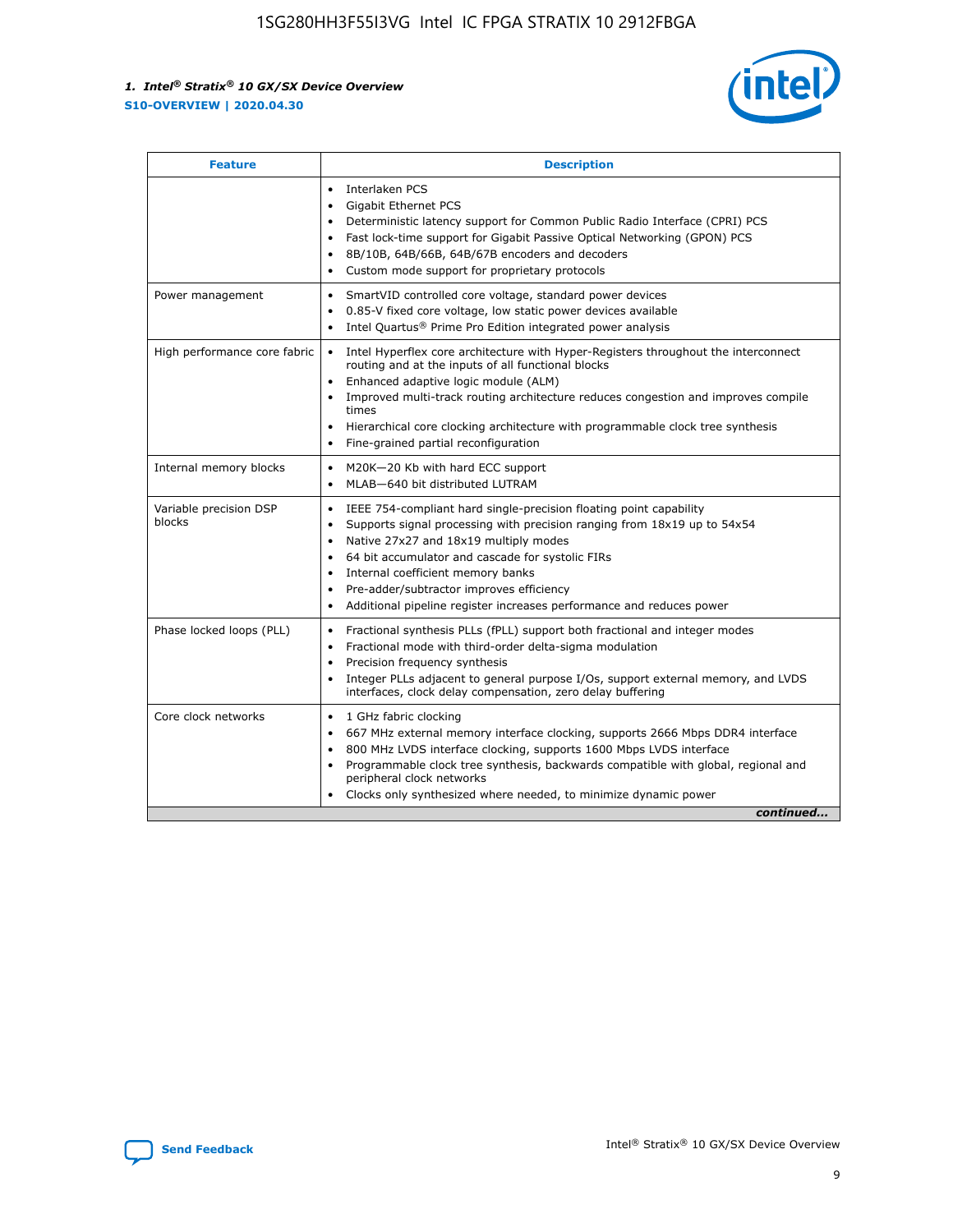

| <b>Feature</b>     | <b>Description</b>                                                                                                                                                                                                                                                                                                                                                                                                                                                                                                    |
|--------------------|-----------------------------------------------------------------------------------------------------------------------------------------------------------------------------------------------------------------------------------------------------------------------------------------------------------------------------------------------------------------------------------------------------------------------------------------------------------------------------------------------------------------------|
| Configuration      | Dedicated Secure Device Manager<br>٠<br>Software programmable device configuration<br>٠<br>Serial and parallel flash interface<br>٠<br>Configuration via protocol (CvP) using PCI Express Gen1/Gen2/Gen3<br>Fine-grained partial reconfiguration of core fabric<br>Dynamic reconfiguration of transceivers and PLLs<br>٠<br>Comprehensive set of security features including AES-256, SHA-256/384, and<br>ECDSA-256/384 accelerators, and multi-factor authentication<br>Physically Unclonable Function (PUF) service |
| Packaging          | Intel Embedded Multi-die Interconnect Bridge (EMIB) packaging technology<br>٠<br>Multiple devices with identical package footprints allows seamless migration across<br>$\bullet$<br>different device densities<br>1.0 mm ball-pitch FBGA packaging<br>٠<br>Lead and lead-free package options                                                                                                                                                                                                                        |
| Software and tools | Intel Quartus Prime Pro Edition design suite with new compiler and Hyper-Aware design<br>flow<br>Fast Forward compiler to allow Intel Hyperflex architecture performance exploration<br>٠<br>Transceiver toolkit<br>Platform designer integration tool<br>DSP Builder advanced blockset<br>OpenCL <sup>™</sup> support<br>SoC Embedded Design Suite (EDS)                                                                                                                                                             |

#### **Table 3. Intel Stratix 10 SoC Specific Device Features**

| <b>SoC Subsystem</b>            | <b>Feature</b>                                  | <b>Description</b>                                                                                                                                                                                                                                         |  |  |
|---------------------------------|-------------------------------------------------|------------------------------------------------------------------------------------------------------------------------------------------------------------------------------------------------------------------------------------------------------------|--|--|
| <b>Hard Processor</b><br>System | Multi-processor unit (MPU) core                 | Quad-core Arm Cortex-A53 MPCore processor with Arm<br>$\bullet$<br>CoreSight* debug and trace technology<br>Scalar floating-point unit supporting single and double<br>٠<br>precision<br>Arm Neon* media processing engine for each processor<br>$\bullet$ |  |  |
|                                 | <b>System Controllers</b>                       | System Memory Management Unit (SMMU)<br>٠<br>Cache Coherency Unit (CCU)<br>٠                                                                                                                                                                               |  |  |
|                                 | Layer 1 Cache                                   | 32 KB L1 instruction cache with parity<br>$\bullet$<br>32 KB L1 data cache with ECC<br>$\bullet$                                                                                                                                                           |  |  |
|                                 | Layer 2 Cache                                   | 1 MB Shared L2 Cache with ECC<br>$\bullet$                                                                                                                                                                                                                 |  |  |
|                                 | On-Chip Memory                                  | 256 KB On-Chip RAM<br>$\bullet$                                                                                                                                                                                                                            |  |  |
|                                 | Direct memory access (DMA) controller           | • 8-Channel DMA                                                                                                                                                                                                                                            |  |  |
|                                 | Ethernet media access controller<br>(EMAC)      | Three 10/100/1000 EMAC with integrated DMA<br>$\bullet$                                                                                                                                                                                                    |  |  |
|                                 | USB On-The-Go controller (OTG)                  | 2 USB OTG with integrated DMA<br>$\bullet$                                                                                                                                                                                                                 |  |  |
|                                 | <b>UART</b> controller                          | 2 UART 16550 compatible<br>$\bullet$                                                                                                                                                                                                                       |  |  |
|                                 | Serial Peripheral Interface (SPI)<br>controller | $\bullet$ 4 SPI                                                                                                                                                                                                                                            |  |  |
|                                 | $I2C$ controller                                | 5 <sup>2</sup> C controllers                                                                                                                                                                                                                               |  |  |
|                                 | SD/SDIO/MMC controller                          | 1 eMMC version 4.5 with DMA and CE-ATA support<br>$\bullet$<br>SD, including eSD, version 3.0<br>٠<br>SDIO, including eSDIO, version 3.0<br>$\bullet$<br>CE-ATA - version 1.1<br>continued                                                                 |  |  |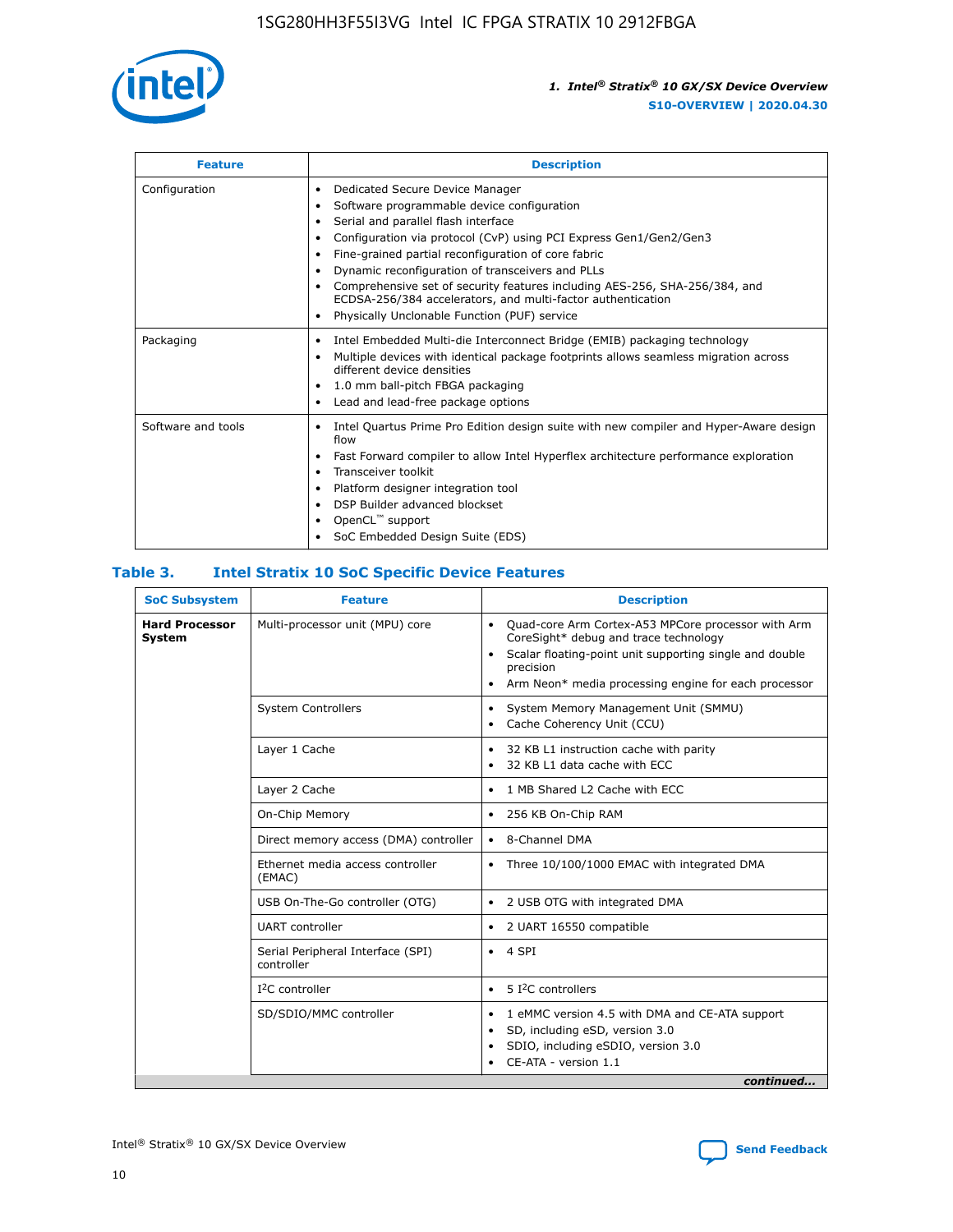

| <b>SoC Subsystem</b>                          | <b>Feature</b>             | <b>Description</b>                                                                                    |  |  |
|-----------------------------------------------|----------------------------|-------------------------------------------------------------------------------------------------------|--|--|
|                                               | NAND flash controller      | 1 ONFI 1.0, 8- and 16-bit support<br>$\bullet$                                                        |  |  |
|                                               | General-purpose I/O (GPIO) | Maximum of 48 software programmable GPIO<br>$\bullet$                                                 |  |  |
|                                               | <b>Timers</b>              | 4 general-purpose timers<br>٠<br>4 watchdog timers<br>٠                                               |  |  |
| <b>Secure Device</b><br>Manager               | Security                   | Secure boot<br>$\bullet$<br>Advanced Encryption Standard (AES) and authentication<br>٠<br>(SHA/ECDSA) |  |  |
| <b>External</b><br>Memory<br><b>Interface</b> | External Memory Interface  | Hard Memory Controller with DDR4 and DDR3<br>$\bullet$                                                |  |  |

# **1.4. Intel Stratix 10 Block Diagram**

#### **Figure 2. Intel Stratix 10 FPGA and SoC Architecture Block Diagram**



HPS: Quad ARM Cortex-A53 Hard Processor System SDM: Secure Device Manager

# **1.5. Intel Stratix 10 FPGA and SoC Family Plan**

<sup>(2)</sup> The number of 27x27 multipliers is one-half the number of 18x19 multipliers.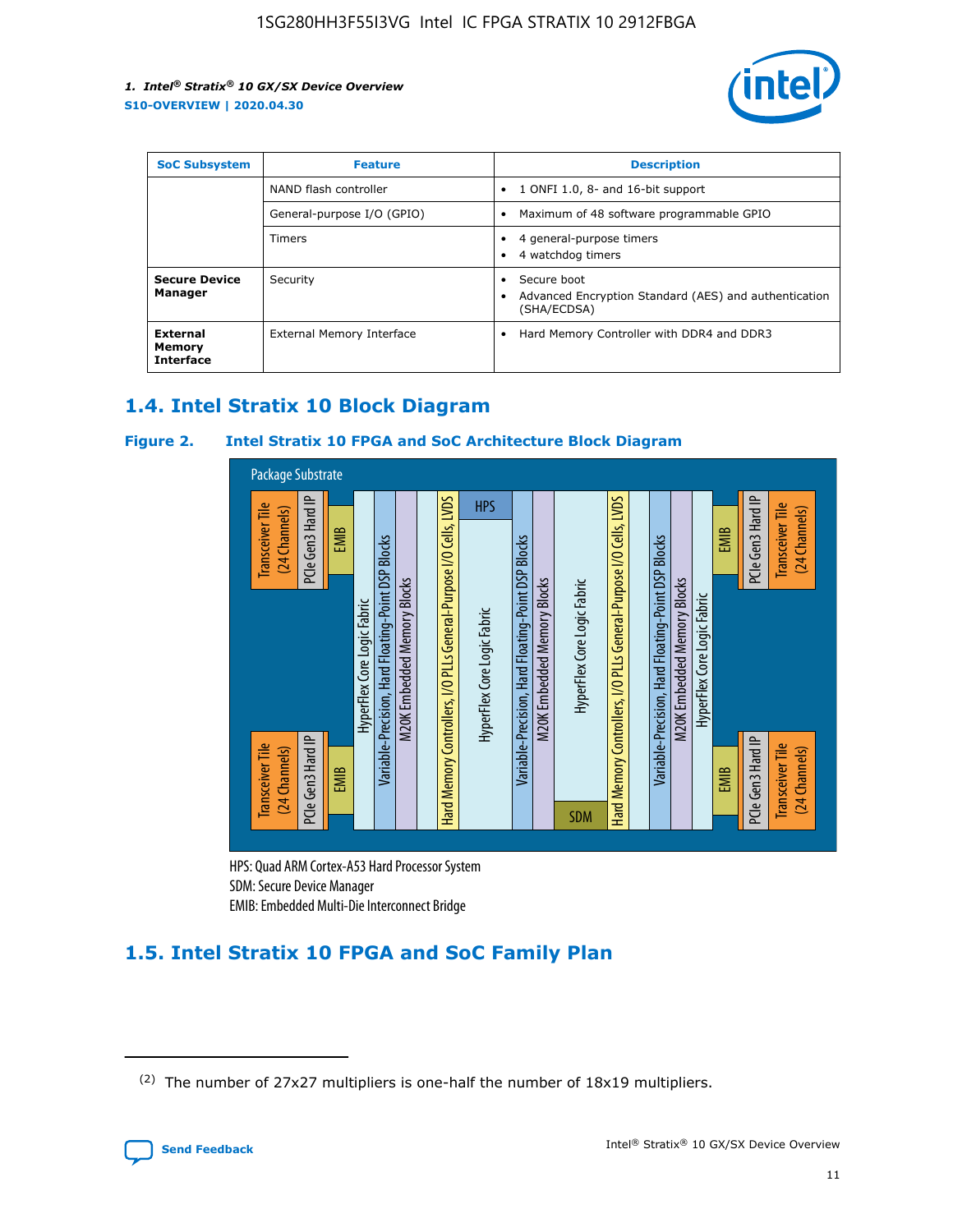

#### **Table 4. Intel Stratix 10 GX/SX FPGA and SoC Family Plan—FPGA Core (part 1)**

| <b>Intel Stratix 10</b><br><b>GX/SX Device</b><br><b>Name</b> | <b>Logic Elements</b><br>(KLE) | <b>M20K Blocks</b> | <b>M20K Mbits</b> | <b>MLAB Counts</b> | <b>MLAB Mbits</b> | 18x19 Multi-<br>pliers <sup>(2)</sup> |
|---------------------------------------------------------------|--------------------------------|--------------------|-------------------|--------------------|-------------------|---------------------------------------|
| GX 400/<br>SX 400                                             | 378                            | 1,537              | 30                | 3,276              | $\overline{2}$    | 1,296                                 |
| GX 650/<br>SX 650                                             | 612                            | 2,489              | 49                | 5,364              | 3                 | 2,304                                 |
| GX 850/<br>SX 850                                             | 841                            | 3,477              | 68                | 7,124              | $\overline{4}$    | 4,032                                 |
| GX 1100/<br>SX 1100                                           | 1,325                          | 5,461              | 107               | 11,556             | $\overline{7}$    | 5,184                                 |
| GX 1650/<br>SX 1650                                           | 1,624                          | 5,851              | 114               | 13,764             | 8                 | 6,290                                 |
| GX 2100/<br>SX 2100                                           | 2,005                          | 6,501              | 127               | 17,316             | 11                | 7,488                                 |
| GX 2500/<br>SX 2500                                           | 2,422                          | 9,963              | 195               | 20,529             | 13                | 10,022                                |
| GX 2800/<br>SX 2800                                           | 2,753                          | 11,721             | 229               | 23,796             | 15                | 11,520                                |
| GX 1660                                                       | 1,679                          | 6,162              | 120               | 14,230             | 9                 | 6,652                                 |
| GX 2110                                                       | 2,073                          | 6,847              | 134               | 17,856             | 11                | 7,920                                 |
| <b>GX 10M</b>                                                 | 10,200                         | 12,950             | 253               | 87,984             | 55                | 6,912                                 |

#### **Table 5. Intel Stratix 10 GX/SX FPGA and SoC Family Plan—Interconnects, PLLs and Hard IP (part 2)**

| <b>Intel Stratix 10</b>            | <b>Interconnects</b> |                     |              | <b>PLLs</b> | <b>Hard IP</b>                       |  |
|------------------------------------|----------------------|---------------------|--------------|-------------|--------------------------------------|--|
| <b>GX/SX Device</b><br><b>Name</b> | <b>Maximum GPIOs</b> | <b>Maximum XCVR</b> | <b>fPLLs</b> | I/O PLLs    | <b>PCIe Hard IP</b><br><b>Blocks</b> |  |
| GX 400/<br>SX 400                  | 374                  | 24                  | 8            | 8           | $\mathbf{1}$                         |  |
| GX 650/<br>SX 650                  | 392                  | 24                  | 8            | 8           | $\mathbf{1}$                         |  |
| GX 850/<br>SX 850                  | 688                  | 48                  | 16           | 16          | 2                                    |  |
| GX 1100/<br>SX 1100                | 688                  | 48                  | 16           | 16          | 2                                    |  |
| GX 1650/<br>SX 1650                | 704                  | 96                  | 32           | 24          | $\overline{4}$                       |  |
| GX 2100/<br>SX 2100                | 704                  | 96                  | 32           | 24          | $\overline{4}$                       |  |
| GX 2500/<br>SX 2500                | 1,160                | 96                  | 32           | 24          | $\overline{4}$                       |  |
| GX 2800/<br>SX 2800                | 1,160                | 96                  | 32           | 24          | $\overline{4}$                       |  |
| continued                          |                      |                     |              |             |                                      |  |

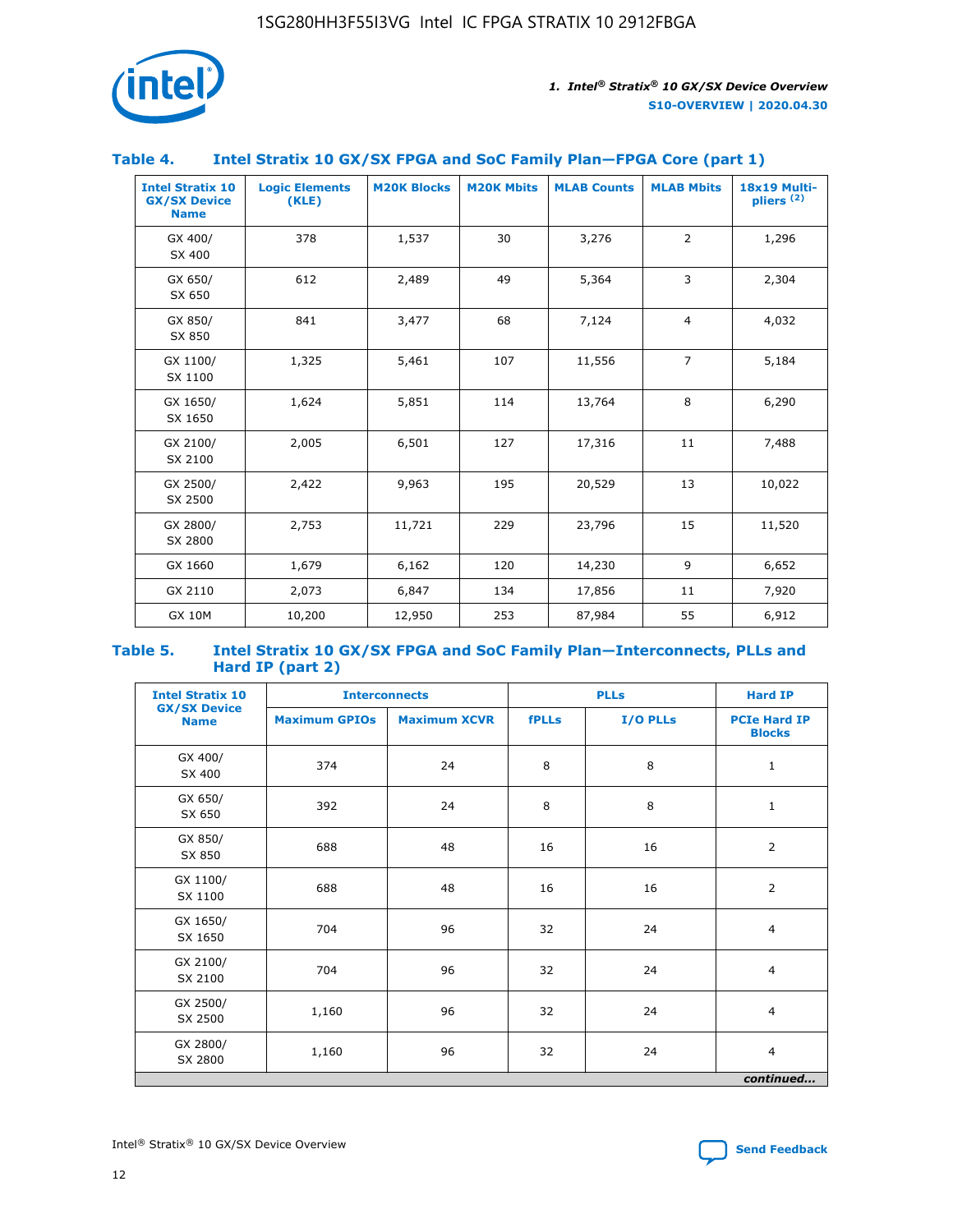

| <b>Intel Stratix 10</b>            | <b>Interconnects</b> |                     |              | <b>Hard IP</b>  |                                      |
|------------------------------------|----------------------|---------------------|--------------|-----------------|--------------------------------------|
| <b>GX/SX Device</b><br><b>Name</b> | <b>Maximum GPIOs</b> | <b>Maximum XCVR</b> | <b>fPLLs</b> | <b>I/O PLLs</b> | <b>PCIe Hard IP</b><br><b>Blocks</b> |
| GX 1660                            | 688                  | 48                  | 16           | 16              |                                      |
| GX 2110                            | 688                  | 48                  | 16           | 16              |                                      |
| <b>GX 10M</b>                      | 2,304                | 48                  | 24           | 48              | 4                                    |

#### **Table 6. Intel Stratix 10 GX/SX FPGA and SoC Family Package Plan**

Cell legend: General Purpose I/Os, High-Voltage I/Os, LVDS Pairs, Transceivers (3) (4) (5) (6) (7) (8)

| <b>Intel Stratix 10</b><br><b>GX/SX Device</b><br><b>Name</b> | F1152<br><b>HF35</b><br>$(35x35 \text{ mm}^2)$ | F1760<br><b>NF43</b><br>(42.5x42.5<br>$mm2$ ) | F2397<br><b>UF50</b><br>$(50x50 \text{ mm}^2)$ | F2912<br><b>HF55</b><br>$(55x55$ mm <sup>2</sup> ) | F4938<br><b>NF74</b><br>$(70x74)$ mm <sup>2</sup> |
|---------------------------------------------------------------|------------------------------------------------|-----------------------------------------------|------------------------------------------------|----------------------------------------------------|---------------------------------------------------|
| GX 400/<br>SX 400                                             | 374, 56, 120, 24 <sup>(9)</sup>                | $\overline{\phantom{a}}$                      | $\overline{\phantom{a}}$                       | ۰                                                  |                                                   |
| GX 650/<br>SX 650                                             | 392, 8, 192, 24                                | $\overline{\phantom{a}}$                      | $\overline{\phantom{a}}$                       |                                                    |                                                   |
| GX 850/<br>SX 850                                             | ۰.                                             | 688, 16, 336, 48                              |                                                |                                                    |                                                   |
| GX 1100/<br>SX 1100                                           |                                                | 688, 16, 336, 48                              |                                                |                                                    |                                                   |
| GX 1650/<br>SX 1650                                           |                                                | 688, 16, 336, 48                              | 704, 32, 336, 96                               |                                                    |                                                   |
| GX 2100/<br>SX 2100                                           | -                                              | 688, 16, 336, 48                              | 704, 32, 336, 96                               | $\overline{\phantom{a}}$                           |                                                   |
| GX 2500/<br>SX 2500                                           |                                                | 688, 16, 336, 48                              | 704, 32, 336, 96                               | 1160, 8, 576, 24                                   |                                                   |
| GX 2800/                                                      | -                                              | 688, 16, 336, 48                              | 704, 32, 336, 96                               | 1160, 8, 576, 24                                   | $\overline{\phantom{a}}$<br>continued             |

- (3) All packages are ball grid arrays with 1.0 mm pitch.
- (4) High-Voltage I/O pins are used for 3 V and 2.5 V interfacing.
- $(5)$  Each LVDS pair can be configured as either a differential input or a differential output.
- (6) High-Voltage I/O pins and LVDS pairs are included in the General Purpose I/O count. Transceivers are counted separately.
- $(7)$  Each package column offers pin migration (common circuit board footprint) for all devices in the column.
- $(8)$  Intel Stratix 10 GX devices are pin migratable with Intel Stratix 10 SX devices in the same package.
- $(9)$  The Intel Stratix 10 SX/GX 400 device has a level shifter, and this imposes some restrictions on the number of LVDS pairs and I/O banks available (see "Intel Stratix 10 SX/GX 400 Device Level Shifter Details").

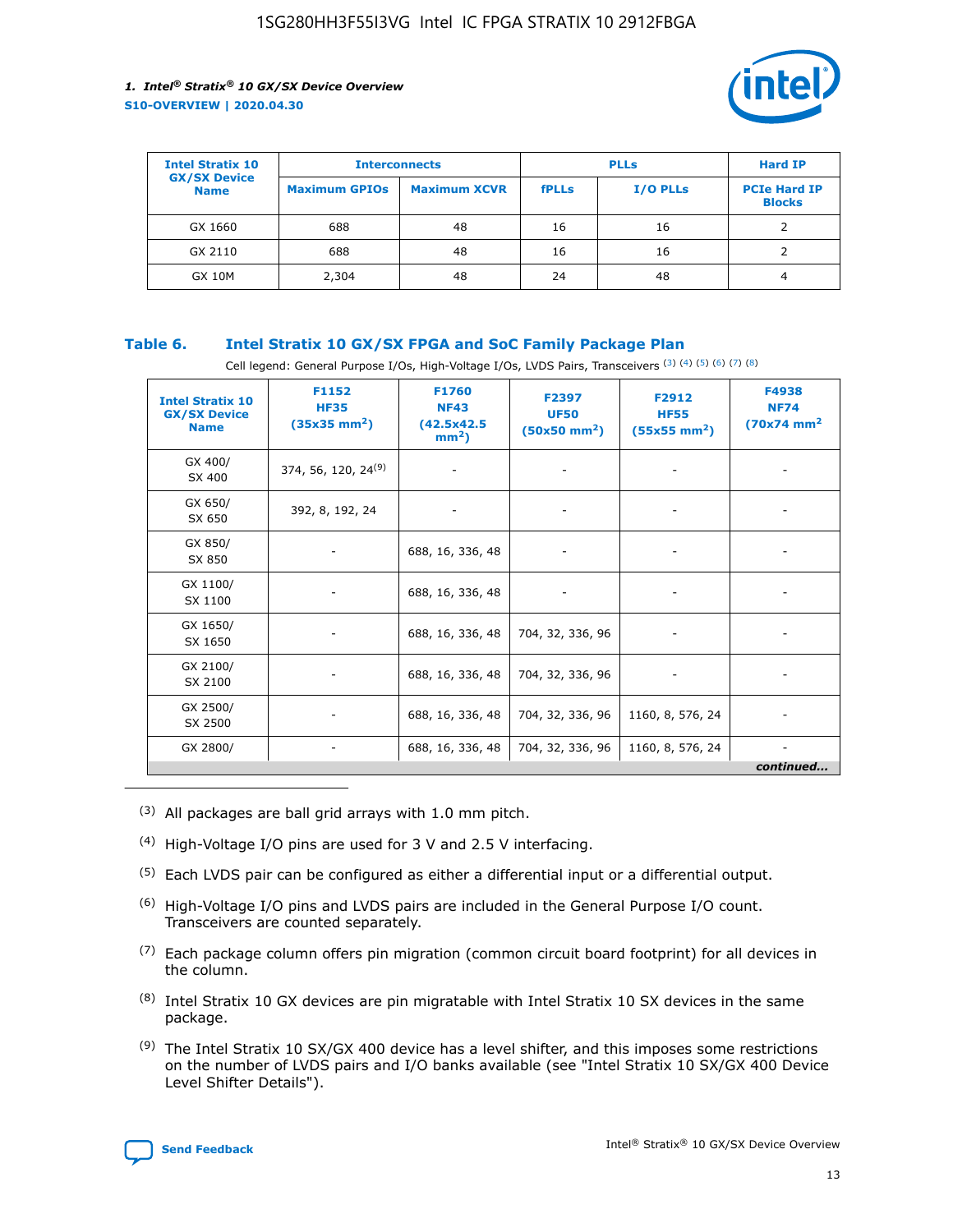

| <b>Intel Stratix 10</b><br><b>GX/SX Device</b><br><b>Name</b> | F1152<br><b>HF35</b><br>$(35x35)$ mm <sup>2</sup> ) | <b>F1760</b><br><b>NF43</b><br>(42.5x42.5<br>$mm2$ ) | F2397<br><b>UF50</b><br>$(50x50 \text{ mm}^2)$ | F2912<br><b>HF55</b><br>$(55x55$ mm <sup>2</sup> ) | F4938<br><b>NF74</b><br>$(70x74)$ mm <sup>2</sup> |
|---------------------------------------------------------------|-----------------------------------------------------|------------------------------------------------------|------------------------------------------------|----------------------------------------------------|---------------------------------------------------|
| SX 2800                                                       |                                                     |                                                      |                                                |                                                    |                                                   |
| GX 1660                                                       | -                                                   | 688, 16, 336, 48                                     | $\overline{\phantom{a}}$                       |                                                    |                                                   |
| GX 2110                                                       |                                                     | 688, 16, 336, 48                                     | $\overline{\phantom{a}}$                       |                                                    |                                                   |
| <b>GX 10M</b>                                                 | ۰                                                   |                                                      |                                                |                                                    | 2304, 32, 1152,<br>48                             |





# **1.6. Intel Hyperflex Core Architecture**

Intel Stratix 10 FPGAs and SoCs are based on a core fabric featuring the new Intel Hyperflex core architecture. The Intel Hyperflex core architecture delivers 2X the clock frequency performance and up to 70% lower power compared to previous generation high-end FPGAs. Along with this performance breakthrough, the Intel Hyperflex core architecture delivers a number of advantages including:

- **Higher Throughput**—Capitalizes on 2X core clock frequency performance to obtain throughput breakthroughs
- **Improved Power Efficiency**—Uses reduced IP size, enabled by Intel Hyperflex, to consolidate designs which previously spanned multiple devices into a single device, thereby reducing power by up to 70% versus previous generation devices
- **Greater Design Functionality**—Uses faster clock frequency to reduce bus widths and reduce IP size, freeing up additional FPGA resources to add greater functionality
- **Increased Designer Productivity**—Boosts performance with less routing congestion and fewer design iterations using Hyper-Aware design tools, obtaining greater timing margin for more rapid timing closure

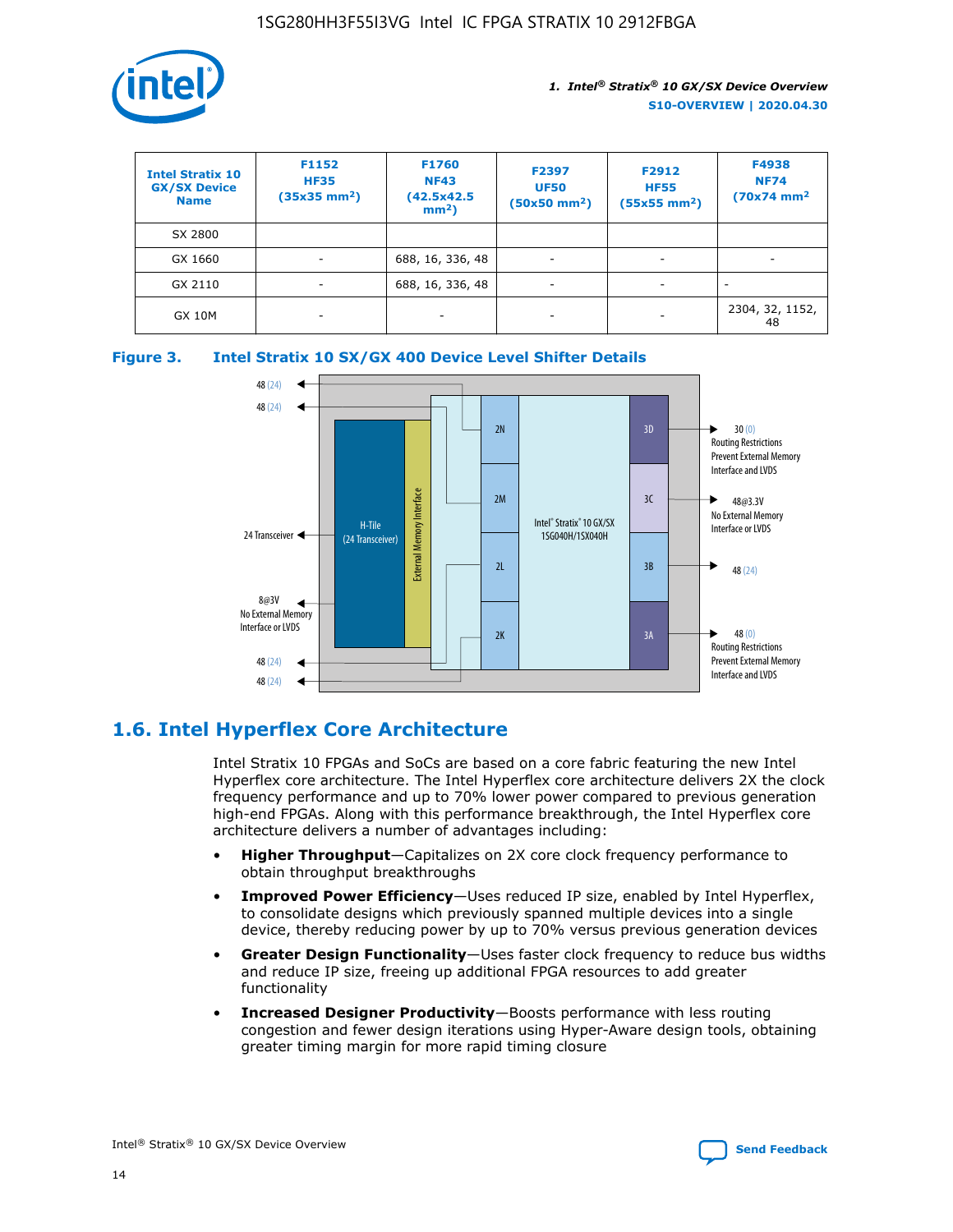

In addition to the traditional user registers found in the Adaptive Logic Modules (ALM), the Intel Hyperflex core architecture introduces additional bypassable registers everywhere throughout the fabric of the FPGA. These additional registers, called Hyper-Registers are available on every interconnect routing segment and at the inputs of all functional blocks.

#### **Figure 4. Bypassable Hyper-Register**



The Hyper-Registers enable the following key design techniques to achieve the 2X core performance increases:

- Fine grain Hyper-Retiming to eliminate critical paths
- Zero latency Hyper-Pipelining to eliminate routing delays
- Flexible Hyper-Optimization for best-in-class performance

By implementing these techniques in your design, the Hyper-Aware design tools automatically make use of the Hyper-Registers to achieve maximum core clock frequency.



#### **Figure 5. Intel Hyperflex Core Architecture**

New Hyper-Registers throughout the core fabric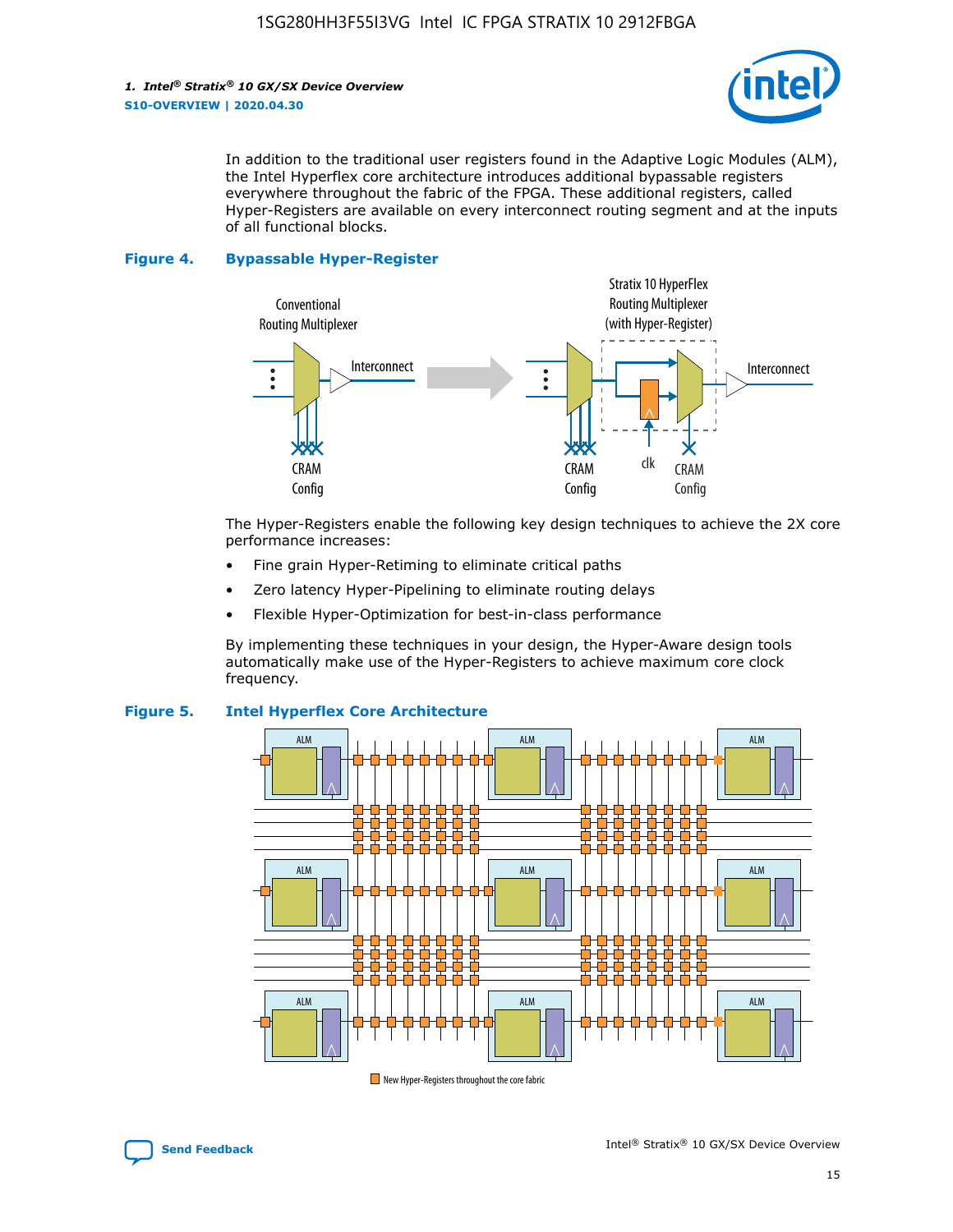

# **1.7. Heterogeneous 3D SiP Transceiver Tiles**

Intel Stratix 10 FPGAs and SoCs feature power efficient, high bandwidth, low latency transceivers. The transceivers are implemented on heterogeneous 3D System-in-Package (SiP) transceiver tiles, each containing 24 full-duplex transceiver channels. In addition to providing a high-performance transceiver solution to meet current connectivity needs, this allows for future flexibility and scalability as data rates, modulation schemes, and protocol IPs evolve.

#### **Figure 6. Monolithic Core Fabric and Heterogeneous 3D SiP Transceiver Tiles**



#### **Figure 7. Dual Core Fabric and Heterogeneous 3D SiP Transceiver Tiles (for the Intel Stratix 10 GX 10M Variant Only)**



Each transceiver tile contains:

- 24 full-duplex transceiver channels (PMA and PCS) $(10)$
- Reference clock distribution network
- Transmit PLLs
- High-speed clocking and bonding networks
- One instance of PCI Express hard IP

16

 $(10)$  12 full-duplex transceiver channels for the Intel Stratix 10 GX 10M variant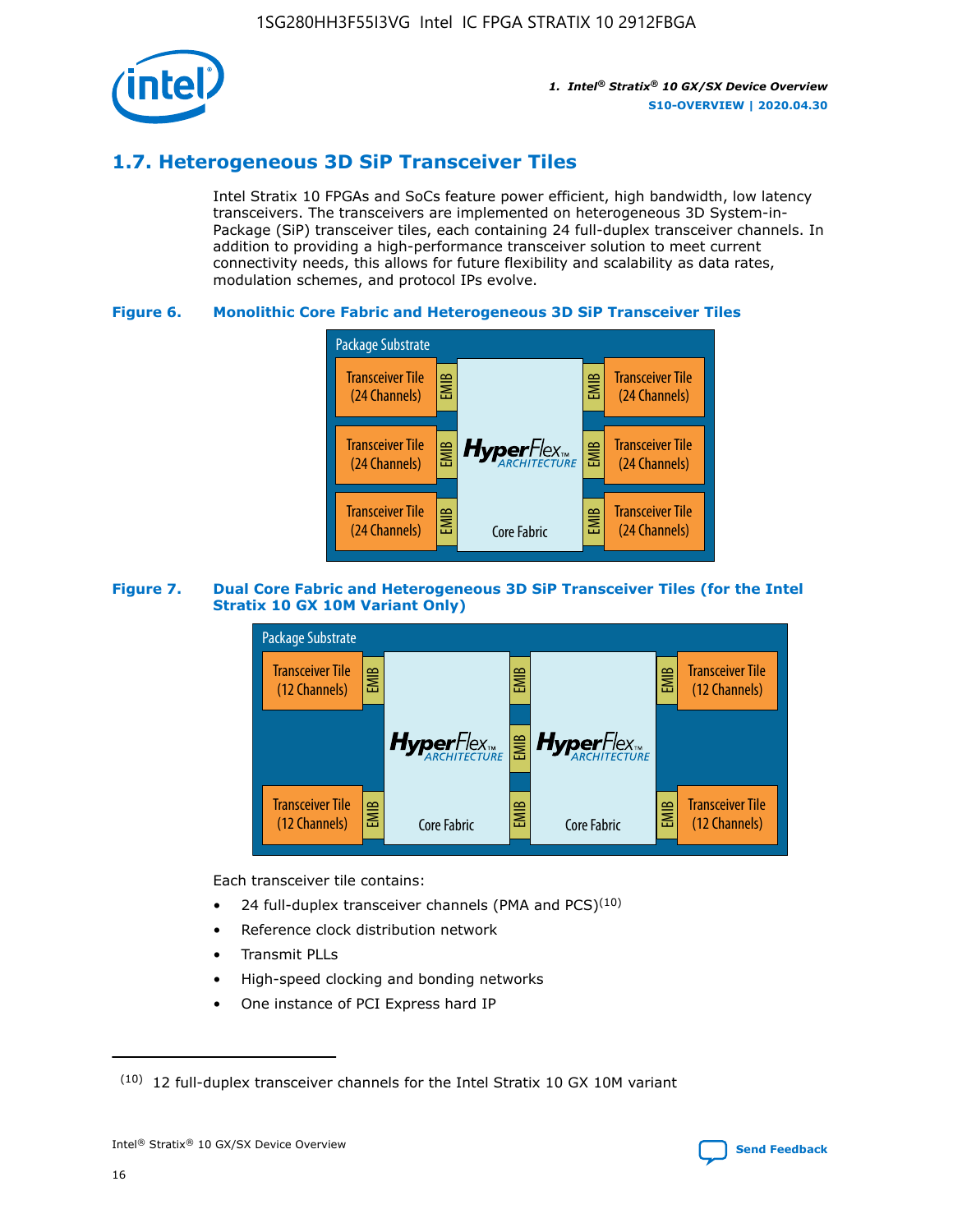



#### **Figure 8. Heterogeneous 3D SiP Transceiver Tile Architecture**

# **1.8. Intel Stratix 10 Transceivers**

Intel Stratix 10 devices offer up to 96 total full-duplex transceiver channels. These channels provide continuous data rates from 1 Gbps to 28.3 Gbps for chip-to-chip, chip-to-module, and backplane applications. In each device,two thirds of the transceivers can be configured up to the maximum data rate of 28.3 Gbps to drive 100G interfaces and C form-factor pluggable CFP2/CFP4 optical modules. For longerreach backplane driving applications, advanced adaptive equalization circuits are used to equalize over 30 dB of system loss.

All transceiver channels feature a dedicated Physical Medium Attachment (PMA) and a hardened Physical Coding Sublayer (PCS).

- The PMA provides primary interfacing capabilities to physical channels.
- The PCS typically handles encoding/decoding, word alignment, and other preprocessing functions before transferring data to the FPGA core fabric.

Within each transceiver tile, the transceivers are arranged in four banks of six PMA-PCS groups. A wide variety of bonded and non-bonded data rate configurations are possible within each bank, and within each tile, using a highly configurable clock distribution network.

#### **1.8.1. PMA Features**

PMA channels are comprised of transmitter (TX), receiver (RX), and high speed clocking resources.

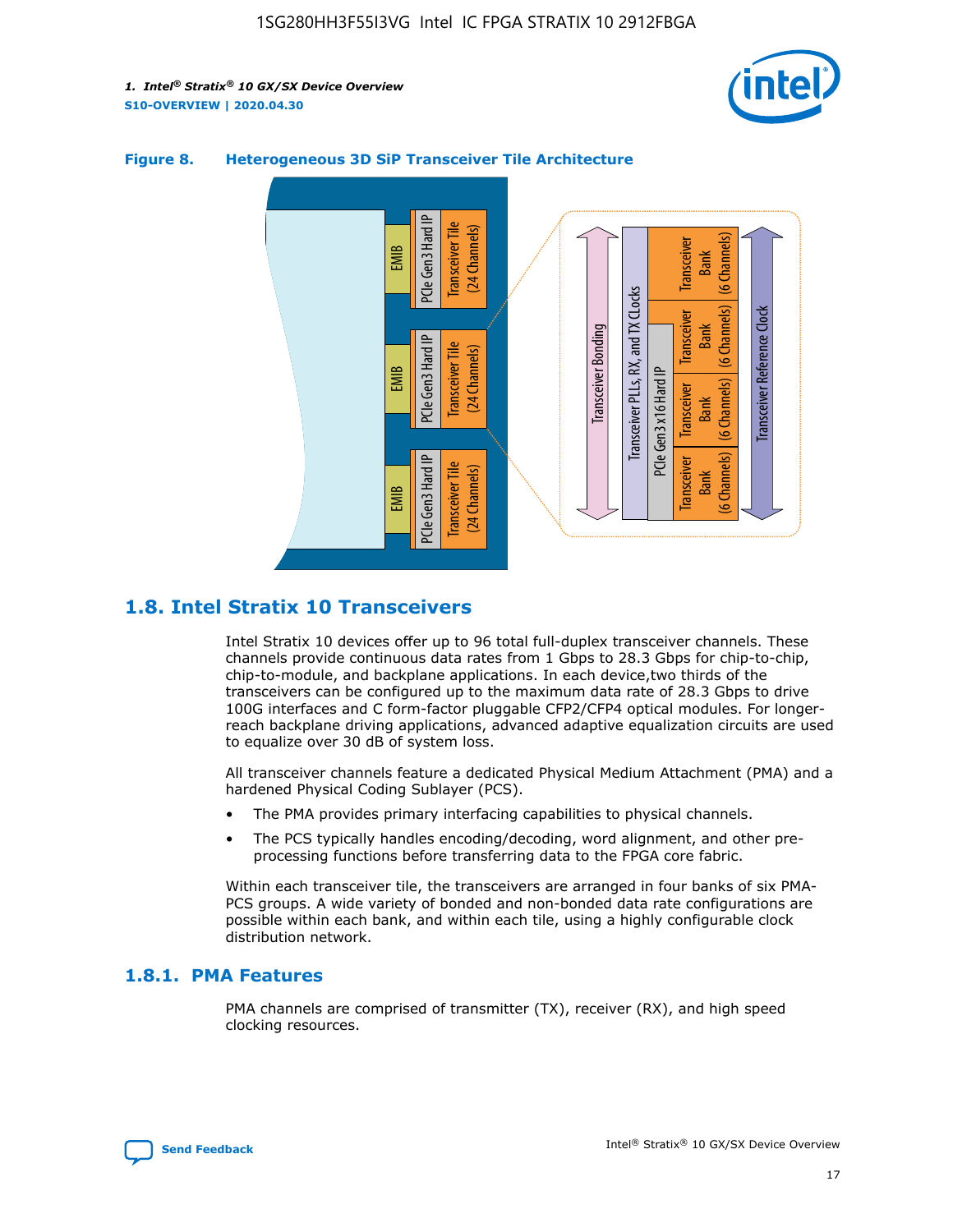

Intel Stratix 10 device features provide exceptional signal integrity at data rates up to 28.3 Gbps. Clocking options include ultra-low jitter LC tank-based (ATX) PLLs with optional fractional synthesis capability, channel PLLs operating as clock multiplier units (CMUs), and fractional synthesis PLLs (fPLLs).

- **ATX PLL**—can be configured in integer mode, or optionally, in a new fractional synthesis mode. Each ATX PLL spans the full frequency range of the supported data rate range providing a stable, flexible clock source with the lowest jitter.
- **CMU PLL**—when not being used as a transceiver, select PMA channels can be configured as channel PLLs operating as CMUs to provide an additional master clock source within the transceiver bank.
- **fPLL**—In addition, dedicated fPLLs are available with precision frequency synthesis capabilities. fPLLs can be used to synthesize multiple clock frequencies from a single reference clock source and replace multiple reference oscillators for multiprotocol and multi-rate applications.

On the receiver side, each PMA has an independent channel PLL that allows analog tracking for clock-data recovery. Each PMA also has advanced equalization circuits that compensate for transmission losses across a wide frequency spectrum.

- **Variable Gain Amplifier (VGA)**—to optimize the receiver's dynamic range
- **Continuous Time Linear Equalizer (CTLE)**—to compensate for channel losses with lowest power dissipation
- **Decision Feedback Equalizer (DFE)**—to provide additional equalization capability on backplanes even in the presence of crosstalk and reflections
- **On-Die Instrumentation (ODI)**—to provide on-chip eye monitoring capabilities (Eye Viewer). This capability helps to optimize link equalization parameters during board bring-up and supports in-system link diagnostics and equalization margin testing

#### **Figure 9. Intel Stratix 10 Receiver Block Features**



All link equalization parameters feature automatic adaptation using the new Advanced Digital Adaptive Parametric Tuning (ADAPT) circuit. This circuit is used to dynamically set DFE tap weights, adjust CTLE parameters, and optimize VGA gain and threshold voltage. Finally, optimal and consistent signal integrity is ensured by using the new



Intel<sup>®</sup> Stratix<sup>®</sup> 10 GX/SX Device Overview **[Send Feedback](mailto:FPGAtechdocfeedback@intel.com?subject=Feedback%20on%20Intel%20Stratix%2010%20GX/SX%20Device%20Overview%20(S10-OVERVIEW%202020.04.30)&body=We%20appreciate%20your%20feedback.%20In%20your%20comments,%20also%20specify%20the%20page%20number%20or%20paragraph.%20Thank%20you.)** Send Feedback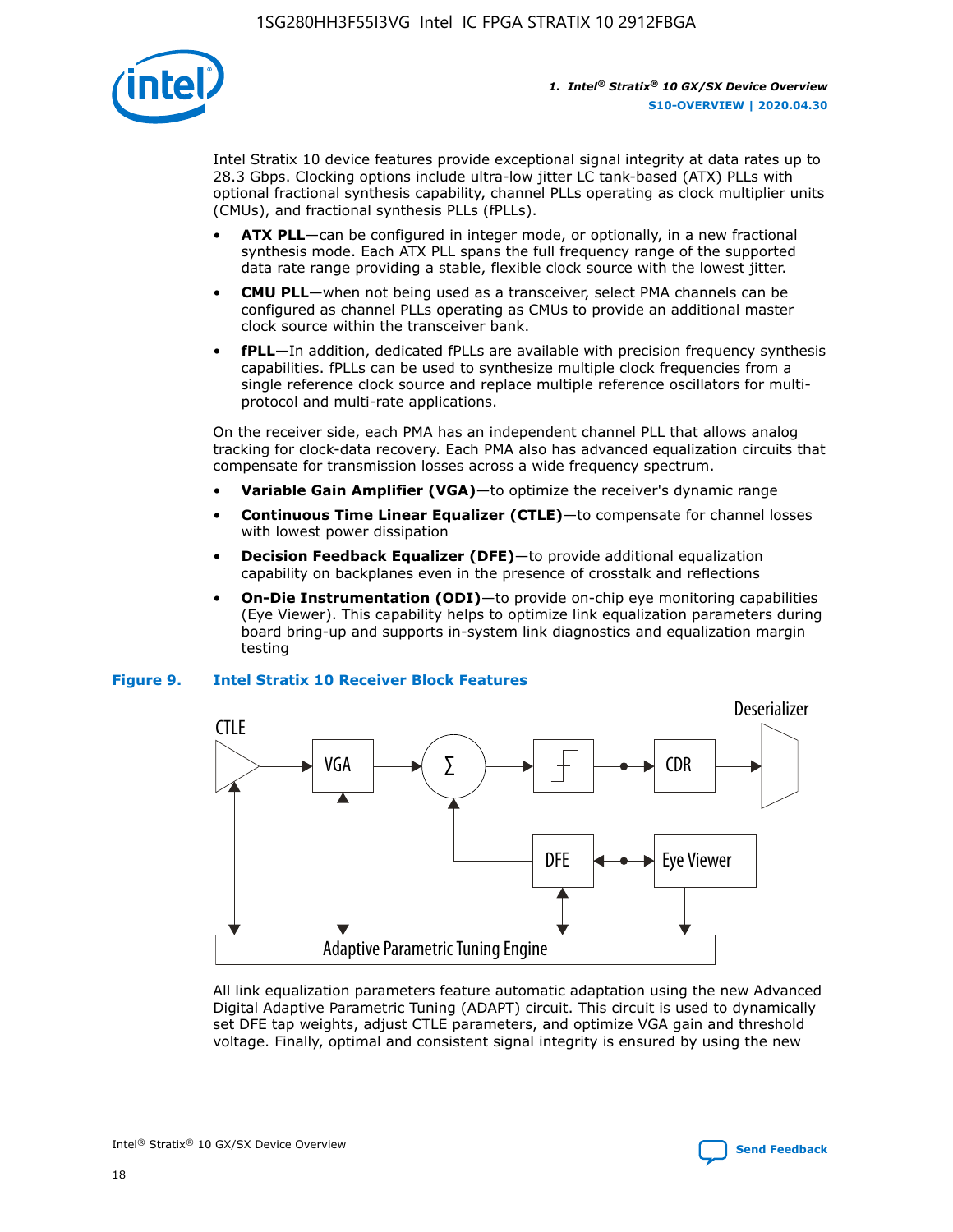

hardened Precision Signal Integrity Calibration Engine (PreSICE) to automatically calibrate all transceiver circuit blocks on power-up. This gives the most link margin and ensures robust, reliable, and error-free operation.

#### **Table 7. Transceiver PMA Features**

| <b>Feature</b>                                                       | <b>Capability</b>                                                                                                                                                                                         |
|----------------------------------------------------------------------|-----------------------------------------------------------------------------------------------------------------------------------------------------------------------------------------------------------|
| Chip-to-Chip Data Rates                                              | 1 Gbps (11) to 28.3 Gbps (Intel Stratix 10 GX/SX devices)                                                                                                                                                 |
| <b>Backplane Support</b>                                             | Drive backplanes at data rates up to 28.3 Gbps, including 10GBASE-KR compliance                                                                                                                           |
| Optical Module Support                                               | SFP+/SFP, XFP, CXP, QSFP/QSFP28, QSFPDD, CFP/CFP2/CFP4                                                                                                                                                    |
| Cable Driving Support                                                | SFP+ Direct Attach, PCI Express over cable, eSATA                                                                                                                                                         |
| <b>Transmit Pre-Emphasis</b>                                         | 5-tap transmit pre-emphasis and de-emphasis to compensate for system channel loss                                                                                                                         |
| Continuous Time Linear<br>Equalizer (CTLE)                           | Dual mode, high-gain, and high-data rate, linear receive equalization to compensate for<br>system channel loss                                                                                            |
| Decision Feedback Equalizer<br>(DFE)                                 | 15 fixed tap DFE to equalize backplane channel loss in the presence of crosstalk and noisy<br>environments                                                                                                |
| Advanced Digital Adaptive<br>Parametric Tuning (ADAPT)               | Fully digital adaptation engine to automatically adjust all link equalization parameters-<br>including CTLE, DFE, and VGA blocks-that provide optimal link margin without intervention<br>from user logic |
| Precision Signal Integrity<br>Calibration Engine (PreSICE)           | Hardened calibration controller to quickly calibrate all transceiver control parameters on<br>power-up, which provides the optimal signal integrity and jitter performance                                |
| <b>ATX Transmit PLLs</b>                                             | Low jitter ATX (inductor-capacitor) transmit PLLs with continuous tuning range to cover a<br>wide range of standard and proprietary protocols, with optional fractional frequency<br>synthesis capability |
| <b>Fractional PLLs</b>                                               | On-chip fractional frequency synthesizers to replace on-board crystal oscillators and reduce<br>system cost                                                                                               |
| Digitally Assisted Analog<br>CDR.                                    | Superior jitter tolerance with fast lock time                                                                                                                                                             |
| On-Die Instrumentation-<br>Eye Viewer and Jitter Margin<br>Tool      | Simplify board bring-up, debug, and diagnostics with non-intrusive, high-resolution eye<br>monitoring (Eye Viewer). Also inject jitter from transmitter to test link margin in system.                    |
| Dynamic Reconfiguration                                              | Allows for independent control of each transceiver channel Avalon memory-mapped<br>interface for the most transceiver flexibility.                                                                        |
| Multiple PCS-PMA and PCS-<br>Core to FPGA fabric interface<br>widths | 8, 10, 16, 20, 32, 40, or 64 bit interface widths for flexibility of deserialization width,<br>encoding, and reduced latency                                                                              |

### **1.8.2. PCS Features**

Intel Stratix 10 PMA channels interface with core logic through configurable and bypassable PCS interface layers.

The PCS contains multiple gearbox implementations to decouple the PMA and PCS interface widths. This feature provides the flexibility to implement a wide range of applications with 8, 10, 16, 20, 32, 40, or 64 bit interface width between each transceiver and the core logic.

<sup>(11)</sup> Stratix 10 transceivers can support data rates below 1 Gbps with over sampling.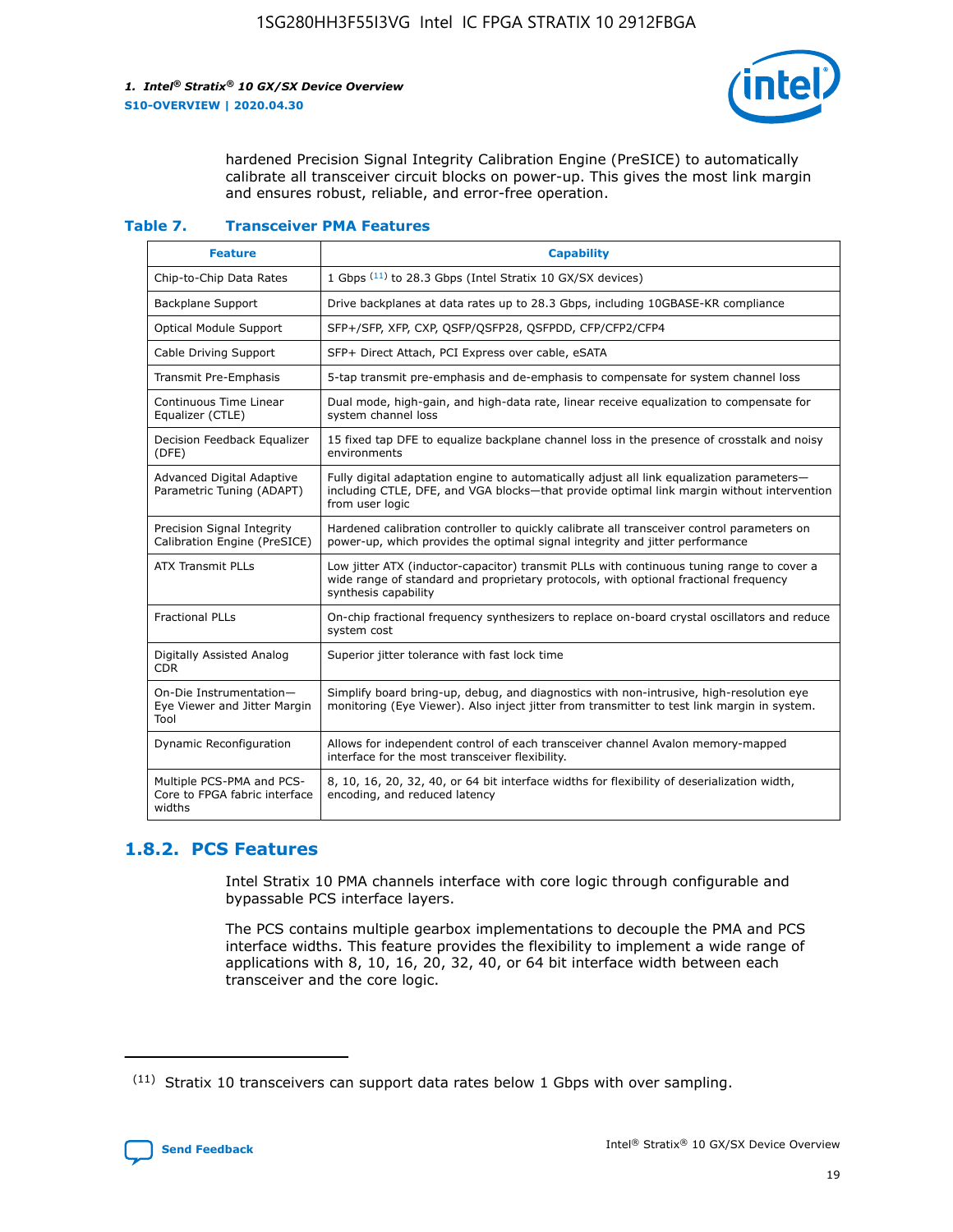

The PCS also contains hard IP to support a variety of standard and proprietary protocols across a wide range of data rates and encoding schemes. The Standard PCS mode provides support for 8B/10B encoded applications up to 12.5 Gbps. The Enhanced PCS mode supports 64B/66B and 64B/67B encoded applications up to 17.4 Gbps. The enhanced PCS mode also includes an integrated 10GBASE-KR/40GBASE-KR4 Forward Error Correction (FEC) circuit. For highly customized implementations, a PCS Direct mode provides an interface up to 64 bits wide to allow for custom encoding and support for data rates up to 28.3 Gbps.

For more information about the PCS-Core interface or the double rate transfer mode, refer to the *Intel Stratix 10 L- and H-Tile Transceiver PHY User Guide*, and the *Intel Stratix 10 E-Tile Transceiver PHY User Guide*.

| <b>PCS Protocol</b><br><b>Support</b>                  | <b>Data Rate (Gbps)</b> | <b>Transmitter Data Path</b>                                                                                                                                              | <b>Receiver Data Path</b>                                                                                                                                                                                      |
|--------------------------------------------------------|-------------------------|---------------------------------------------------------------------------------------------------------------------------------------------------------------------------|----------------------------------------------------------------------------------------------------------------------------------------------------------------------------------------------------------------|
| Standard PCS                                           | 1 to 12.5               | Phase compensation FIFO, byte<br>serializer, 8B/10B encoder, bit-slipper,<br>channel bonding                                                                              | Rate match FIFO, word-aligner, 8B/10B<br>decoder, byte deserializer, byte<br>ordering                                                                                                                          |
| <b>PCI Express</b><br>Gen1/Gen2 x1,<br>x2, x4, x8, x16 | 2.5 and 5.0             | Same as Standard PCS plus PIPE 2.0<br>interface to core                                                                                                                   | Same as Standard PCS plus PIPE 2.0<br>interface to core                                                                                                                                                        |
| PCI Express Gen3<br>x1, x2, x4, x8,<br>x16             | 8.0                     | Phase compensation FIFO, byte<br>serializer, encoder, scrambler, bit-<br>slipper, gear box, channel bonding, and<br>PIPE 3.0 interface to core, auto speed<br>negotiation | Rate match FIFO (0-600 ppm mode),<br>word-aligner, decoder, descrambler,<br>phase compensation FIFO, block sync,<br>byte deserializer, byte ordering, PIPE<br>3.0 interface to core, auto speed<br>negotiation |
| CPRI                                                   | 0.6144 to 9.8           | Same as Standard PCS plus<br>deterministic latency serialization                                                                                                          | Same as Standard PCS plus<br>deterministic latency deserialization                                                                                                                                             |
| <b>Enhanced PCS</b>                                    | 2.5 to 17.4             | FIFO, channel bonding, bit-slipper, and<br>gear box                                                                                                                       | FIFO, block sync, bit-slipper, and gear<br>box                                                                                                                                                                 |
| 10GBASE-R                                              | 10.3125                 | FIFO, 64B/66B encoder, scrambler,<br>FEC, and gear box                                                                                                                    | FIFO, 64B/66B decoder, descrambler,<br>block sync, FEC, and gear box                                                                                                                                           |
| Interlaken                                             | 4.9 to 17.4             | FIFO, channel bonding, frame<br>generator, CRC-32 generator,<br>scrambler, disparity generator, bit-<br>slipper, and gear box                                             | FIFO, CRC-32 checker, frame sync,<br>descrambler, disparity checker, block<br>sync, and gear box                                                                                                               |
| SFI-S/SFI-5.2                                          | 11.3                    | FIFO, channel bonding, bit-slipper, and<br>gear box                                                                                                                       | FIFO, bit-slipper, and gear box                                                                                                                                                                                |
| <b>IEEE 1588</b>                                       | 1.25 to 10.3125         | FIFO (fixed latency), 64B/66B encoder,<br>scrambler, and gear box                                                                                                         | FIFO (fixed latency), 64B/66B decoder,<br>descrambler, block sync, and gear box                                                                                                                                |
| SDI                                                    | up to 12.5              | FIFO and gear box                                                                                                                                                         | FIFO, bit-slipper, and gear box                                                                                                                                                                                |
| GigE                                                   | 1.25                    | Same as Standard PCS plus GigE state<br>machine                                                                                                                           | Same as Standard PCS plus GigE state<br>machine                                                                                                                                                                |
| <b>PCS Direct</b>                                      | up to 28.3              | Custom                                                                                                                                                                    | Custom                                                                                                                                                                                                         |

#### **Table 8. Transceiver PCS Features**

#### **Related Information**

[Intel Stratix 10 L- and H-Tile Transceiver PHY User Guide](https://www.altera.com/documentation/wry1479165198810.html)

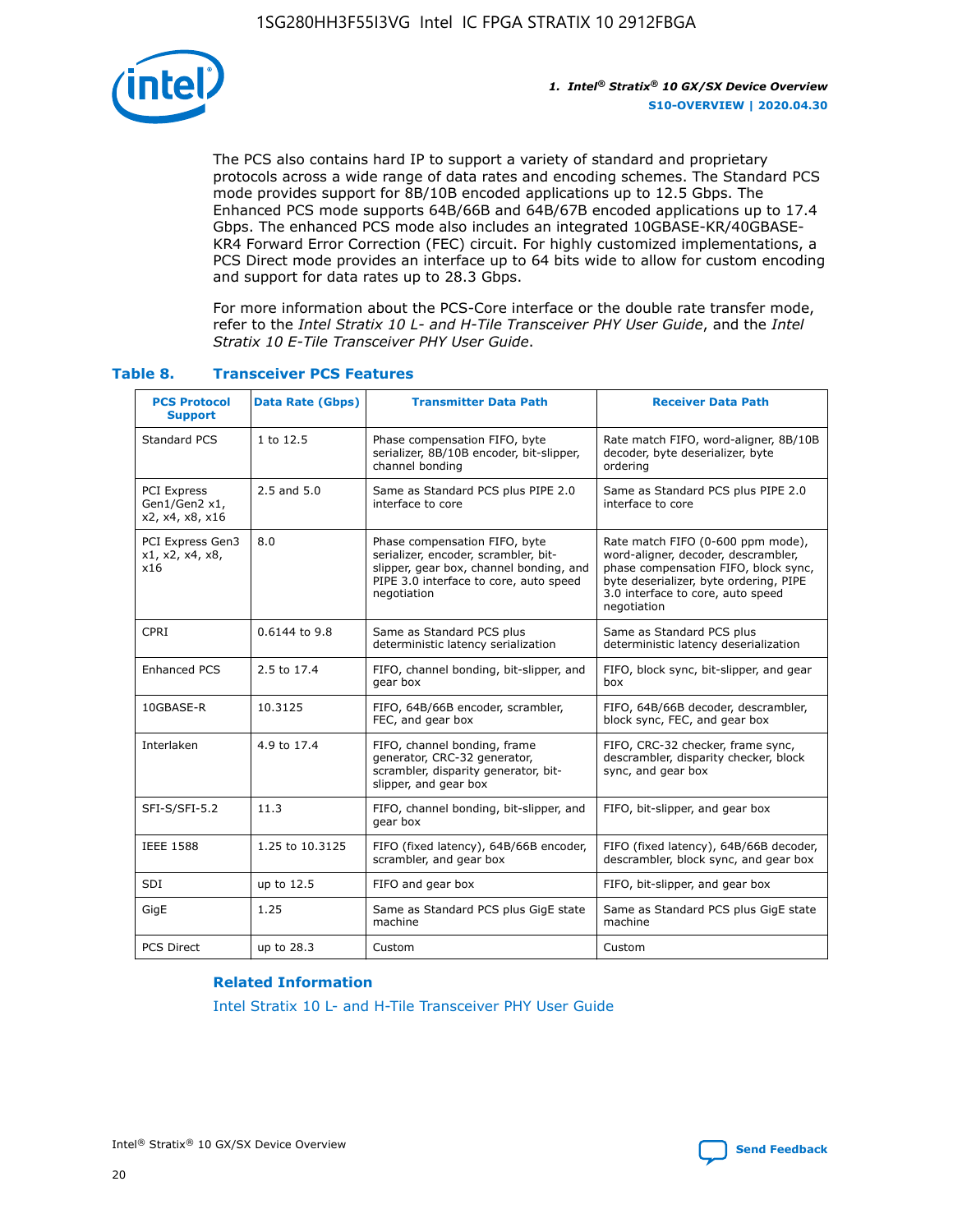

# **1.9. PCI Express Gen1/Gen2/Gen3 Hard IP**

Intel Stratix 10 devices contain embedded PCI Express hard IP designed for performance, ease-of-use, increased functionality, and designer productivity.

The PCI Express hard IP consists of the PHY, Data Link, and Transaction layers. It also supports PCI Express Gen1/Gen2/Gen3 end point and root port, in x1/x2/x4/x8/x16 lane configurations. The PCI Express hard IP is capable of operating independently from the core logic (autonomous mode). This feature allows the PCI Express link to power up and complete link training in less than 100 ms, while the rest of the device is still in the process of being configured. The hard IP also provides added functionality, which makes it easier to support emerging features such as Single Root I/O Virtualization (SR-IOV) and optional protocol extensions.

The PCI Express hard IP has improved end-to-end data path protection using Error Checking and Correction (ECC). In addition, the hard IP supports configuration of the device via protocol (CvP) across the PCI Express bus at Gen1/Gen2/Gen3 rates.

# **1.10. Interlaken PCS Hard IP**

Intel Stratix 10 devices have integrated Interlaken PCS hard IP supporting rates up to 17.4 Gbps per lane.

The Interlaken PCS hard IP is based on the proven functionality of the PCS developed for Intel's previous generation FPGAs, which has demonstrated interoperability with Interlaken ASSP vendors and third-party IP suppliers. The Interlaken PCS hard IP is present in every transceiver channel in Intel Stratix 10 devices.

# **1.11. 10G Ethernet Hard IP**

Intel Stratix 10 devices include IEEE 802.3 10-Gbps Ethernet (10GbE) compliant 10GBASE-R PCS and PMA hard IP. The scalable 10GbE hard IP supports multiple independent 10GbE ports while using a single PLL for all the 10GBASE-R PCS instantiations, which saves on core logic resources and clock networks.

The integrated serial transceivers simplify multi-port 10GbE systems compared to 10 GbE Attachment Unit Interface (XAUI) interfaces that require an external XAUI-to-10G PHY. Furthermore, the integrated transceivers incorporate signal conditioning circuits, which enable direct connection to standard 10G XFP and SFP+ pluggable optical modules. The transceivers also support backplane Ethernet applications and include a hard 10GBASE-KR/40GBASE-KR4 Forward Error Correction (FEC) circuit that can be used for both 10G and 40G applications. The integrated 10G Ethernet hard IP and 10G transceivers save external PHY cost, board space and system power. The 10G Ethernet PCS hard IP and 10GBASE-KR FEC are present in every transceiver channel.

# **1.12. External Memory and General Purpose I/O**

Intel Stratix 10 devices offer substantial external memory bandwidth, with up to ten 72 bit wide DDR4 memory interfaces running at up to 2666 Mbps. For external memory interface and LVDS restrictions, see [AN 906: Intel Stratix 10 GX 400, SX 400,](https://www.intel.com/content/www/us/en/programmable/documentation/sjf1574667190623.html#bft1574667627484) [and TX 400 Routing and Designing Floorplan Guidelines.](https://www.intel.com/content/www/us/en/programmable/documentation/sjf1574667190623.html#bft1574667627484)

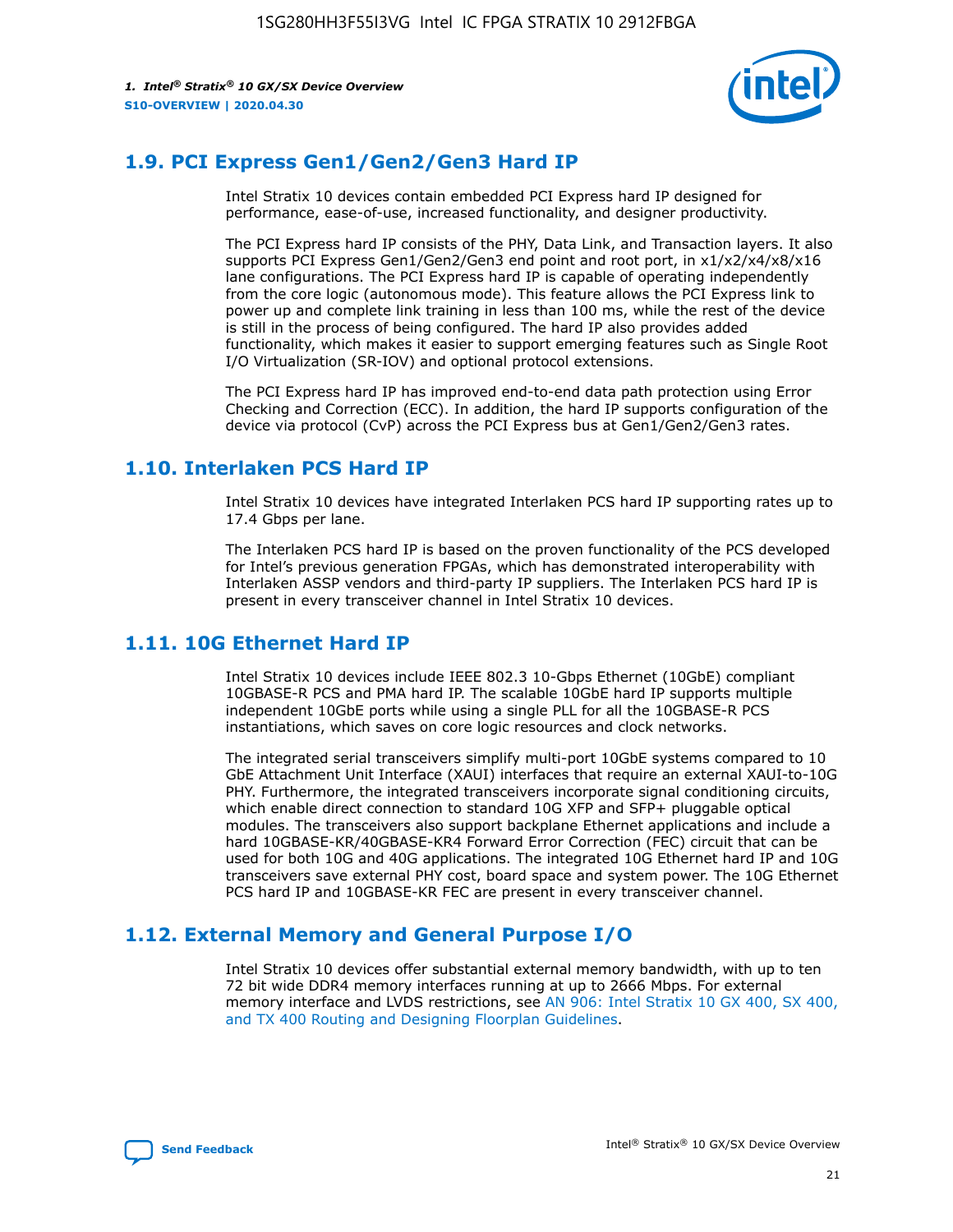

This bandwidth is provided along with the ease of design, lower power, and resource efficiencies of hardened high-performance memory controllers. The external memory interfaces can be configured up to a maximum width of 144 bits when using either hard or soft memory controllers.

#### **Figure 10. Hard Memory Controller**



Each I/O bank contains 48 general purpose I/Os and a high-efficiency hard memory controller capable of supporting many different memory types, each with different performance capabilities. The hard memory controller is also capable of being bypassed and replaced by a soft controller implemented in user logic. The I/Os each have a hardened double data rate (DDR) read/write path (PHY) capable of performing key memory interface functionality such as:

- Read/write leveling
- FIFO buffering to lower latency and improve margin
- Timing calibration
- On-chip termination

The timing calibration is aided by the inclusion of hard microcontrollers based on Intel's Nios® II technology, specifically tailored to control the calibration of multiple memory interfaces. This calibration allows the Intel Stratix 10 device to compensate for any changes in process, voltage, or temperature either within the Intel Stratix 10 device itself, or within the external memory device. The advanced calibration algorithms ensure maximum bandwidth and robust timing margin across all operating conditions.

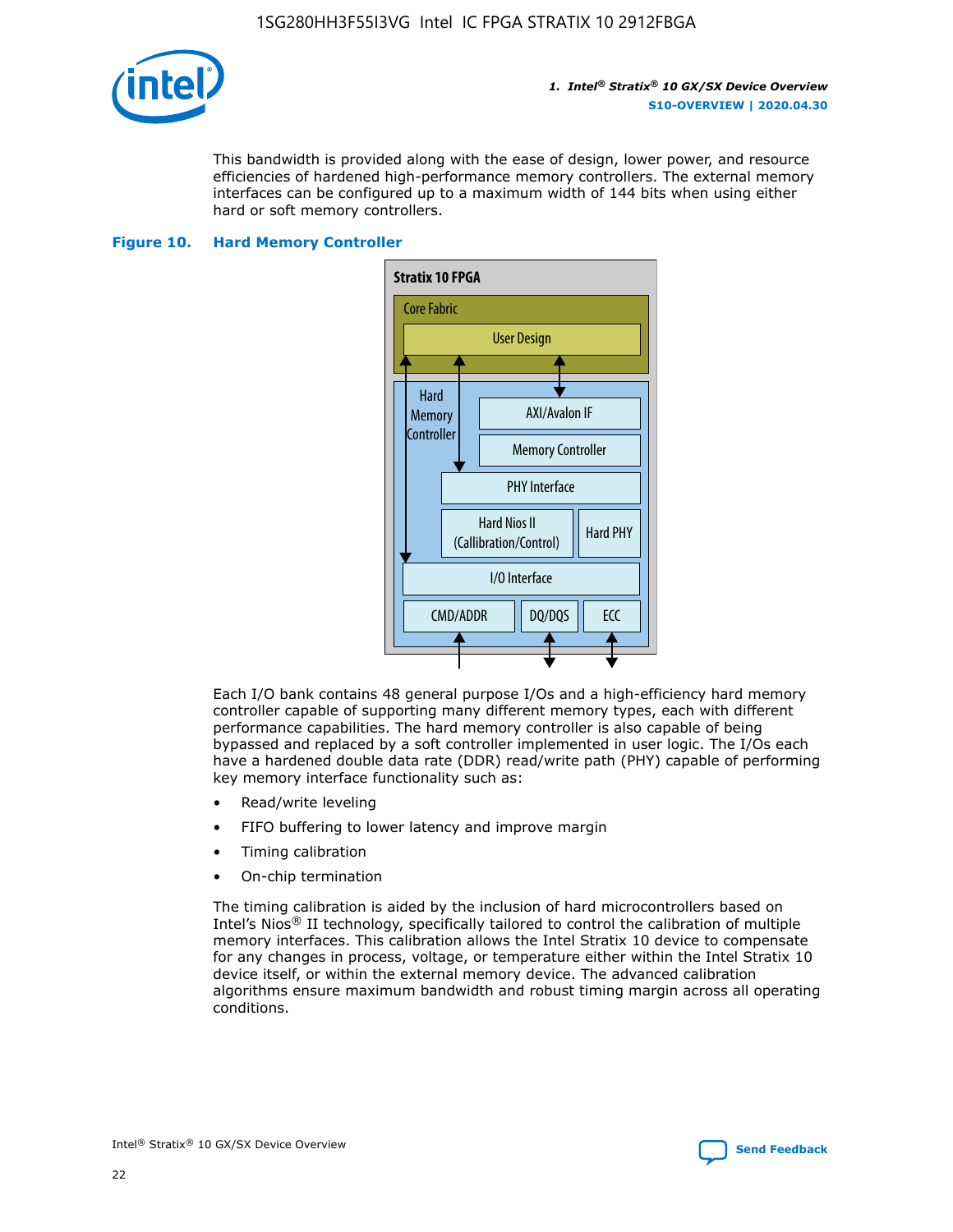

#### **Table 9. External Memory Interface Performance**

The listed speeds are for the 1-rank case.

| <b>Interface</b>     | <b>Controller Type</b> | <b>Performance</b><br>(maximum rate possible) |
|----------------------|------------------------|-----------------------------------------------|
| DDR4                 | Hard                   | 2666 Mbps                                     |
| DDR <sub>3</sub>     | Hard                   | 2133 Mbps                                     |
| QDRII+               | Soft                   | 1,100 Mtps                                    |
| <b>ODRII+ Xtreme</b> | Soft                   | 1,266 Mtps                                    |
| <b>ODRIV</b>         | Soft                   | 2,133 Mtps                                    |
| RLDRAM III           | Soft                   | 2400 Mbps                                     |
| <b>RLDRAM II</b>     | Soft                   | 533 Mbps                                      |

In addition to parallel memory interfaces, Intel Stratix 10 devices support serial memory technologies such as the Hybrid Memory Cube (HMC). The HMC is supported by the Intel Stratix 10 high-speed serial transceivers, which connect up to four HMC links, with each link running at data rates of 15 Gbps (HMC short reach specification).

Intel Stratix 10 devices also feature general purpose I/Os capable of supporting a wide range of single-ended and differential I/O interfaces. LVDS rates up to 1.6 Gbps are supported, with each pair of pins having both a differential driver and a differential input buffer. This enables configurable direction for each LVDS pair.

### **1.13. Adaptive Logic Module (ALM)**

Intel Stratix 10 devices use a similar adaptive logic module (ALM) as the previous generation Intel Arria 10 and Stratix V FPGAs, allowing for efficient implementation of logic functions and easy conversion of IP between the devices.

The ALM block diagram shown in the following figure has eight inputs with a fracturable look-up table (LUT), two dedicated embedded adders, and four dedicated registers.

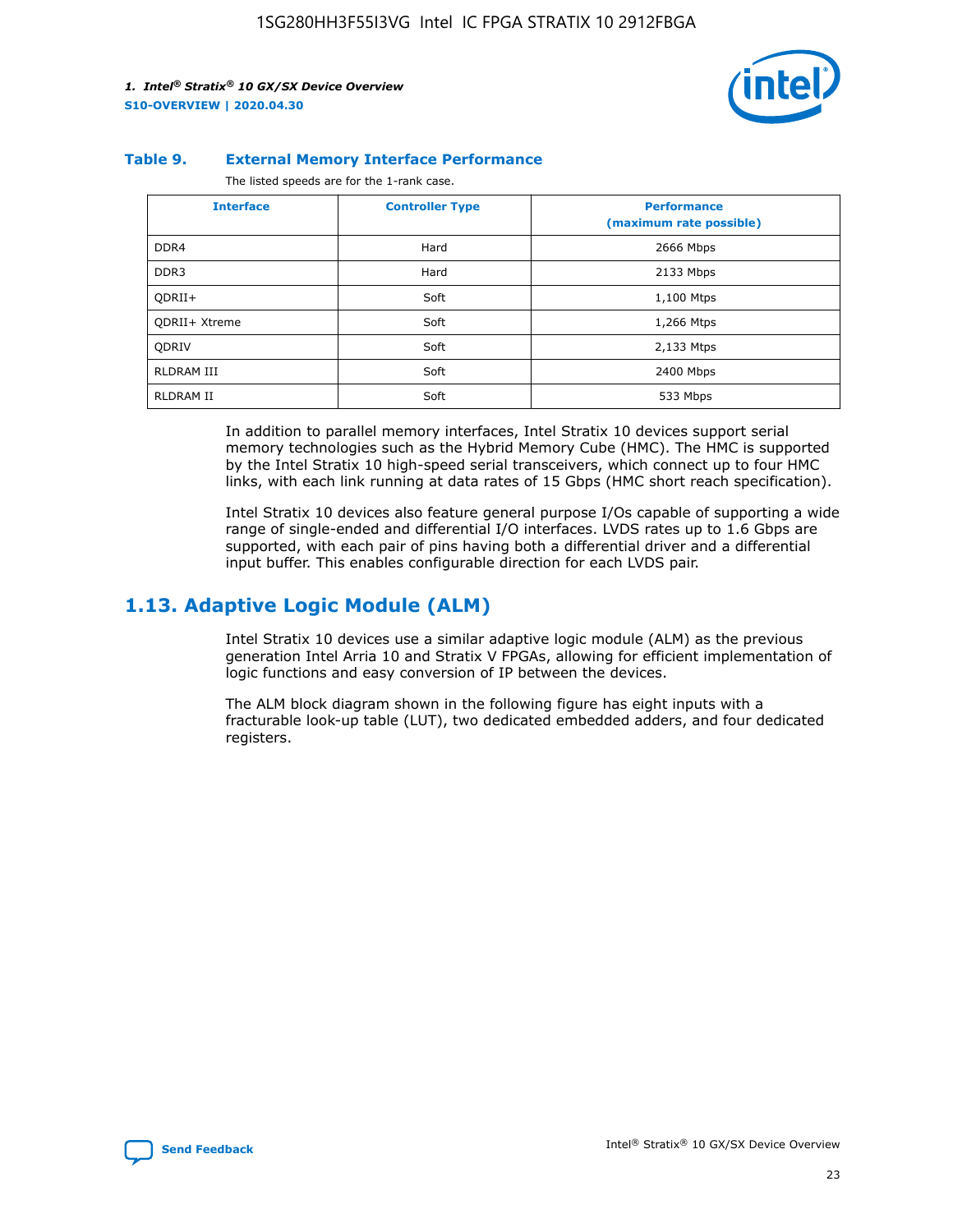

# 1 2 3 4 Full Adder Adaptive

#### **Figure 11. Intel Stratix 10 FPGA and SoC ALM Block Diagram**



Key features and capabilities of the ALM include:

- High register count with 4 registers per 8-input fracturable LUT, operating in conjunction with the new Intel Hyperflex architecture, enables Intel Stratix 10 devices to maximize core performance at very high core logic utilization
- Implements select 7-input logic functions, all 6-input logic functions, and two independent functions consisting of smaller LUT sizes (such as two independent 4 input LUTs) to optimize core logic utilization

The Intel Quartus Prime software takes advantage of the ALM logic structure to deliver the highest performance, optimal logic utilization, and lowest compile times. The Intel Quartus Prime software simplifies design reuse as it automatically maps legacy designs into the Intel Stratix 10 ALM architecture.

# **1.14. Core Clocking**

Core clocking in Intel Stratix 10 devices makes use of programmable clock tree synthesis.

This technique uses dedicated clock tree routing and switching circuits, and allows the Intel Quartus Prime software to create the exact clock trees required for your design. Clock tree synthesis minimizes clock tree insertion delay, reduces dynamic power dissipation in the clock tree and allows greater clocking flexibility in the core while still maintaining backwards compatibility with legacy global and regional clocking schemes.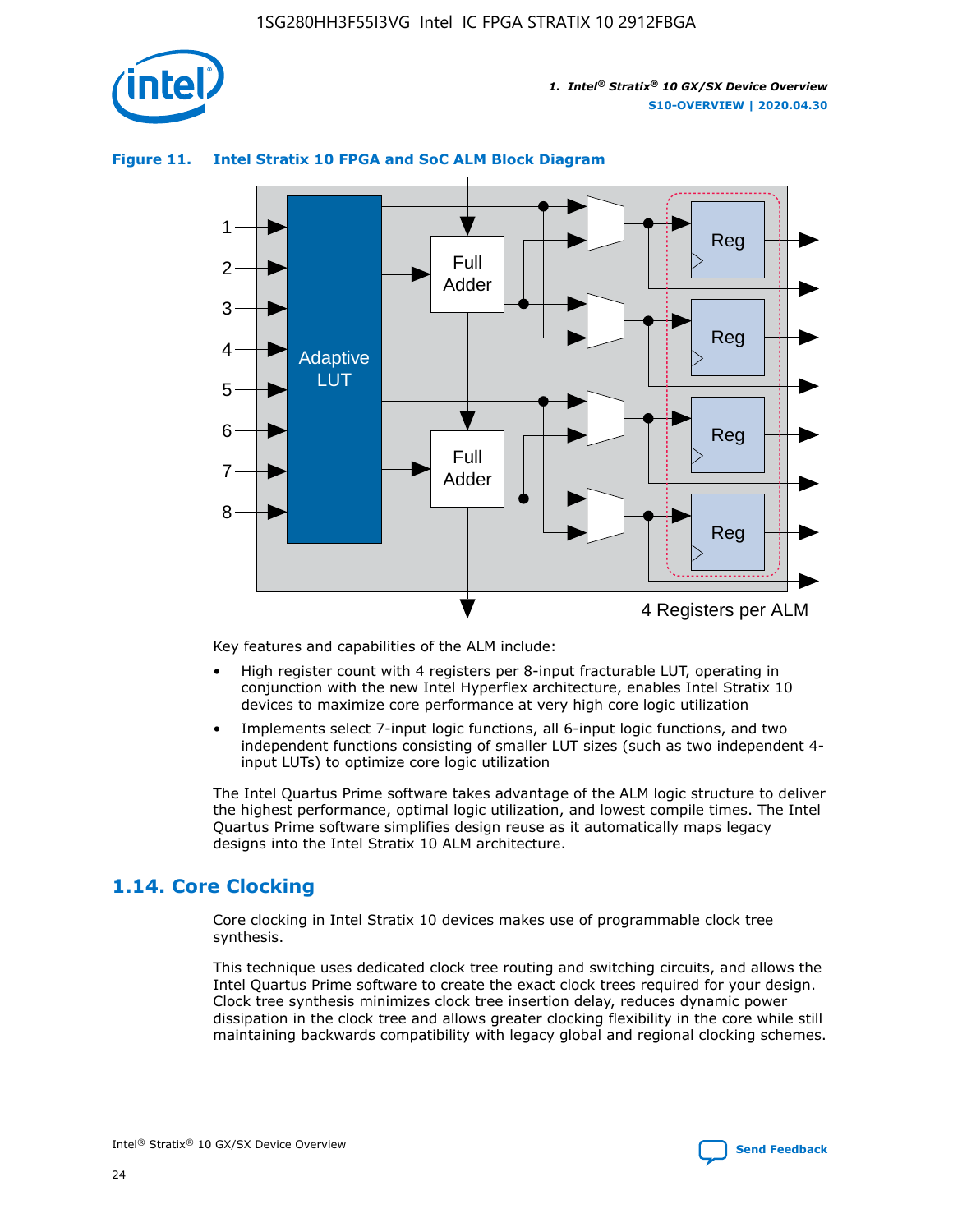

The core clock network in Intel Stratix 10 devices supports the new Intel Hyperflex core architecture at clock rates up to 1 GHz. It also supports the hard memory controllers up to 2666 Mbps with a quarter rate transfer to the core. The core clock network is supported by dedicated clock input pins, fractional clock synthesis PLLs, and integer I/O PLLs.

# **1.15. Fractional Synthesis PLLs and I/O PLLs**

Intel Stratix 10 devices have up to 32 fractional synthesis PLLs (fPLL) available for use with transceivers or in the core fabric.

The fPLLs are located in the 3D SiP transceiver L-tiles and H-tiles, eight per tile, adjacent to the transceiver channels. The fPLLs can be used to reduce both the number of oscillators required on the board and the number of clock pins required, by synthesizing multiple clock frequencies from a single reference clock source. In addition to synthesizing reference clock frequencies for the transceiver transmit PLLs, the fPLLs can also be used directly for transmit clocking. Each fPLL can be independently configured for conventional integer mode, or enhanced fractional synthesis mode with third-order delta-sigma modulation.

In addition to the fPLLs, Intel Stratix 10 devices contain up to 24 integer I/O PLLs (IOPLLs) available for general purpose use in the core fabric and for simplifying the design of external memory interfaces and high-speed LVDS interfaces. The IOPLLs are located in each bank of 48 general purpose I/O, 1 per I/O bank, adjacent to the hard memory controllers and LVDS SerDes in each I/O bank. This makes it easier to close timing because the IOPLLs are tightly coupled with the I/Os that need to use them. The IOPLLs can be used for general purpose applications in the core such as clock network delay compensation and zero-delay clock buffering.

# **1.16. Internal Embedded Memory**

Intel Stratix 10 devices contain two types of embedded memory blocks: M20K (20 Kb) and MLAB (640 bit).

The M20K and MLAB blocks are familiar block sizes carried over from previous Intel device families. The MLAB blocks are ideal for wide and shallow memories, while the M20K blocks are intended to support larger memory configurations and include hard ECC. Both M20K and MLAB embedded memory blocks can be configured as a singleport or dual-port RAM, FIFO, ROM, or shift register. These memory blocks are highly flexible and support a number of memory configurations as shown in Table 10 on page 25.

#### **Table 10. Internal Embedded Memory Block Configurations**

| MLAB (640 bits)                                                | <b>M20K (20 Kb)</b>                                                          |
|----------------------------------------------------------------|------------------------------------------------------------------------------|
| $64 \times 10$ (supported through emulation)<br>$32 \times 20$ | 2K x 10 (or x8)<br>$1K \times 20$ (or $x16$ )<br>$512 \times 40$ (or $x32$ ) |

# **1.17. Variable Precision DSP Block**

The Intel Stratix 10 DSP blocks are based upon the Variable Precision DSP Architecture used in Intel's previous generation devices. They feature hard fixed point and IEEE 754 compliant floating point capability.

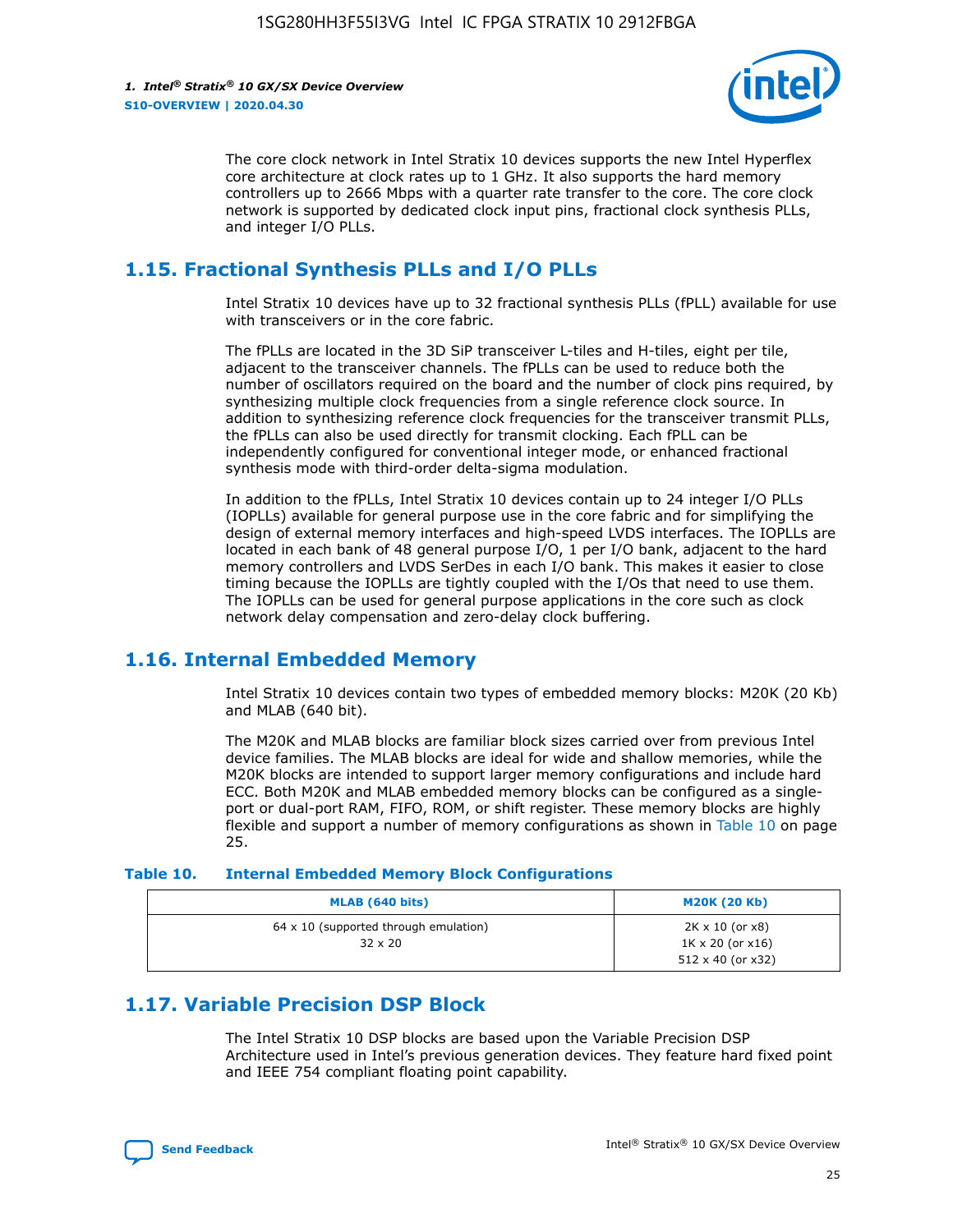

The DSP blocks can be configured to support signal processing with precision ranging from 18x19 up to 54x54. A pipeline register has been added to increase the maximum operating frequency of the DSP block and reduce power consumption.





#### **Figure 13. DSP Block: High Precision Fixed Point Mode**

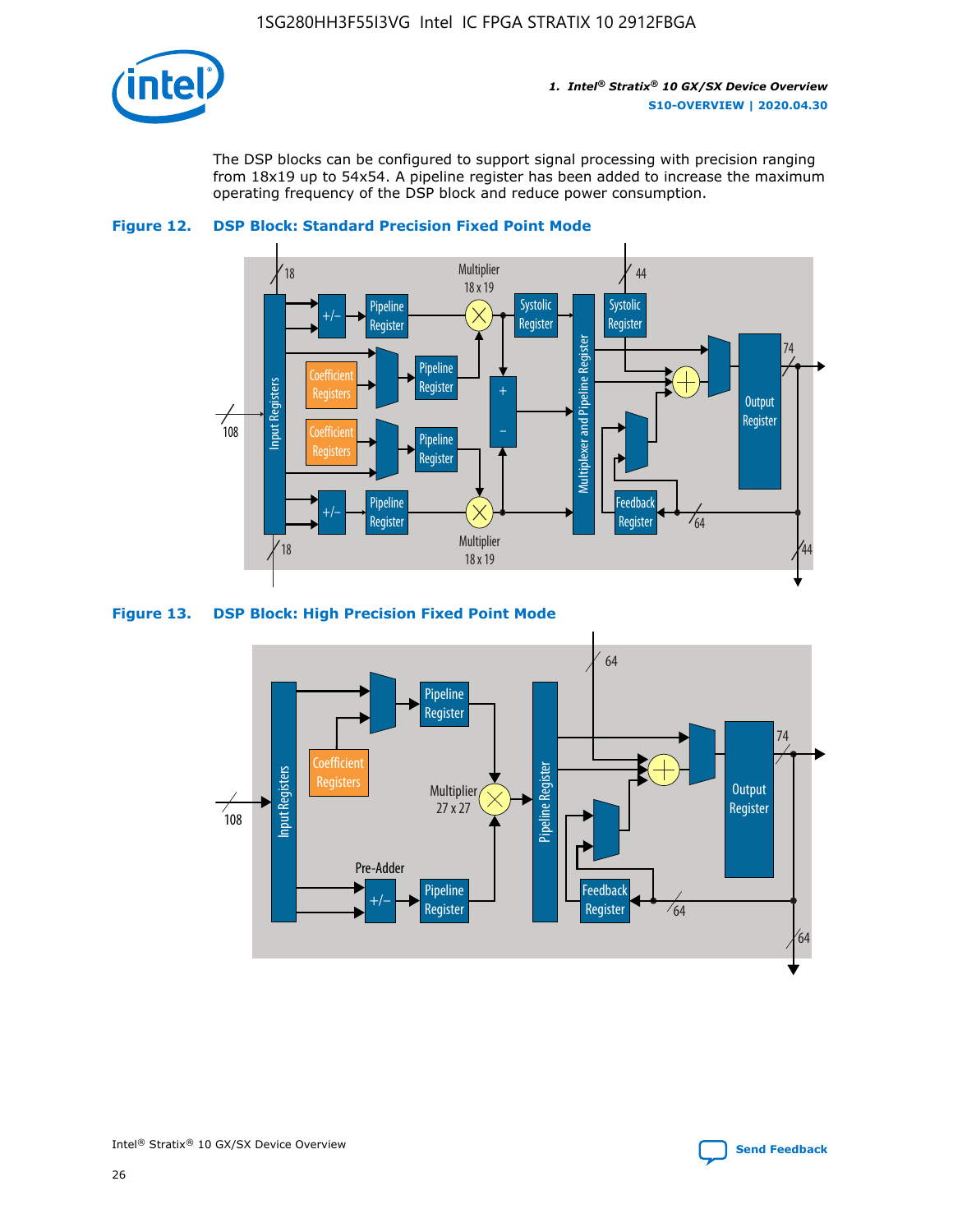



#### **Figure 14. DSP Block: Single Precision Floating Point Mode**

Each DSP block can be independently configured at compile time as either dual 18x19 or a single 27x27 multiply accumulate. With a dedicated 64 bit cascade bus, multiple variable precision DSP blocks can be cascaded to implement even higher precision DSP functions efficiently.

In floating point mode, each DSP block provides one single precision floating point multiplier and adder. Floating point additions, multiplications, mult-adds and multaccumulates are supported.

The following table shows how different precisions are accommodated within a DSP block, or by utilizing multiple blocks.

| <b>Multiplier Size</b>             | <b>DSP Block Resources</b>                                                               | <b>Expected Usage</b>           |
|------------------------------------|------------------------------------------------------------------------------------------|---------------------------------|
| $18x19$ bits                       | 1/2 of Variable Precision DSP Block                                                      | Medium precision fixed point    |
| 27x27 bits                         | 1 Variable Precision DSP Block                                                           | High precision fixed point      |
| $19x36$ bits                       | 1 Variable Precision DSP Block with external<br>adder                                    | Fixed point FFTs                |
| 36x36 bits                         | 2 Variable Precision DSP Blocks with external<br>adder                                   | Very high precision fixed point |
| 54x54 bits                         | 4 Variable Precision DSP Blocks with external<br>adder                                   | Double Precision floating point |
| Single Precision<br>floating point | 1 Single Precision floating point adder, 1 Single<br>Precision floating point multiplier | Floating point                  |

#### **Table 11. Variable Precision DSP Block Configurations**

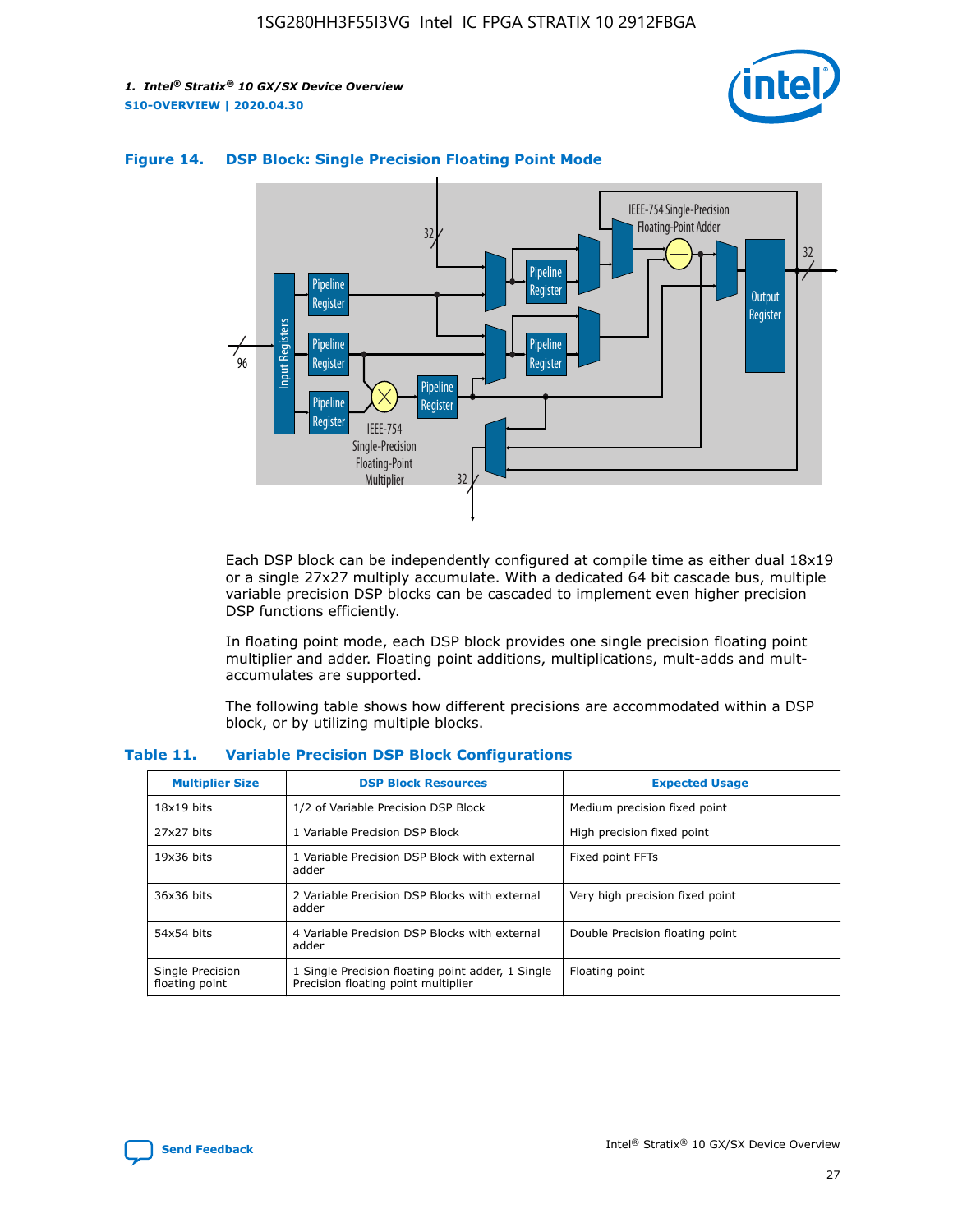

Complex multiplication is very common in DSP algorithms. One of the most popular applications of complex multipliers is the FFT algorithm. This algorithm has the characteristic of increasing precision requirements on only one side of the multiplier. The Variable Precision DSP block supports the FFT algorithm with proportional increase in DSP resources as the precision grows.

#### **Table 12. Complex Multiplication With Variable Precision DSP Block**

| <b>Complex Multiplier</b><br><b>Size</b> | <b>DSP Block Resources</b>      | <b>FFT Usage</b>       |
|------------------------------------------|---------------------------------|------------------------|
| $18x19$ bits                             | 2 Variable Precision DSP Blocks | Resource optimized FFT |
| 27x27 bits                               | 4 Variable Precision DSP Blocks | Highest precision FFT  |

For FFT applications with high dynamic range requirements, the Intel FFT IP Core offers an option of single precision floating point implementation with resource usage and performance similar to high precision fixed point implementations.

Other features of the DSP block include:

- Hard 18 bit and 25 bit pre-adders
- Hard floating point multipliers and adders
- 64 bit dual accumulator (for separate I, Q product accumulations)
- Cascaded output adder chains for 18 and 27 bit FIR filters
- Embedded coefficient registers for 18 and 27 bit coefficients
- Fully independent multiplier outputs
- Inferability using HDL templates supplied by the Intel Quartus Prime software for most modes

The Variable Precision DSP block is ideal to support the growing trend towards higher bit precision in high performance DSP applications. At the same time, it can efficiently support the many existing 18 bit DSP applications, such as high definition video processing and remote radio heads. With the Variable Precision DSP block architecture and hard floating point multipliers and adders, Intel Stratix 10 devices can efficiently support many different precision levels up to and including floating point implementations. This flexibility can result in increased system performance, reduced power consumption, and reduce architecture constraints on system algorithm designers.

# **1.18. Hard Processor System (HPS)**

The Intel Stratix 10 SoC Hard Processor System (HPS) is Intel's third generation HPS. Leveraging the performance of Intel 14 nm tri-gate technology, Intel Stratix 10 SoC devices more than double the performance of previous generation SoCs with an integrated quad-core 64-bit Arm Cortex-A53. The HPS also enables system-wide hardware virtualization capabilities by adding a system memory management unit. These architecture improvements ensure that Intel Stratix 10 SoCs meet the requirements of current and future embedded markets, including wireless and wireline communications, datacenter acceleration, and numerous military applications.

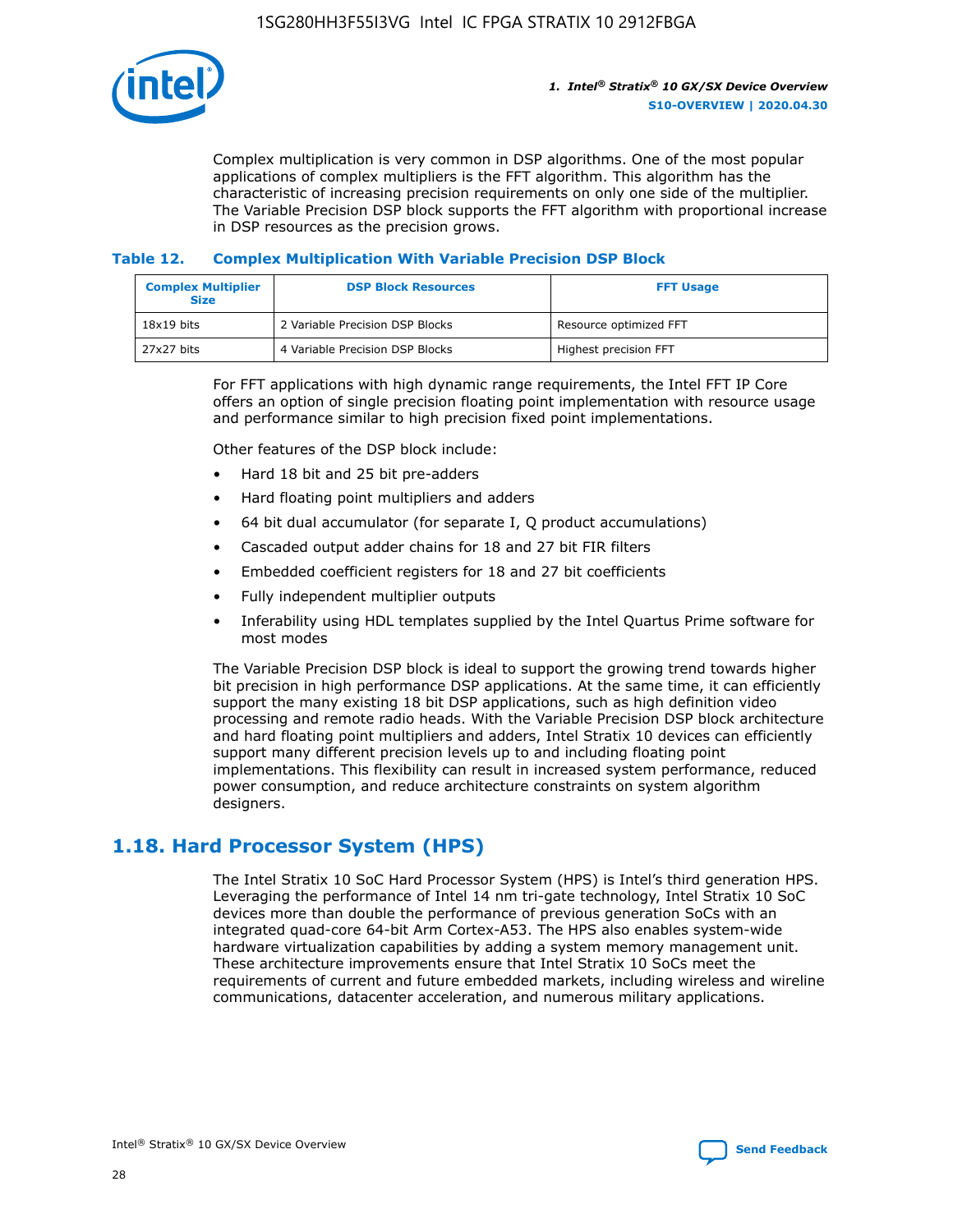

#### **Figure 15. HPS Block Diagram**

| Quad Arm Cortex-A53-Based Hard Processor System |  |                              |                                                           |                              |                             |                          |                                        |
|-------------------------------------------------|--|------------------------------|-----------------------------------------------------------|------------------------------|-----------------------------|--------------------------|----------------------------------------|
| Arm Cortex - A53                                |  |                              | Arm Cortex - A53                                          |                              |                             | SD/SDIO/                 |                                        |
| <b>NEON</b>                                     |  | <b>FPU</b>                   | <b>NEON</b>                                               |                              | <b>FPU</b>                  | USB OTG                  | MMC $1,2$                              |
| 32 KB I-Cache<br>with Parity                    |  | 32 KB D-Cache<br>with ECC    | 32 KB I-Cache<br>with Parity                              |                              | 32 KB D - Cache<br>with ECC | $(x2)^{1,2}$             |                                        |
|                                                 |  |                              |                                                           |                              |                             |                          | <b>DMA</b>                             |
| Arm Cortex - A53                                |  |                              |                                                           |                              | <b>Arm Cortex - A53</b>     | UART (x2)                | $(8$ Channel) $^2$                     |
| <b>NEON</b>                                     |  | <b>FPU</b>                   | <b>NFON</b>                                               |                              | <b>FPU</b>                  |                          |                                        |
| 32 KB I-Cache<br>with Parity                    |  | 32 KB D-Cache<br>with ECC    | 32 KB I-Cache<br>32 KB D-Cache<br>with ECC<br>with Parity |                              | I <sup>2</sup> C(x5)        | <b>HPS 10</b>            |                                        |
| <b>System MMU</b>                               |  |                              | 1 MB L2 Cache with ECC<br><b>Cache Coherency Unit</b>     |                              |                             | <b>EMAC</b> $(x3)^{1,2}$ | <b>NAND</b><br>Flash <sup>1,2</sup>    |
| <b>JTAG Debug</b><br>or Trace                   |  | 256 KB                       | <b>Timers</b><br>RAM <sup>2</sup><br>(x8)                 |                              |                             | SPI(x4)                  |                                        |
| Lightweight HPS-to-<br><b>FPGA BRIDGE</b>       |  | HPS-to-FPGA<br><b>BRIDGE</b> |                                                           | FPGA-to-HPS<br><b>BRIDGE</b> |                             | HPS-to-SDM<br>SDM-to-HPS | <b>SDRAM</b><br>Scheduler <sup>3</sup> |
|                                                 |  |                              |                                                           |                              |                             |                          |                                        |
| <b>FPGA Fabric</b>                              |  |                              |                                                           |                              |                             | <b>SDM</b>               | <b>Hard Memory</b><br>Controller       |

Notes:

1. Integrated direct memory access (DMA)

2. Integrated error correction code (ECC)

3. Multiport front-end interface to hard memory controller

### **1.18.1. Key Features of the Intel Stratix 10 HPS**

#### **Table 13. Key Features of the Intel Stratix 10 GX/SX HPS**

| <b>Feature</b>                                    | <b>Description</b>                                                                                                                                                                                                                                                                                                                     |
|---------------------------------------------------|----------------------------------------------------------------------------------------------------------------------------------------------------------------------------------------------------------------------------------------------------------------------------------------------------------------------------------------|
| Quad-core Arm Cortex-A53<br>MPCore processor unit | • 2.3 MIPS/MHz instruction efficiency<br>CPU frequency up to 1.5 GHz<br>At 1.5 GHz total performance of 13,800 MIPS<br>Army8-A architecture<br>Runs 64 bit and 32 bit Arm instructions<br>16 bit and 32 bit Thumb instructions for 30% reduction in memory footprint<br>Jazelle* RCT execution architecture with 8 bit Java byte codes |
|                                                   |                                                                                                                                                                                                                                                                                                                                        |

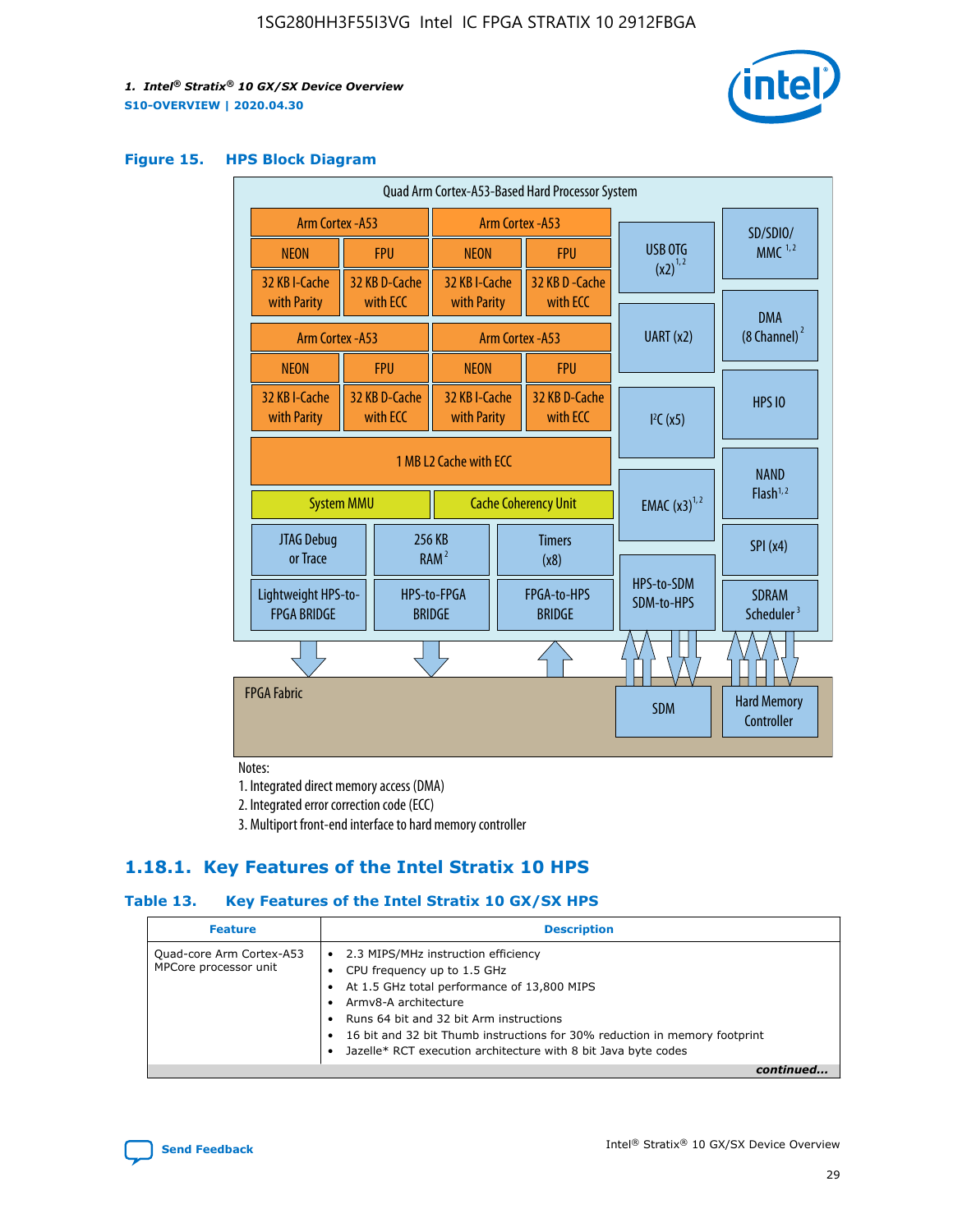

| <b>Feature</b>                                        | <b>Description</b>                                                                                                                                                                                                                                                                                                                                                                                                                                                                                                                                                                                                                                                                                                                                                                                                                                                                                                                                                                                                                                                                                                                                                                                                       |  |  |
|-------------------------------------------------------|--------------------------------------------------------------------------------------------------------------------------------------------------------------------------------------------------------------------------------------------------------------------------------------------------------------------------------------------------------------------------------------------------------------------------------------------------------------------------------------------------------------------------------------------------------------------------------------------------------------------------------------------------------------------------------------------------------------------------------------------------------------------------------------------------------------------------------------------------------------------------------------------------------------------------------------------------------------------------------------------------------------------------------------------------------------------------------------------------------------------------------------------------------------------------------------------------------------------------|--|--|
|                                                       | Superscalar, variable length, out-of-order pipeline with dynamic branch prediction<br>Improved Arm Neon* media processing engine<br>$\bullet$<br>Single- and double-precision floating-point unit<br>Arm CoreSight* debug and trace technology<br>$\bullet$                                                                                                                                                                                                                                                                                                                                                                                                                                                                                                                                                                                                                                                                                                                                                                                                                                                                                                                                                              |  |  |
| <b>System Memory</b><br>Management Unit               | Enables a unified memory model and extends hardware virtualization into peripherals<br>implemented in the FPGA fabric                                                                                                                                                                                                                                                                                                                                                                                                                                                                                                                                                                                                                                                                                                                                                                                                                                                                                                                                                                                                                                                                                                    |  |  |
| Cache Coherency unit                                  | Changes in shared data stored in cache are propagated throughout the system<br>$\bullet$<br>providing bi-directional coherency for co-processing elements.                                                                                                                                                                                                                                                                                                                                                                                                                                                                                                                                                                                                                                                                                                                                                                                                                                                                                                                                                                                                                                                               |  |  |
| Cache                                                 | L1 Cache<br>$\bullet$<br>- 32 KB of instruction cache w/ parity check<br>- 32 KB of L1 data cache w /ECC<br>- Parity checking<br>L <sub>2</sub> Cache<br>- 1MB shared<br>- 8-way set associative<br>- SEU Protection with parity on TAG ram and ECC on data RAM<br>- Cache lockdown support                                                                                                                                                                                                                                                                                                                                                                                                                                                                                                                                                                                                                                                                                                                                                                                                                                                                                                                              |  |  |
| On-Chip Memory                                        | 256 KB of scratch on-chip RAM                                                                                                                                                                                                                                                                                                                                                                                                                                                                                                                                                                                                                                                                                                                                                                                                                                                                                                                                                                                                                                                                                                                                                                                            |  |  |
| External SDRAM and Flash<br>Memory Interfaces for HPS | Hard memory controller with support for DDR4, DDR3<br>$\bullet$<br>$-$ 40 bit (32 bit + 8 bit ECC) with select packages supporting 72 bit (64 bit + 8 bit<br>ECC)<br>- Support for up to 2666 Mbps DDR4 and 2166 Mbps DDR3 frequencies<br>- Error correction code (ECC) support including calculation, error correction, write-<br>back correction, and error counters<br>- Software Configurable Priority Scheduling on individual SDRAM bursts<br>- Fully programmable timing parameter support for all JEDEC-specified timing<br>parameters<br>- Multiport front-end (MPFE) scheduler interface to the hard memory controller, which<br>supports the $AXI^{\circledR}$ Quality of Service (QoS) for interface to the FPGA fabric<br>NAND flash controller<br>$-$ ONFI 1.0<br>- Integrated descriptor based with DMA<br>- Programmable hardware ECC support<br>- Support for 8 and 16 bit Flash devices<br>Secure Digital SD/SDIO/MMC controller<br>$-$ eMMC 4.5<br>- Integrated descriptor based DMA<br>- CE-ATA digital commands supported<br>- 50 MHz operating frequency<br>Direct memory access (DMA) controller<br>$\bullet$<br>$-$ 8-channel<br>- Supports up to 32 peripheral handshake interface<br>continued |  |  |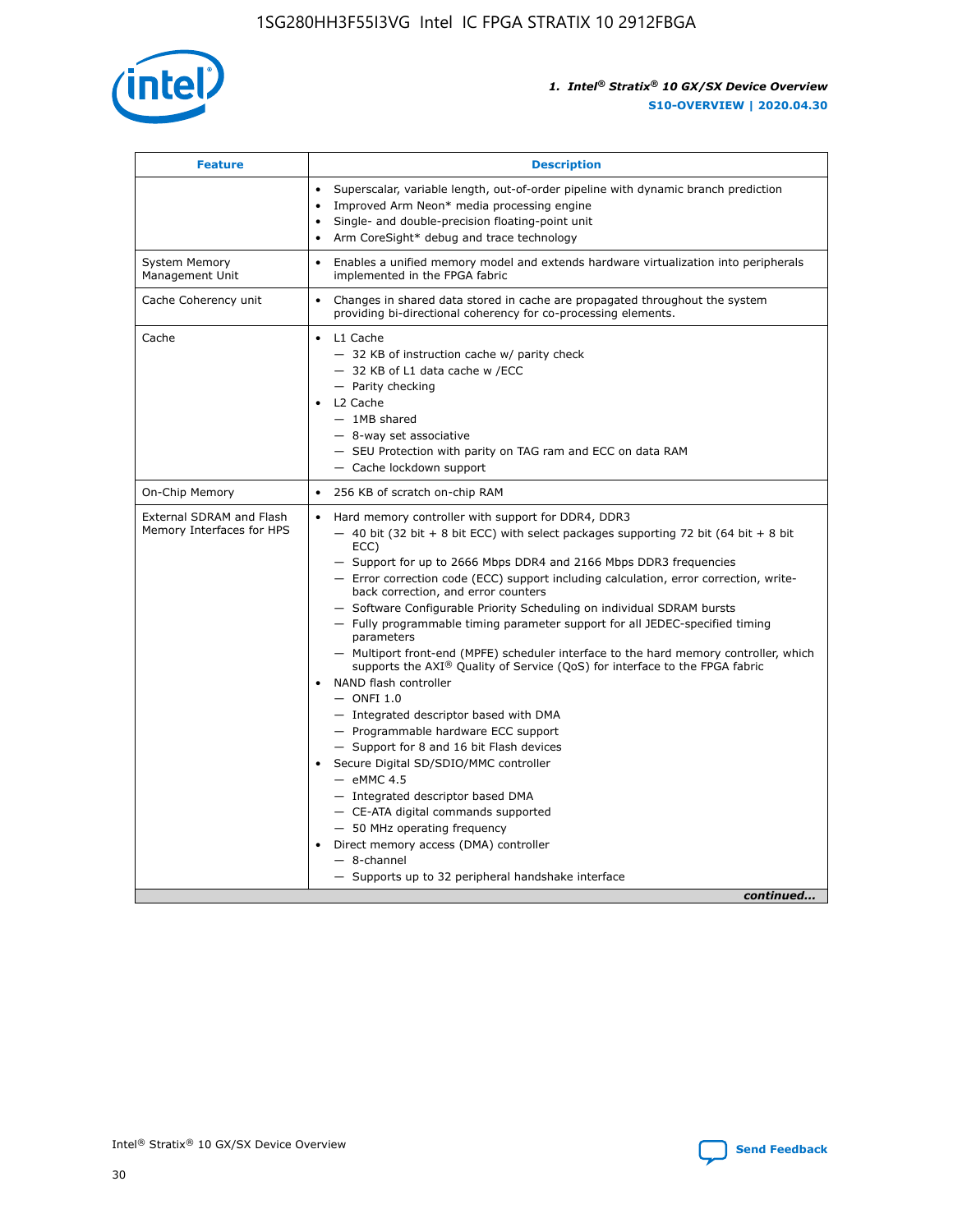

| <b>Feature</b>                         | <b>Description</b>                                                                                                                                                                                                                                                                                                                                                                                                                                                                                                                                                                                                                                                                                                                                                                                                                                                                                                                                                                                                                                                                                                                                                                                                                                                                                                                                                                                                                                                                                                        |
|----------------------------------------|---------------------------------------------------------------------------------------------------------------------------------------------------------------------------------------------------------------------------------------------------------------------------------------------------------------------------------------------------------------------------------------------------------------------------------------------------------------------------------------------------------------------------------------------------------------------------------------------------------------------------------------------------------------------------------------------------------------------------------------------------------------------------------------------------------------------------------------------------------------------------------------------------------------------------------------------------------------------------------------------------------------------------------------------------------------------------------------------------------------------------------------------------------------------------------------------------------------------------------------------------------------------------------------------------------------------------------------------------------------------------------------------------------------------------------------------------------------------------------------------------------------------------|
| Communication Interface<br>Controllers | Three 10/100/1000 Ethernet media access controls (MAC) with integrated DMA<br>$\bullet$<br>- Supports RGMII and RMII external PHY Interfaces<br>- Option to support other PHY interfaces through FPGA logic<br>GMII<br>$\bullet$<br>MII<br>$\bullet$<br>RMII (requires MII to RMII adapter)<br>$\bullet$<br>• RGMII (requires GMII to RGMII adapter)<br>SGMII (requires GMII to SGMII adapter)<br>- Supports IEEE 1588-2002 and IEEE 1588-2008 standards for precision networked<br>clock synchronization<br>- Supports IEEE 802.1Q VLAN tag detection for reception frames<br>- Supports Ethernet AVB standard<br>Two USB On-the-Go (OTG) controllers with DMA<br>- Dual-Role Device (device and host functions)<br>• High-speed (480 Mbps)<br>• Full-speed (12 Mbps)<br>• Low-speed (1.5 Mbps)<br>• Supports USB 1.1 (full-speed and low-speed)<br>- Integrated descriptor-based scatter-gather DMA<br>- Support for external ULPI PHY<br>- Up to 16 bidirectional endpoints, including control endpoint<br>$-$ Up to 16 host channels<br>- Supports generic root hub<br>- Configurable to OTG 1.3 and OTG 2.0 modes<br>Five $I2C$ controllers (three can be used by EMAC for MIO to external PHY)<br>- Support both 100 Kbps and 400 Kbps modes<br>- Support both 7 bit and 10 bit addressing modes<br>- Support Master and Slave operating mode<br>Two UART 16550 compatible<br>- Programmable baud rate up to 115.2 Kbaud<br>Four serial peripheral interfaces (SPI) (2 Masters, 2 Slaves)<br>- Full and Half duplex |
| Timers and I/O                         | • Timers<br>- 4 general-purpose timers<br>$-4$ watchdog timers<br>48 HPS direct I/O allow HPS peripherals to connect directly to I/O<br>Up to three IO48 banks may be assigned to HPS for HPS DDR access                                                                                                                                                                                                                                                                                                                                                                                                                                                                                                                                                                                                                                                                                                                                                                                                                                                                                                                                                                                                                                                                                                                                                                                                                                                                                                                  |
| Interconnect to Logic Core             | • FPGA-to-HPS Bridge<br>- Allows IP bus masters in the FPGA fabric to access to HPS bus slaves<br>- Configurable 32, 64, or 128 bit AMBA AXI interface<br>HPS-to-FPGA Bridge<br>- Allows HPS bus masters to access bus slaves in FPGA fabric<br>- Configurable 32, 64, or 128 bit AMBA AXI interface allows high-bandwidth HPS<br>master transactions to FPGA fabric<br>HPS-to-SDM and SDM-to-HPS Bridges<br>- Allows the HPS to reach the SDM block and the SDM to bootstrap the HPS<br>Light Weight HPS-to-FPGA Bridge<br>- Light weight 32 bit AXI interface suitable for low-latency register accesses from HPS<br>to soft peripherals in FPGA fabric<br>FPGA-to-HPS SDRAM Bridge<br>- Up to three AMBA AXI interfaces supporting 32, 64, or 128 bit data paths                                                                                                                                                                                                                                                                                                                                                                                                                                                                                                                                                                                                                                                                                                                                                       |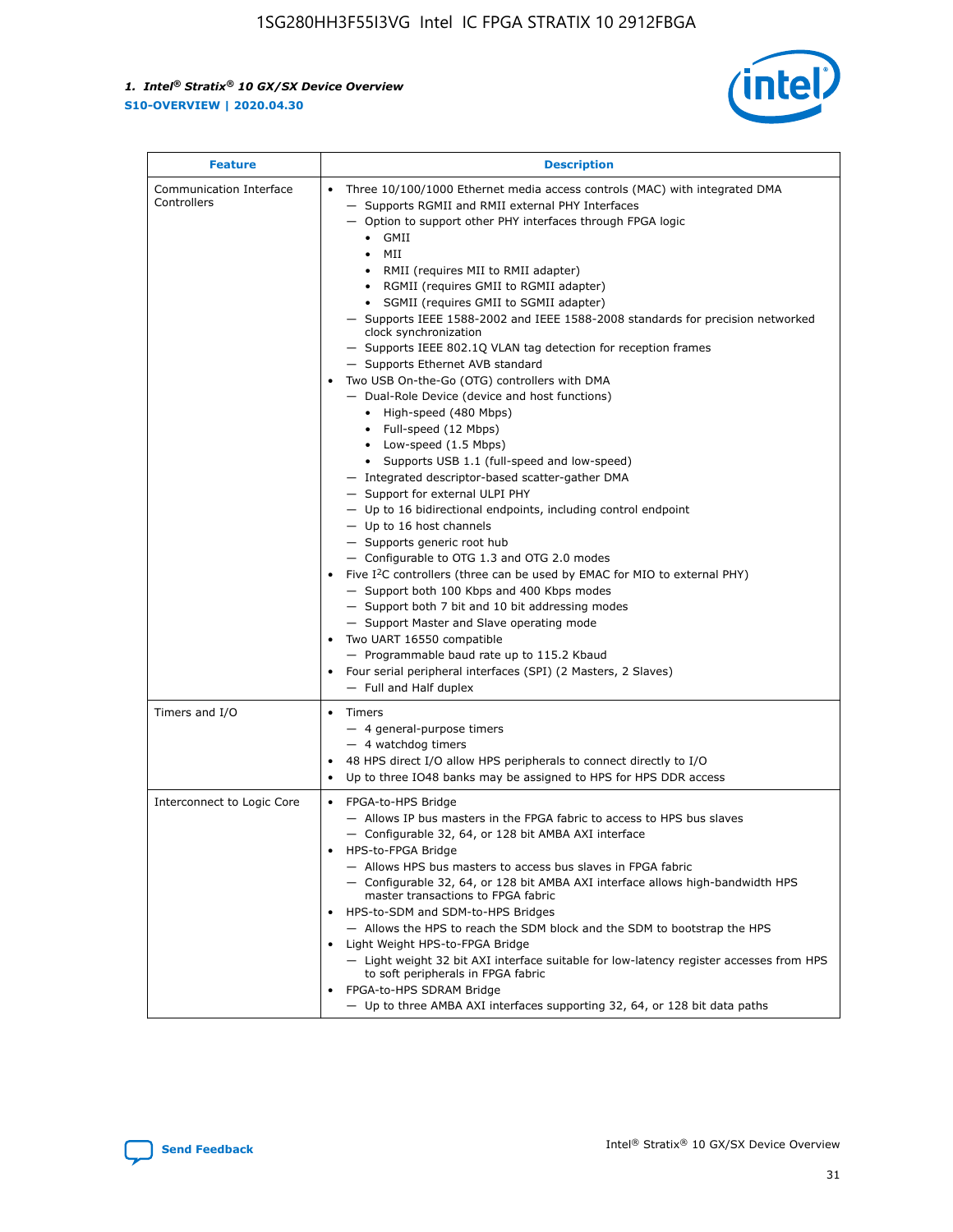

# **1.19. Power Management**

Intel Stratix 10 devices use the advanced Intel 14 nm tri-gate process technology, the all new Intel Hyperflex core architecture to enable Hyper-Folding, power gating, and several optional power reduction techniques to reduce total power consumption by as much as 70% compared to previous generation high-performance Stratix V devices.

Intel Stratix 10 standard power devices (-V) are SmartVID devices. The core voltage supplies (VCC and VCCP) for each SmartVID device must be driven by a PMBus voltage regulator dedicated to that Intel Stratix 10 device. Use of a PMBus voltage regulator for each SmartVID (-V) device is mandatory; it is not an option. A code is programmed into each SmartVID device during manufacturing that allows the PMBus voltage regulator to operate at the optimum core voltage to meet the device performance specifications.

With the new Intel Hyperflex core architecture, designs can run 2X faster than previous generation FPGAs. With 2X performance and same required throughput, architects can cut the data path width in half to save power. This optimization is called Hyper-Folding. Additionally, power gating reduces static power of unused resources in the FPGA by powering them down. The Intel Quartus Prime software automatically powers down specific unused resource blocks such as DSP and M20K blocks, at configuration time.

The optional power reduction techniques in Intel Stratix 10 devices include:

• **Available Low Static Power Devices**—Intel Stratix 10 devices are available with a fixed core voltage that provides lower static power than the SmartVID standard power devices, while maintaining device performance

Furthermore, Intel Stratix 10 devices feature Intel's low power transceivers and include a number of hard IP blocks that not only reduce logic resources but also deliver substantial power savings compared to soft implementations. In general, hard IP blocks consume up to 50% less power than the equivalent soft logic implementations.

# **1.20. Device Configuration and Secure Device Manager (SDM)**

All Intel Stratix 10 devices contain a Secure Device Manager (SDM), which is a dedicated triple-redundant processor that serves as the point of entry into the device for all JTAG and configuration commands. The SDM also bootstraps the HPS in SoC devices ensuring that the HPS can boot using the same security features that the FPGA devices have.

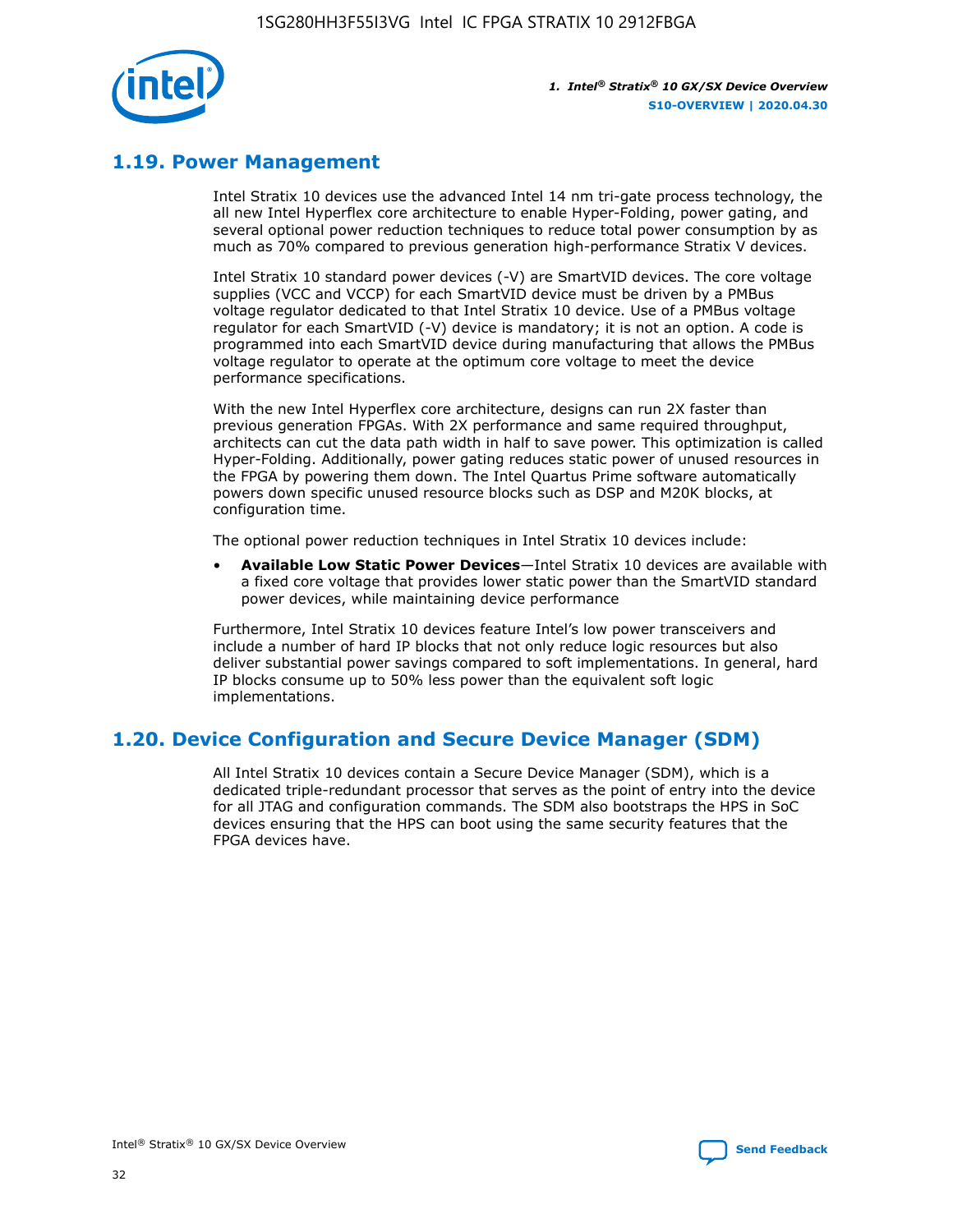





During configuration, Intel Stratix 10 devices are divided into logical sectors, each of which is managed by a local sector manager (LSM). The SDM passes configuration data to each of the LSMs across the on-chip configuration network. This allows the sectors to be configured independently, one at a time, or in parallel. This approach achieves simplified sector configuration and reconfiguration, as well as reduced overall configuration time due to the inherent parallelism. The same sector-based approach is used to respond to single-event upsets and security attacks.

While the sectors provide a logical separation for device configuration and reconfiguration, they overlay the normal rows and columns of FPGA logic and routing. This means there is no impact to the Intel Quartus Prime software place and route, and no impact to the timing of logic signals that cross the sector boundaries.

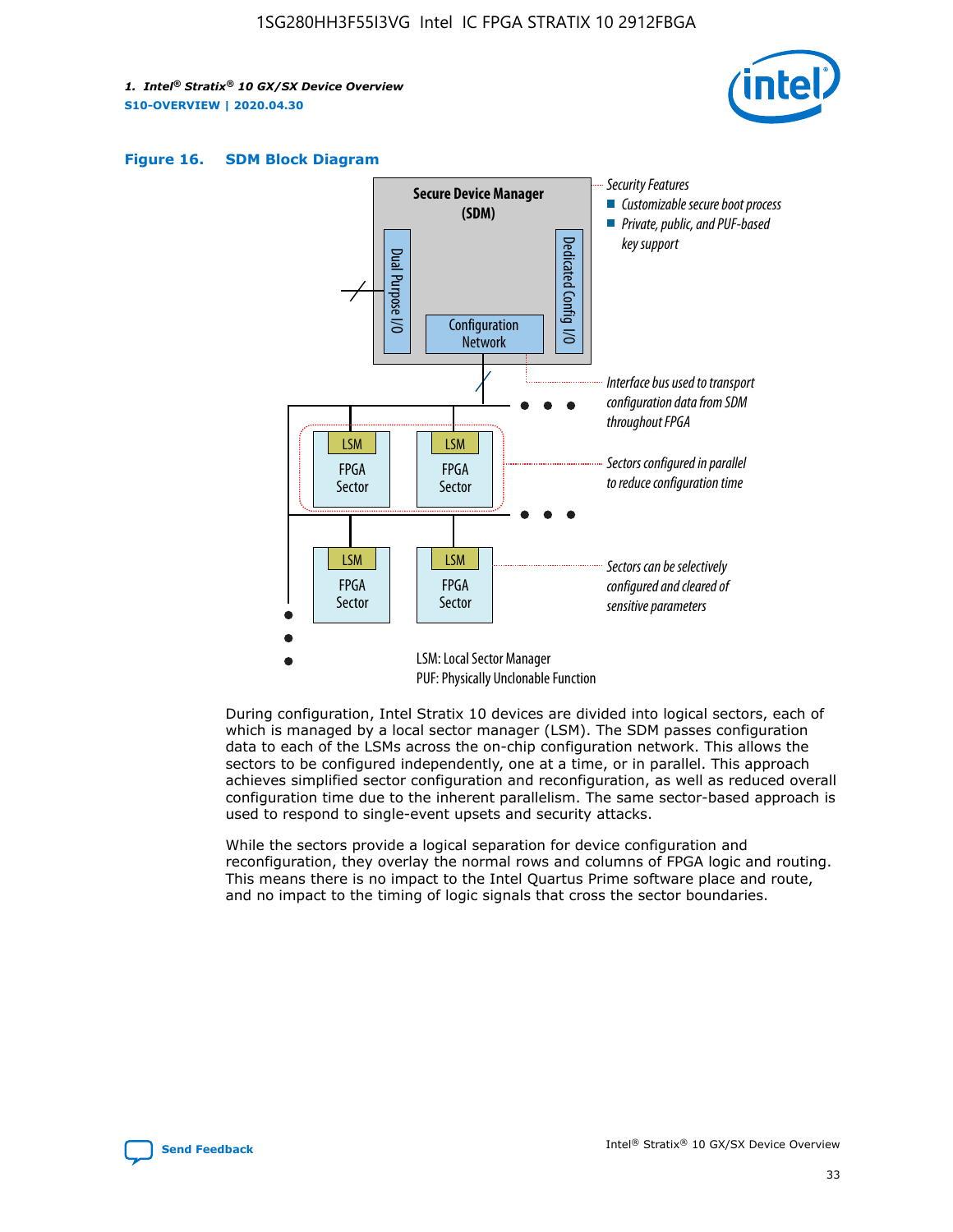

The SDM enables robust, secure, fully-authenticated device configuration. It also allows for customization of the configuration scheme, which can enhance device security. For configuration and reconfiguration, this approach offers a variety of advantages:

- Dedicated secure configuration manager
- Reduced device configuration time, because sectors are configured in parallel
- Updateable configuration process
- Reconfiguration of one or more sectors independent of all other sectors
- Zeroization of individual sectors or the complete device

The SDM also provides additional capabilities such as register state readback and writeback to support ASIC prototyping and other applications.

### **1.21. Device Security**

Building on top of the robust security features present in the previous generation devices, Intel Stratix 10 FPGAs and SoCs include a number of new and innovative security enhancements. These features are also managed by the SDM, tightly coupling device configuration and reconfiguration with encryption, authentication, key storage and anti-tamper services.

Security services provided by the SDM include:

- Bitstream encryption
- Multi-factor authentication
- Hard encryption and authentication acceleration; AES-256, SHA-256/384, ECDSA-256/384
- Volatile and non-volatile encryption key storage and management
- Boot code authentication for the HPS
- Physically Unclonable Function (PUF) service
- Updateable configuration process
- Secure device maintenance and upgrade functions
- Side channel attack protection
- Scripted response to sensor inputs and security attacks, including selective sector zeroization
- Readback, JTAG and test mode disable
- Enhanced response to single-event upsets (SEU)
- Black key provisioning
- Physical anti-tamper

See the *Intel Stratix 10 Device Security User Guide* for a complete list of all security features.

The SDM and associated security services provide a robust, multi-layered security solution for your Intel Stratix 10 design.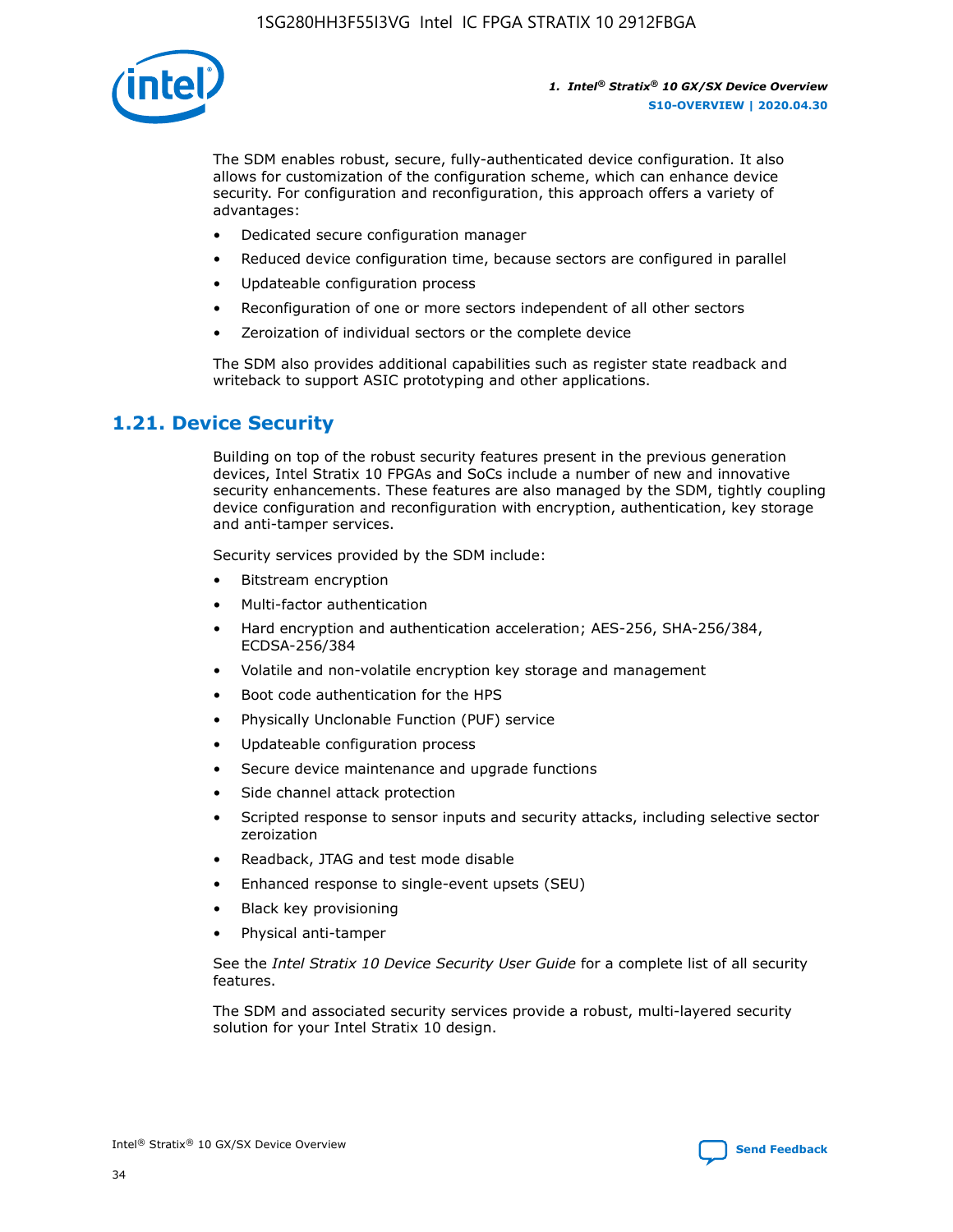

#### **Table 14. Device Security**

| <b>Intel Stratix 10 Family Variant</b> | <b>Bitstream Authentication</b> | <b>Advanced Security Features</b> <sup>(12)</sup> |
|----------------------------------------|---------------------------------|---------------------------------------------------|
| GX/SX                                  | All devices                     | -AS suffix part number required                   |

#### **Related Information**

- [My Intel Support](https://www.intel.com/content/www/us/en/programmable/my-intel/mal-home.html)
- [Intel Stratix 10 Device Security User Guide](https://www.intel.com/content/www/us/en/programmable/documentation/ndq1483601370898.html#wcd1483611014402)

# **1.22. Configuration via Protocol Using PCI Express**

Configuration via protocol using PCI Express allows the FPGA to be configured across the PCI Express bus, simplifying the board layout and increasing system integration. Making use of the embedded PCI Express hard IP operating in autonomous mode before the FPGA is configured, this technique allows the PCI Express bus to be powered up and active within the 100 ms time allowed by the PCI Express specification. Intel Stratix 10 devices also support partial reconfiguration across the PCI Express bus which reduces system down time by keeping the PCI Express link active while the device is being reconfigured.

### **1.23. Partial and Dynamic Reconfiguration**

Partial reconfiguration allows you to reconfigure part of the FPGA while other sections continue running. This capability is required in systems where uptime is critical, because it allows you to make updates or adjust functionality without disrupting services.

In addition to lowering power and cost, partial reconfiguration also increases the effective logic density by removing the necessity to place in the FPGA those functions that do not operate simultaneously. Instead, these functions can be stored in external memory and loaded as needed. This reduces the size of the required FPGA by allowing multiple applications on a single FPGA, saving board space and reducing power. The partial reconfiguration process is built on top of the proven incremental compile design flow in the Intel Quartus Prime design software

Dynamic reconfiguration in Intel Stratix 10 devices allows transceiver data rates, protocols and analog settings to be changed dynamically on a channel-by-channel basis while maintaining data transfer on adjacent transceiver channels. Dynamic reconfiguration is ideal for applications that require on-the-fly multiprotocol or multirate support. Both the PMA and PCS blocks within the transceiver can be reconfigured using this technique. Dynamic reconfiguration of the transceivers can be used in conjunction with partial reconfiguration of the FPGA to enable partial reconfiguration of both core and transceivers simultaneously.

# **1.24. Fast Forward Compile**

The innovative Fast Forward Compile feature in the Intel Quartus Prime software identifies performance bottlenecks in your design and provides detailed, step-by-step performance improvement recommendations that you can then implement. The Compiler reports estimates of the maximum operating frequency that can be achieved

<sup>(12)</sup> Contact My Intel Support for additional information.

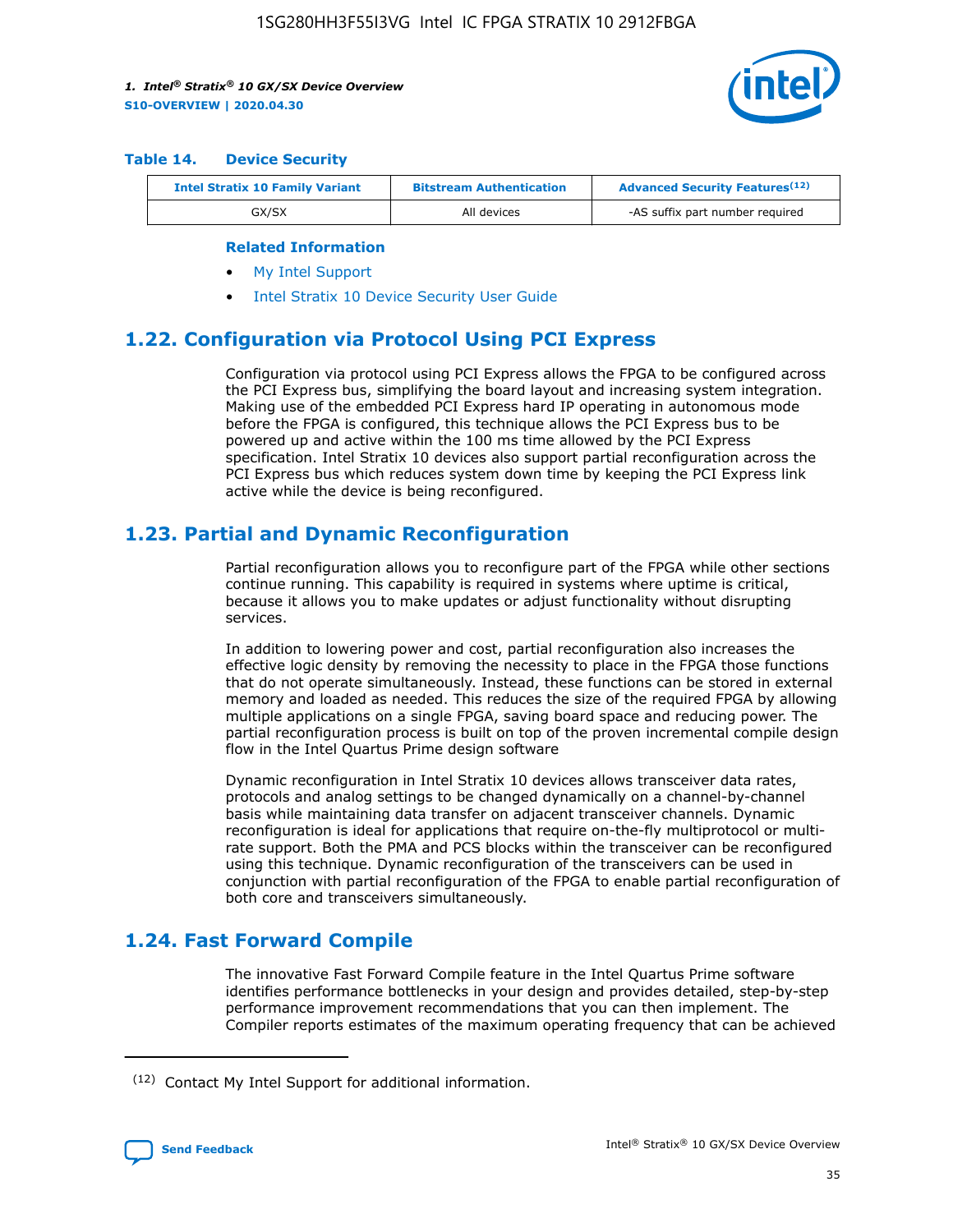

by applying the recommendations. As part of the new Hyper-Aware design flow, Fast Forward Compile maximizes the performance of your Intel Stratix 10 design and achieves rapid timing closure.

Previously, this type of optimization required multiple time-consuming design iterations, including full design re-compilation to determine the effectiveness of the changes. Fast Forward Compile enables you to make better decisions about where to focus your optimization efforts, and how to increase your design performance and throughput. This technique removes much of the guesswork of performance exploration, resulting in fewer design iterations and as much as 2X core performance gains for Intel Stratix 10 designs.

# **1.25. Single Event Upset (SEU) Error Detection and Correction**

Intel Stratix 10 FPGAs and SoCs offer robust SEU error detection and correction circuitry. The detection and correction circuitry includes protection for Configuration RAM (CRAM) programming bits and user memories. The CRAM is protected by a continuously running parity checker circuit with integrated ECC that automatically corrects one or two bit errors and detects higher order multibit errors.

The physical layout of the CRAM array is optimized to make the majority of multi-bit upsets appear as independent single-bit or double-bit errors which are automatically corrected by the integrated CRAM ECC circuitry. In addition to the CRAM protection, user memories also include integrated ECC circuitry and are layout optimized for error detection and correction.

The SEU error detection and correction hardware is supported by both soft IP and the Intel Quartus Prime software to provide a complete SEU mitigation solution. The components of the complete solution include:

- Hard error detection and correction for CRAM and user M20K memory blocks
- Optimized physical layout of memory cells to minimize probability of SEU
- Sensitivity processing soft IP that reports if CRAM upset affects a used or unused bit
- Fault injection soft IP with the Intel Quartus Prime software support that changes state of CRAM bits for testing purposes
- Hierarchy tagging in the Intel Quartus Prime software
- Triple Mode Redundancy (TMR) used for the Secure Device Manager and critical on-chip state machines

In addition to the SEU mitigation features listed above, the Intel 14 nm tri-gate process technology used for Intel Stratix 10 devices is based on FinFET transistors which have reduced SEU susceptibility versus conventional planar transistors.

# **1.26. Document Revision History for the Intel Stratix 10 GX/SX Device Overview**

| <b>Document</b><br><b>Version</b> | <b>Changes</b>             |
|-----------------------------------|----------------------------|
| 2020.04.30                        | Made the following change: |
|                                   | continued                  |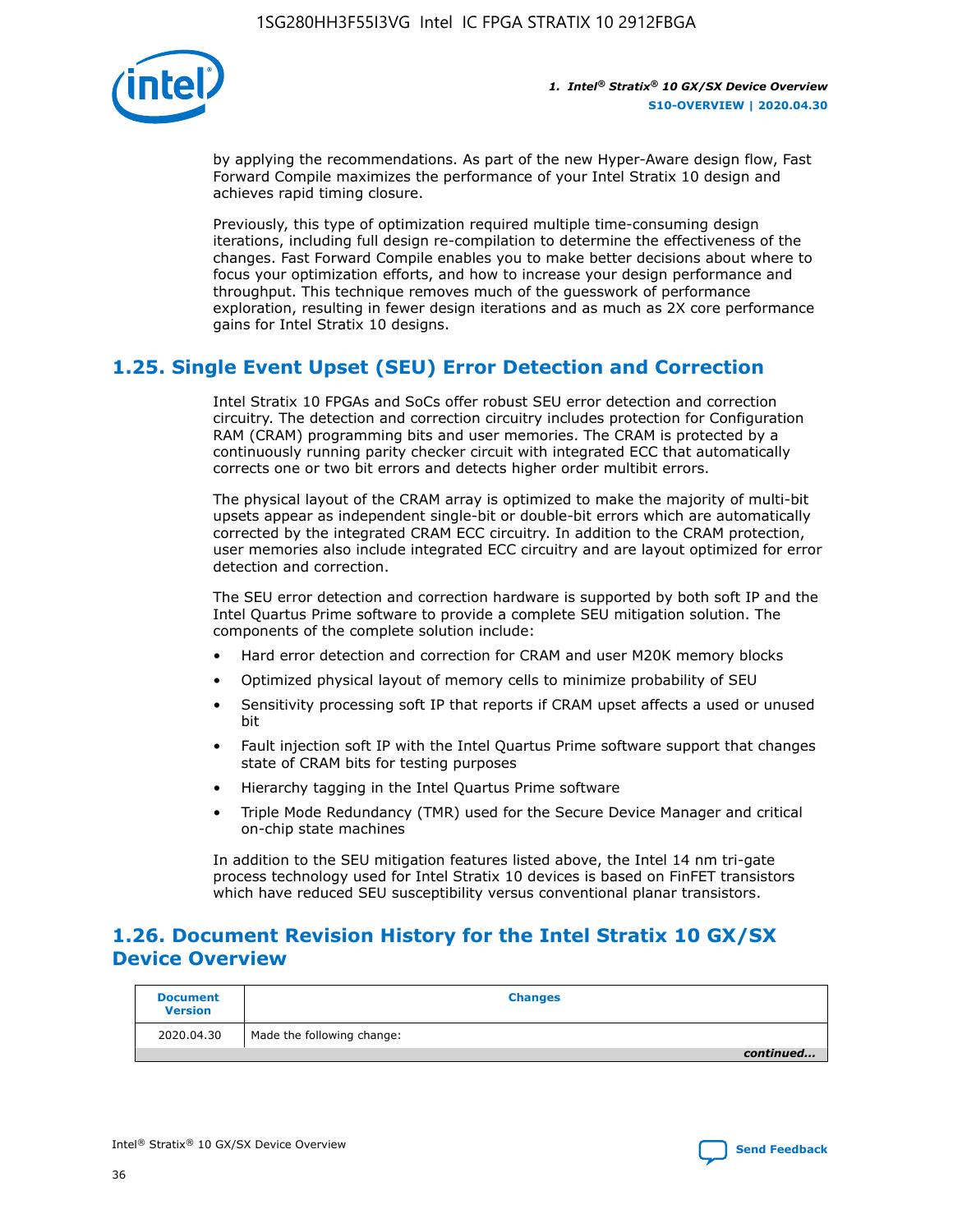

| <b>Document</b><br><b>Version</b> | <b>Changes</b>                                                                                                                                                                                                                                                                                                                                                                                                                                                                                                                                                                                                                                                                                                                                                                                                                                                                                                                                                                                              |
|-----------------------------------|-------------------------------------------------------------------------------------------------------------------------------------------------------------------------------------------------------------------------------------------------------------------------------------------------------------------------------------------------------------------------------------------------------------------------------------------------------------------------------------------------------------------------------------------------------------------------------------------------------------------------------------------------------------------------------------------------------------------------------------------------------------------------------------------------------------------------------------------------------------------------------------------------------------------------------------------------------------------------------------------------------------|
|                                   | Added the GX 10M variant.                                                                                                                                                                                                                                                                                                                                                                                                                                                                                                                                                                                                                                                                                                                                                                                                                                                                                                                                                                                   |
| 2020.03.24                        | Made the following changes:<br>Added advanced security (-AS) devices.<br>Added level shifter details for the Intel Stratix 10 SX/GX 400 device.                                                                                                                                                                                                                                                                                                                                                                                                                                                                                                                                                                                                                                                                                                                                                                                                                                                             |
| 2019.08.19                        | Made the following changes:<br>Added composition details for the leaded and lead-free contact device options.<br>$\bullet$<br>Updated the I/O PLL counts.                                                                                                                                                                                                                                                                                                                                                                                                                                                                                                                                                                                                                                                                                                                                                                                                                                                   |
| 2019.02.15                        | Made the following changes:<br>Changed the number of included logic elements globally.<br>$\bullet$<br>Removed logic density 450, logic density 550, and package code 48 from the "Sample Ordering<br>$\bullet$<br>Code and Available Options for Intel Stratix 10 Devices" figure.<br>Updated description of the higher density in the "Innovations in Intel Stratix 10 FPGAs and SoCs"<br>section.<br>Updated description of the general purpose I/Os in the "Intel Stratix 10 FPGA and SoC Common<br>$\bullet$<br>Device Features" table.<br>Removed support for LPDDR3 globally.<br>Updated the "Intel Stratix 10 FPGA and SoC Architecture Block Diagram" figure.<br>$\bullet$<br>Updated the "Intel Stratix 10 GX/SX FPGA and SoC Family Plan-FPGA Core (part 1)" table.<br>$\bullet$<br>Updated the "Intel Stratix 10 GX/SX FPGA and SoC Family Plan-Interconnects, PLLs and Hard IP<br>(part 2)" table.<br>Updated and merged the "Intel Stratix 10 GX/SX FPGA and SoC Family Package Plan" tables. |
| 2018.08.08                        | Made the following changes:<br>Changed the specs for QDRII+ and QDRII+ Xtreme and added specs for QDRIV in the "External<br>$\bullet$<br>Memory Interface Performance" table.<br>Updated description of the power options in the "Sample Ordering Code and Available Options for<br>Intel Stratix 10 Devices" figure.<br>Changed the description of the technology and power management features in the "Intel Stratix 10<br>FPGA and SoC Common Device Features" table.<br>Changed the description of SmartVID in the "Power Management" section.<br>Changed the direction arrow from the coefficient registers block in the "DSP Block: High Precision<br>$\bullet$<br>Fixed Point Mode" figure.                                                                                                                                                                                                                                                                                                          |
| 2017.10.30                        | Made the following changes:<br>Removed the embedded eSRAM feature globally.<br>$\bullet$<br>Removed the Low Power (VID) and Military operating temperature options, and package code 53<br>$\bullet$<br>from the "Sample Ordering Code and Available Options for Stratix 10 Devices" figure.<br>Changed the Maximum transceiver data rate (chip-to-chip) specification for L-Tile devices in the<br>"Key Features of Intel Stratix 10 Devices Compared to Stratix V Devices" table.                                                                                                                                                                                                                                                                                                                                                                                                                                                                                                                         |
| 2016.10.31                        | Made the following changes:<br>• Changed the number of available transceivers to 96, globally.<br>Changed the single-precision floating point performance to 10 TFLOP, globally.<br>Changed the maximum datarate to 28.3 Gbps, globally.<br>٠<br>Changed some of the features listed in the "Stratix 10 GX/SX Device Overview" section.<br>$\bullet$<br>Changed descriptions for the GX and SX devices in the "Stratix 10 Family Variants" section.<br>$\bullet$<br>Changed the "Sample Ordering Code and Available Options for Stratix 10 Devices" figure.<br>Changed the features listed in the "Key Features of Stratix 10 Devices Compared to Stratix V<br>Devices" table.<br>Changed the descriptions of the following areas of the "Stratix 10 FPGA and SoC Common Device<br>Features" table:<br>- Transceiver hard IP<br>- Internal memory blocks<br>- Core clock networks<br>- Packaging<br>Reorganized and updated all tables in the "Stratix 10 FPGA and SoC Family Plan" section.                |
|                                   | continued                                                                                                                                                                                                                                                                                                                                                                                                                                                                                                                                                                                                                                                                                                                                                                                                                                                                                                                                                                                                   |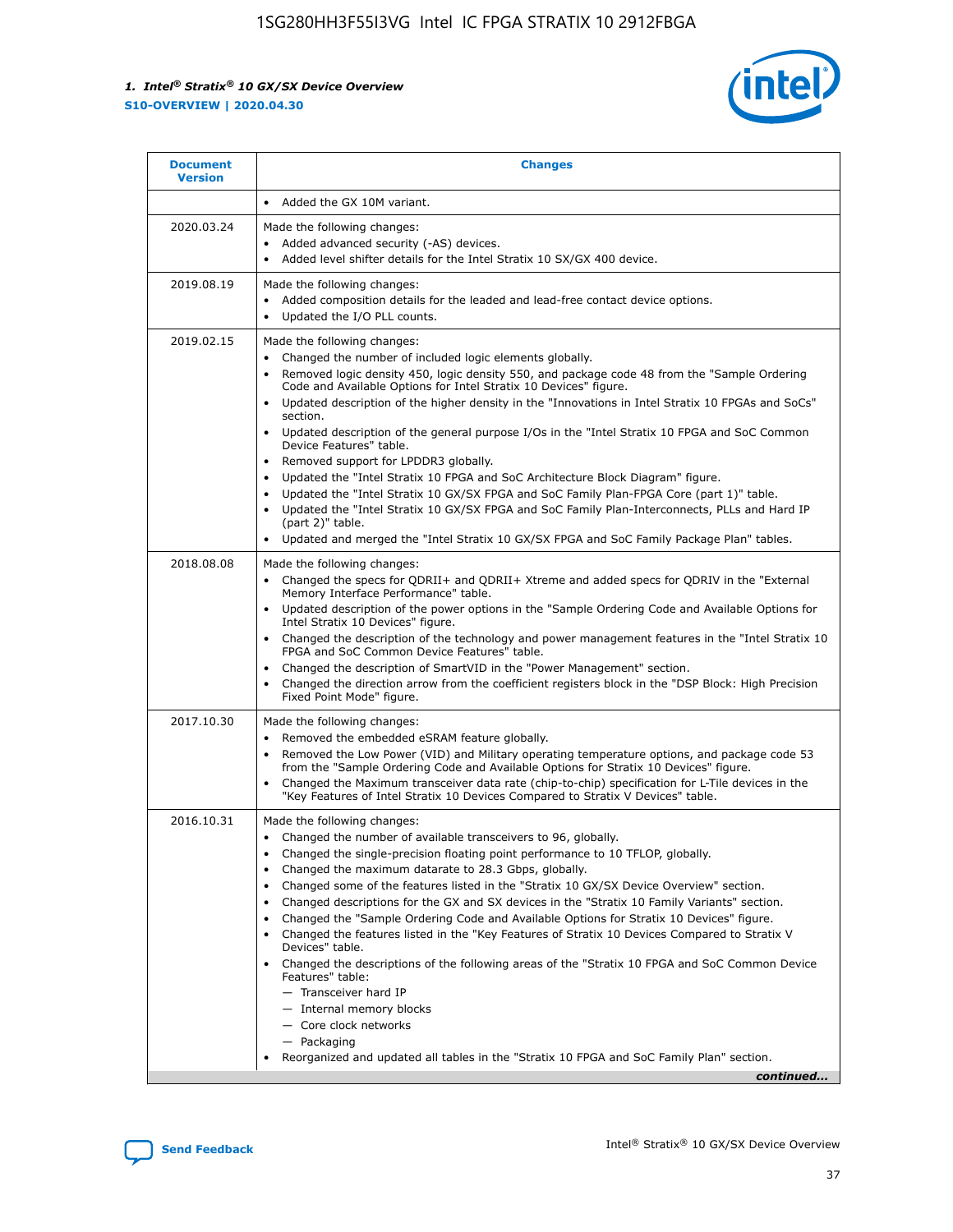

| <b>Document</b><br><b>Version</b> | <b>Changes</b>                                                                                                                                                                                                                                                                                                                                                                                                                                                                                                                                                                                                                                                                                                                                                                                                                                                                                                                                                                                     |
|-----------------------------------|----------------------------------------------------------------------------------------------------------------------------------------------------------------------------------------------------------------------------------------------------------------------------------------------------------------------------------------------------------------------------------------------------------------------------------------------------------------------------------------------------------------------------------------------------------------------------------------------------------------------------------------------------------------------------------------------------------------------------------------------------------------------------------------------------------------------------------------------------------------------------------------------------------------------------------------------------------------------------------------------------|
|                                   | Removed the "Migration Between Arria 10 FPGAs and Stratix 10 FPGAs" section.<br>Removed footnotes from the "Transceiver PCS Features" table.<br>Changed the HMC description in the "External Memory and General Purpose I/O" section.<br>Changed the number of fPLLs in the "Fractional Synthesis PLLs and I/O PLLs" section.<br>Clarified HMC data width support in the "Key Features of the Stratix 10 HPS" table.<br>Changed the description in the "Internal Embedded Memory" section.<br>Changed the datarate for the Standard PCS and SDI PCS features in the "Transceiver PCS Features"<br>table.<br>Added a note to the "PCI Express Gen1/Gen2/Gen3 Hard IP" section.<br>Updated the "Key Features of the Stratix 10 HPS" table.<br>Changed the description for the Cache coherency unit in the "Key Features of the Stratix 10 HPS"<br>table.<br>Changed the description for the external SDRAM and Flash memory interfaces for HPS in the "Key<br>Features of the Stratix 10 HPS" table. |
| 2015.12.04                        | Initial release.                                                                                                                                                                                                                                                                                                                                                                                                                                                                                                                                                                                                                                                                                                                                                                                                                                                                                                                                                                                   |